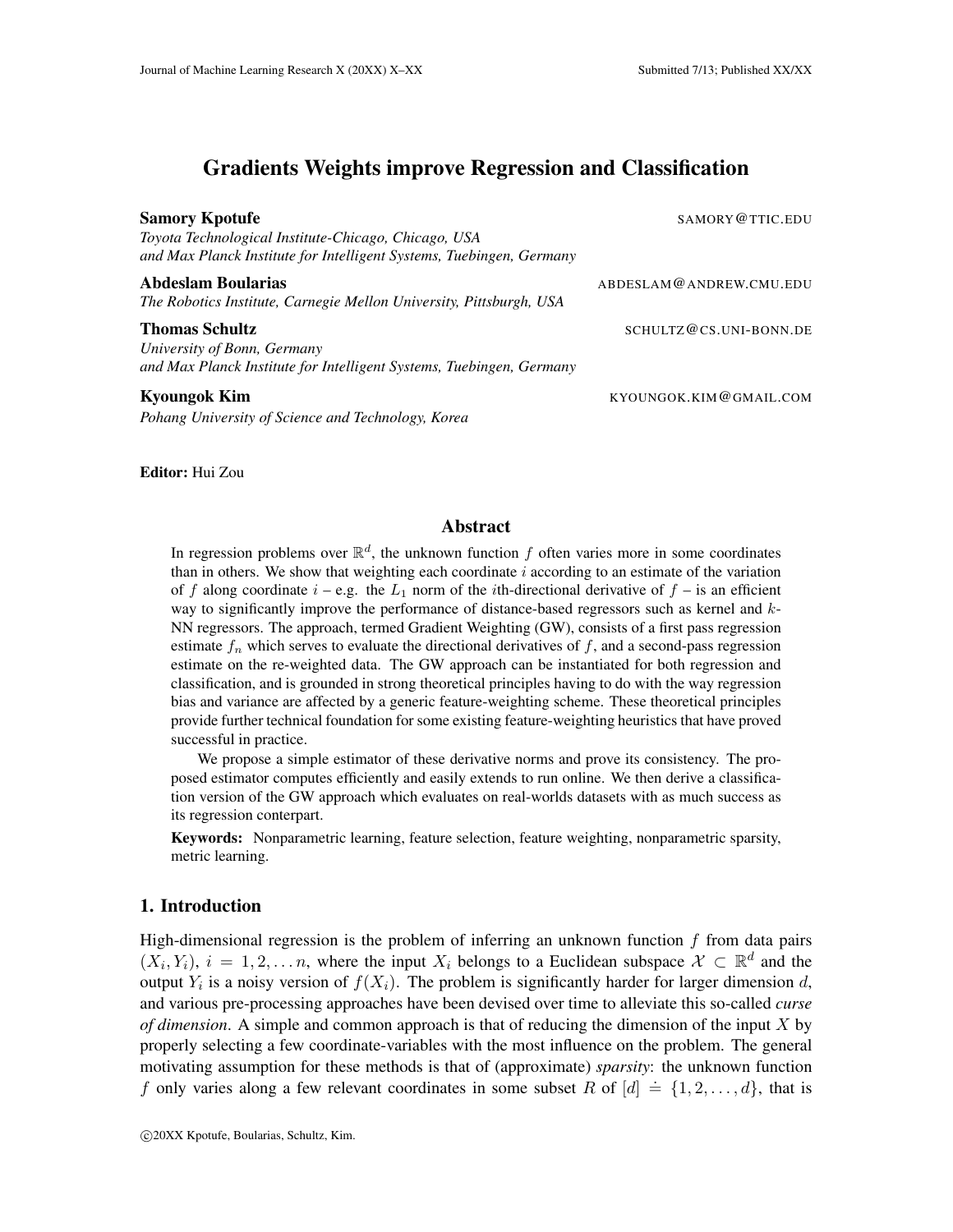$f(X) = f(X_{(R)})$  where  $X_{(R)}$  picks out the set of relevant coordinates. However, it is more likely in practice that *f* varies significantly along all coordinates, but varies more in some coordinates than in others. The natural approach in this case, implicit in some methods and heuristics (see Section 1.2), is to *weight* each coordinate according to some measure of relevance learned from data. The learned coordinate-relevance would typically rely on various assumptions on the form of *f*, for example *f* might be assumed linear.

In the case of nonparametric regression, where little is assumed about the form of  $f$ , the question of how to properly weight coordinates has not received much theoretical attention. We present and analyze a simple approach termed Gradient Weighting (GW), consisting of weighting each coordinate *i* according to the (unknown) variation of *f* along *i*. To this end, *f* is estimated from data in a first pass as  $f_n$ , where  $f_n$  serves to assess the coordinate-wise variation of  $f$  and accordingly weight the data; the transformed data is then used to re-estimate *f* in a second pass. This procedure can be iterated into a multi-pass procedure, although we only consider the two-pass version just described. We show that such weighting can be learned efficiently, is easily extended online, and can significantly improve the performance of distance-based regressors (e.g. kernel and *k*-NN regression) in real-world applications. Moreover the method easily extends to distance-based classification methods such as  $k$ -NN classification and  $\epsilon$ -NN classification.

The GW approach is grounded in strong theoretical principles (developed in Section 2) having to do with the way regression bias and variance are affected by the distribution of weights in a generic feature-weighting method. We argue in Section 2 that a good situation for distance-based regressors is one where the unknown function *f* varies in a few coordinates more than in others, and the weights correlate with the variation of *f* along coordinates. The theoretical intuition developed is kept general enough to also explain the practical success of some existing heuristics (see Section 6.2) which inherently learn weights that are correlated with the variation of the unknown *f* along coordinates. We validate the theoretical intuition in extensive experiments on many real-world datasets in Section 5.

There are many possible ways of capturing the variation of *f* along coordinates, thus the particular instantiations of GW considered here are simply ones that work well in practice. Our aim is therefore not of arguing in favor of a particular way of capturing the coordinate-wise variation of *f*, but rather that the general approach of weighting coordinates according to this variation of *f* can yield significant improvements in learning performance. The theoretical intuition developed in Section 2 uses, as a measure of the variation of *f* along *i*, the maximum variation  $|f'_i|_{\text{sup}} \triangleq \sup_x |f'_i(x)|$ along coordinate *i*. The maximum variation is a natural measure of smoothness and as such is intuitive to argue about; however it is hard to estimate. Therefore, for practical instantiations of the GW approach, we instead measure the average variation of *f* along coordinates, specifically we estimate the norms  $||f'_i||_{1,\mu} = \mathbb{E}_{X \sim \mu} |f'_i(X)|$ , where  $\mu$  denotes the marginal measure over *X*.

A significant portion of this work is dedicated to efficiently estimating the gradient-norms  $||f'_i||_{1,\mu}$ . The aim is to obtain a simple, practical and successful procedure grounded in the theoretical intuition developed. We show in Section 3 that these gradient-norms can be estimated efficiently (a brief overview is introduced in the subsection below), and we prove in Section 4 that the resulting method is statistically consistent. As previously mentioned, the resulting instantiations of GW evaluate successfully in practice as shown in Section 5.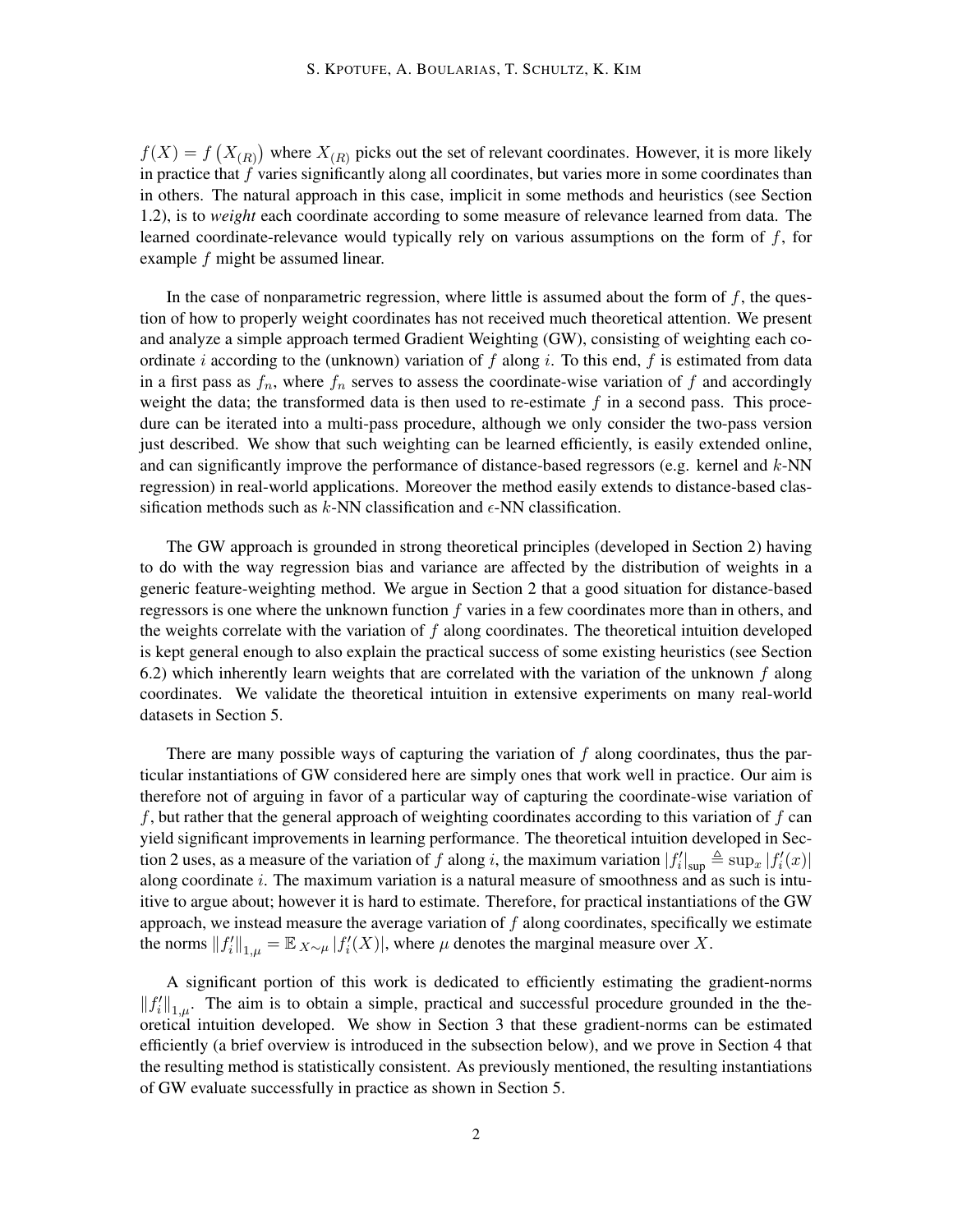#### 1.1 GW for distance-based nonparametric methods

For distance-based methods, the weights can be incorporated into a distance function of the form

$$
\rho(x, x') \triangleq \left( (x - x')^{\top} \mathbf{W}(x - x') \right)^{1/2}, \tag{1}
$$

where each element  $W_i$  of the diagonal matrix  $W$  is an estimate of the variation of f along coordinate *i*, as captured for instance by  $||f'_i||_{1,\mu}$ . In our evaluations we set  $W_i$  to an estimate  $\nabla_{n,i}$  of  $||f'_i||_{1,\mu}$ , or to the square estimate  $\nabla^2_{n,i}$ .

To estimate  $||f'_i||_{1,\mu}$ , one does not need to estimate  $f'_i$  well everywhere, just well on average. While many elaborate derivative estimators exist (see e.g. (Härdle and Gasser, 1985)), we have to keep in mind our need for a fast but consistent estimator of  $||f_i'||_{1,\mu}$ . We propose a simple estimator *∇n,i* which averages the differences along *i* of an estimator *fn,h* of *f*. More precisely (see Section 3)  $\nabla_{n,i}$  has the form  $\mathbb{E}_n | f_{n,h}(X + te_i) - f_{n,h}(X - te_i) | / 2t$  where  $\mathbb{E}_n$  denotes empirical expectation over a sample  $\{X_i\}_{1}^{n}$  $\int_1^n$ .  $\nabla_{n,i}$  can therefore be updated online at the cost of just two estimates of  $f_{n,h}$ , given a proper online version of  $f_{n,h}$  (see e.g. Gu and Lafferty (2012)).

In this paper  $f_{n,h}$  is a kernel estimator, although any regression method might be used in estimating  $||f'_i||_{1,\mu}$ . We prove in Section 4 that, under mild conditions,  $W_i$  is a consistent estimator of the unknown norm  $||f_i'||_{1,\mu}$ . Moreover we prove finite sample convergence bounds to help guide the practical tuning of the two parameters *t* and *h*.

#### 1.2 Related Work

The GW approach is close in spirit to *metric learning* (Weinberger and Tesauro, 2007; Xiao et al., 2009; Shalev-shwartz et al., 2004; Davis et al., 2007), where the best metric *ρ* is found by optimizing over a sufficiently large space of possible metrics. Clearly metric learning can only yield better performance, but the optimization over a larger space will result in heavier preprocessing time, often *O*(*n* 2 ) on datasets of size *n*. Yet, preprocessing time is especially important in many modern applications where data sizes are large, or where training and prediction have real-time constraints (e.g. robotics, finance, advertisement, recommendation systems). Here we do not optimize over a space of metrics, but rather estimate a *single* metric *ρ* based on the coordinate-wise variation of *f*. Our metric *ρ* is efficiently obtained, can be estimated online, and still significantly improves the performance of distance-based regressors.

We also note that there are actually few metric learning approaches for regression and these are typically designed around a particular regression approach or problem. The method by Weinberger and Tesauro (2007) is designed for Gaussian-kernel regression, the one by Xiao et al. (2009) is tuned to the particular problem of age estimation. For the problem of classification, the metric-learning approaches of Shalev-shwartz et al. (2004); Davis et al. (2007) are meant for online applications – they are therefore relatively efficient methods – but cannot be used in regression.

In the case of kernel regression and local polynomial regression, multiple bandwidths can be used, one for each coordinate. However, tuning *d* bandwidth parameters requires searching a *d*dimensional grid, i.e. the number of possible settings is exponential in *d*, which is impractical even in batch mode. The *RODEO* method of Lafferty and Wasserman (2005) alleviates this problem, however only in the particular case of local linear regression. Our method applies to any distancebased regressor.

The ideas presented here are related to recent notions of nonparametric sparsity where it is assumed that the target function is well approximated by a *sparse* function, i.e. one which varies in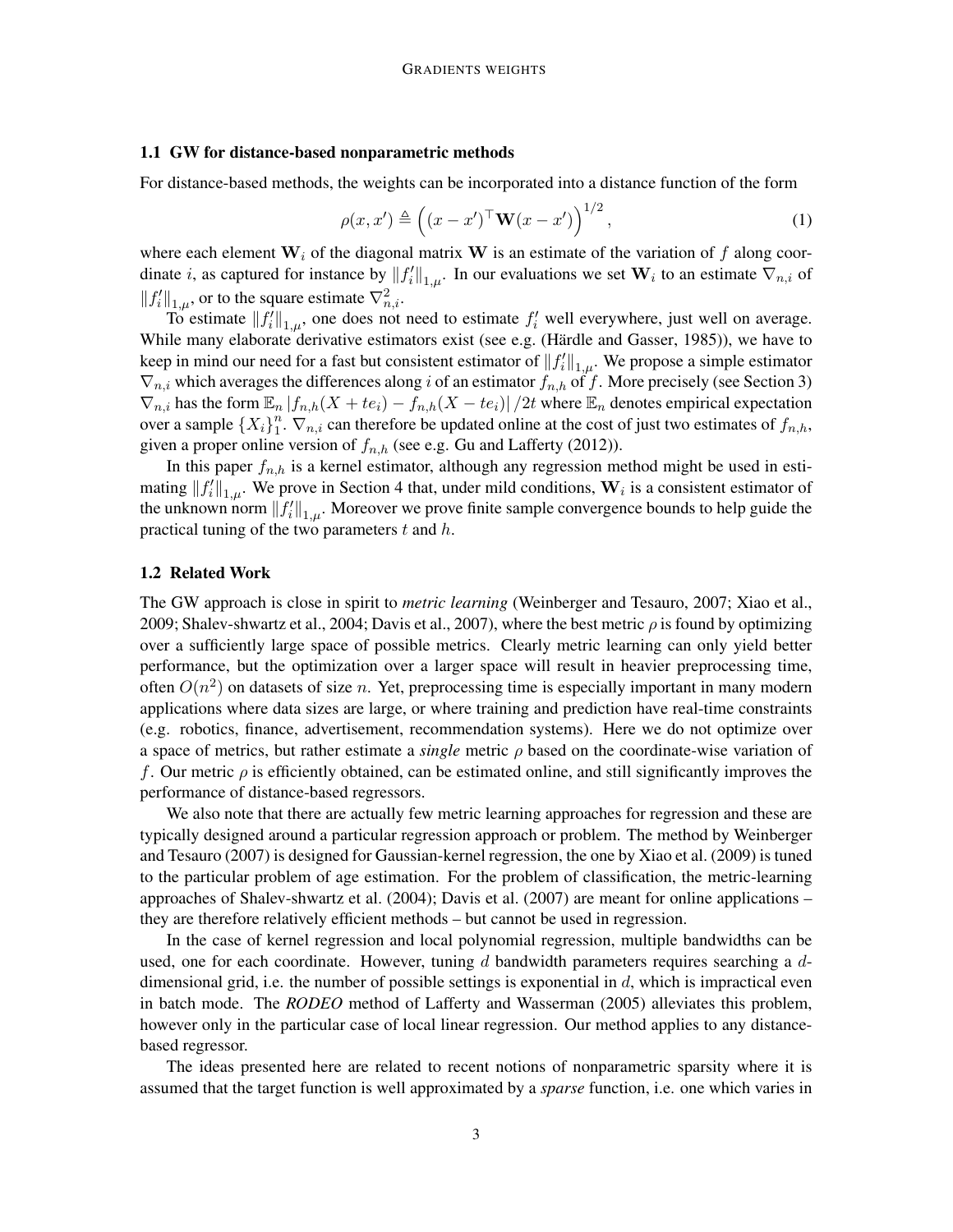just a few coordinates (e.g. Hoffmann and Lepski (2002); Lafferty and Wasserman (2005); Rigollet and Tsybakov (2011); Rosasco et al. (2012)). The method of Rosasco et al. (2012) is most related to the present work in that they employ a penalized learning objective based on the coordinate-wise variation of f, as captured by the  $L_2$  gradient norms  $||f_i'||_{2,\mu}$ . However, as in the other works on sparsity just mentioned, Rosasco et al. (2012) relies on *f* being actually sparse or at least close to sparse. In the present work we do not need sparsity, instead we only need the target function *f* to vary in some coordinates more than in others which is most likely the case in practice. Our approach therefore works in practice even in cases where the target function is far from sparse.

One line of work which also does away with the assumption of sparsity of *f*, is that of *anisotropic* regression (Nusbaum (1983); Hoffmann and Lepski (2002)). Anisotropic regression assumes that the target function *f* does not have the same degree of smoothness in all coordinate directions, where smoothness is roughly captured by the number of bounded derivatives of *f*. The attainable rates in anisotropic regression are better than the usual minimax rates for nonparametric regression (e.g. Stone (1980)) which consider the worst-case degree of smoothness across all coordinates. In the present work, we only consider the first derivatives of *f* across coordinates, in other words *f* is allowed to have the same degree of smoothness across coordinates, but we are interested in the case where these coordinate-wise derivatives have different magnitudes. We show in Section 2 that this is enough to attain better rates than the usual minimax rates, in particular by using the GW approach proposed here.

As previously mentioned, the theoretical intuition developed in this work helps explain the practical success of some existing heuristics. In particular the popular Relief family of heuristics (e.g. Kira and Rendell (1992); Kononenko (1994); Robnik-Sikonja and Kononenko (2003)) can ˇ be viewed as inherently learning weights that are correlated with the coordinate-wise variation of *f*. Our work therefore offers new insights about existing heuristics and opens possible avenues of further development of these heuristics. This theme is further developed in Section 6.2.

Finally, part of this work appeared as a conference version Kpotufe and Boularias (2012) covering the case of regression. The present work covers both regression and classification and further differs in the technical motivation offered for the GW approach. While Kpotufe and Boularias (2012) argues for GW under strong uniform assumptions on the marginal distribution  $\mu$  on  $\chi$ , the theoretical intuition developed in the present work assumes a general distribution  $\mu$ . The more general assumptions are made possible by introducing a new set of techniques dealing with the covering numbers of the space  $X$  after data weighting.

#### 1.3 Paper Outline

In summary, we develop theoretical intuition for GW in Section 2. In Section 3 we derive a concrete method for estimating the coordinate-wise variablity of *f*; the method is both simple and efficient. We show in Section 4 that the method is a consistent estimator of the gradient norms  $||f_i'||_{1,\mu}$ . In Section 5 we validate our theory on various real-world applications. We finish with a general discussion of our results in Section 6, including possible future directions.

#### 2. Theoretical Justification of GW

In this section we develop theoretical intuition about why GW works. We focus on the problem of nonparametric regression since the same intuition is easily implied for the case of nonparametric classification (see Section 2.3). We will argue that it is possible to attain good regression rates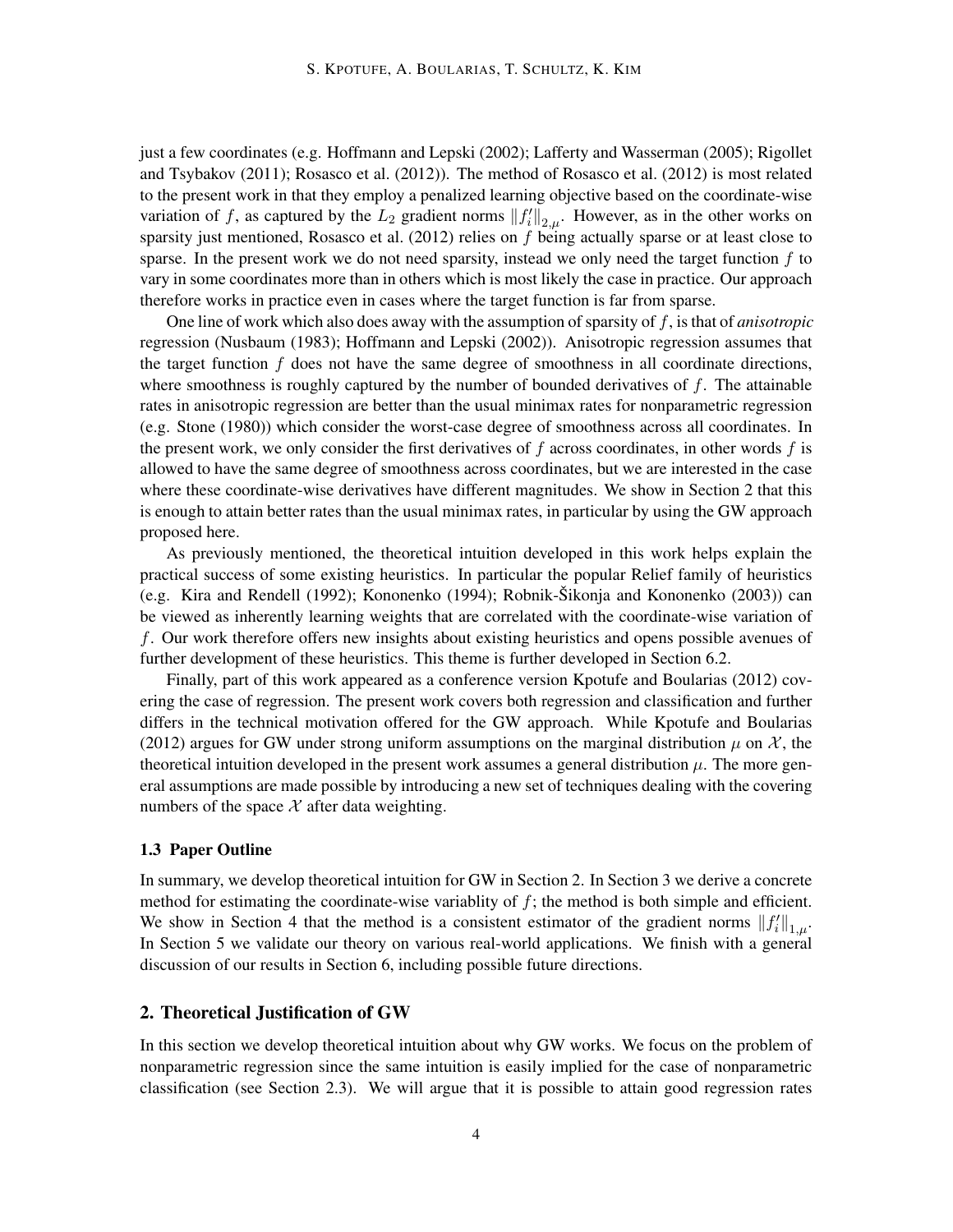

Figure 1: Illustration of a sparse function. Here  $x = (x_1, x_2)$ , and  $f(x) = f(x_2)$ . There is no variation in *f* along coordinate 1, in other words  $|f'_1|_{\text{sup}} = 0$  and  $||f'_1||_{1,\mu} = 0$ .

even when the target function *f* depends on all coordinates, provided *f* does not vary equally in all coordinates, and the gradient weights  $W_i$  are correlated with the coordinate-wise variation in *f*. The coordinate-wise variation will be captured in this discussion by the quantities  $|f'_i|_{\text{sup}} \triangleq$  $\sup_{x \in \mathcal{X}} |f'_i(x)|$ ,  $i \in [d]$ , as previously mentioned.

We will consider the metric *ρ* generally: instead of assuming a particular form, we will let the analysis uncover a form of *ρ* which yields *improved* regression rates. Improvement is measured here in a minimax sense which will soon be made clear. The analysis of this section will thus yield intuition not only about GW, but about coordinate-weighting generally.

We have the following assumption throughout the section.

Assumption 2.1 The input space X is full-dimensional in  $\mathbb{R}^d$ , connected<sup>1</sup>, and has bounded diam*eter*  $\|\mathcal{X}\| \triangleq \sup_{x,x' \in \mathcal{X}} \|x - x'\| = 1$ *. The output space is*  $\mathcal{Y} = [0,1]$ *.* 

#### 2.1 Rough Intuition: the sparse case

We start with a simple case where the unknown function is actually *R*-sparse, i.e. depends on a small set of coordinates  $R \subsetneq [d]$  (illustrated in Figure 2.1). The function f then varies only along coordinates in *R*, i.e.  $f'_i \neq 0$  only for coordinates  $i \in R$ . Hence if the metric  $\rho$  is defined by setting the gradient weights  $W_i$  to either  $|f'_i|_{\text{sup}}$  and  $||f'_i||_{1,\mu}$ , the resulting space  $(\mathcal{X}, \rho)$  is a (weighted) projection of the original Euclidean  $X$  down to just the relevant coordinates  $R \subsetneq [d]$ . Thus regression or classification on  $(\mathcal{X}, \rho)$  would have performance depending on the lower-dimension  $|R|$  of this space, rather than the high-dimension *d* of the original space.

To make this intuition precise, we introduce the following definition and minimax theorem.

**Definition 1 (The class**  $\mathcal{F}_\lambda$ ) Given  $\lambda > 0$ , we let  $\mathcal{F}_\lambda$  denote all distributions  $P_{X,Y}$  on  $\mathcal{X} \times [0,1]$ such that, for all  $i \in [d]$ , the directional derivatives of  $f(x) \triangleq \mathbb{E}[Y|X=x]$  satisfy  $|f'_i|_{sup} \triangleq$  $\sup_{x \in \mathcal{X}} |f'_i(x)| \leq \lambda.$ 

The worst-case rate for the class  $\mathcal{F}_{\lambda}$  is given in the following minimax theorem of Stone.

**Theorem 2 (Minimax rate for**  $\mathcal{F}_{\lambda}$ **: Stone (1982))** *There exists*  $\tilde{c}$  < 1*, independent of n, such that for all sample sizes*  $n \in \mathbb{N}$ ,

$$
\inf_{f_n} \sup_{f \in \mathcal{F}_\lambda} \mathbb{E}_{\mathbf{X}^n, \mathbf{Y}^n} \|f_n - f\|^2 \ge 2\tilde{c}^{2/(2+d)} (d\lambda)^{2d/(2+d)} n^{-2/2+d},
$$

<sup>1.</sup> This is needed so that  $||f_i||_{1,\mu} = 0$  implies that *f* is a.e. constant along coordinate *i*.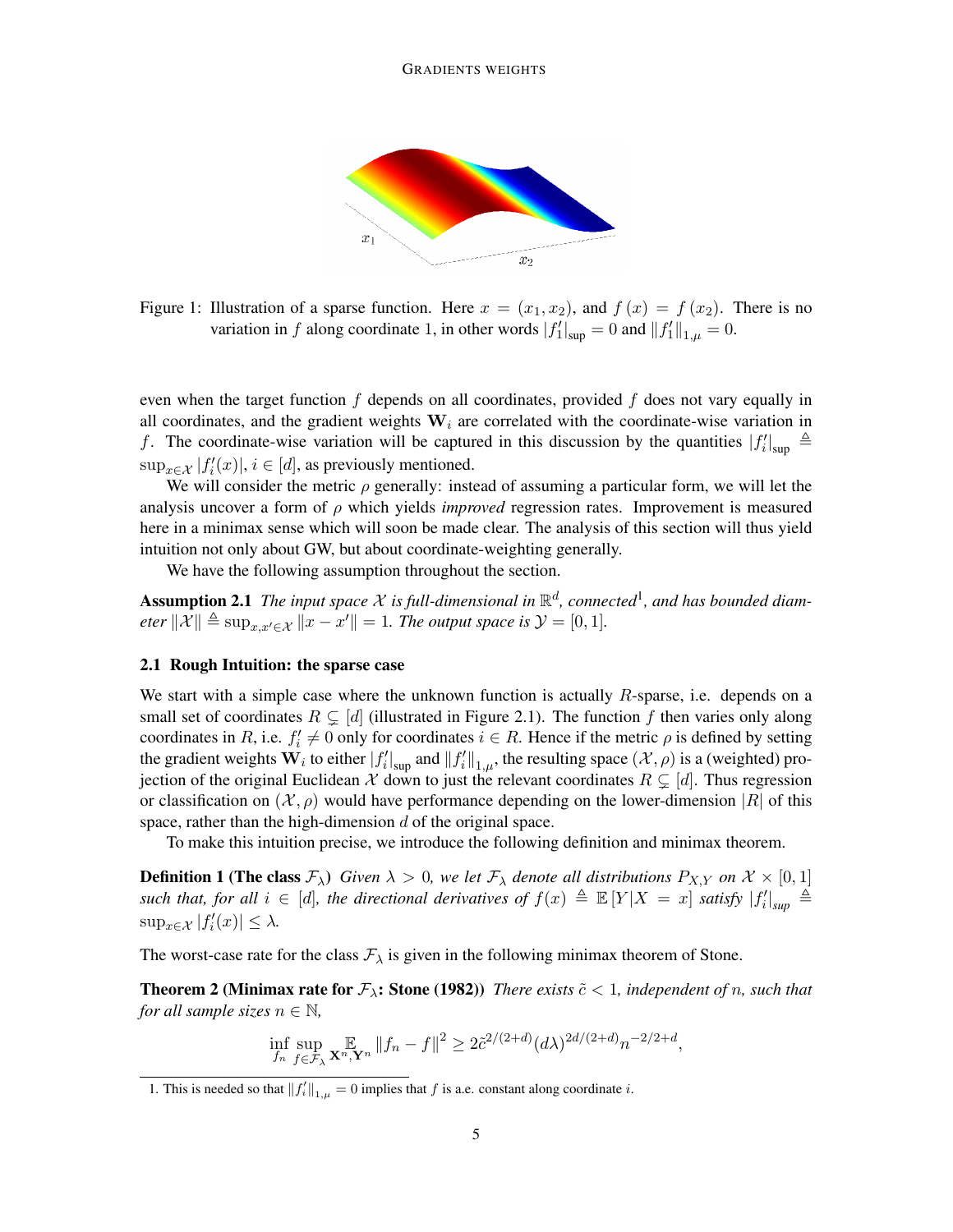

Figure 2: Balls  $B(x, h)$  before and after projection or reweighting. The dotted points are sample  $\{X_i\}$ . Left: after projection onto 1 dimension, the new ball  $B(x, h)$  contains all the points shown in the dotted rectangle, much more than the original ball (dotted circle). Right: feature-reweighting has the approximate effect of a projection; the new ball  $B(x, h)$  is an ellipsoid containing more points in the directions with small weight.

*where the infimum is taken over all regressors*  $f_n$  *mapping samples*  $\mathbf{X}^n, \mathbf{Y}^n$  *to an*  $L_2$  *measureable function (also denoted f<sup>n</sup> for simplicity of notation), and the expectation is taken over the draw of an n*-sample from a distribution where  $\mathbb{E}[Y|X=x] = f(x)$ *.* 

Thus, in a minimax sense, the best rate achievable for (non-sparse) Lipschitz functions is f the form  $O(n^{-2/(2+d)})$ . However when the unknown function happens to be *R*-sparse, the better rate of  $O(n^{-2/(2+|R|)})$  is achievable (see e.g. Lafferty and Wasserman (2005)). The better rates are achieved for instance by performing regression on the data projected to the span of *R*. This is the same as setting the weights  $W_i$ ,  $i \notin R$ , to 0. In other words, we would let  $W_i$  be correlated with the variation of *f* along coordinate *i* as discussed earlier.

To better understand why better rates are possible after a dimension reduction to the span of *R* as described above, let's consider the case of a kernel estimate  $f_{n,h}(x)$  using a bandwidth *h*. The error of  $f_{n,h}(x)$  depends on its variance and bias. The variance itself decreases with the number of points contributing most to the estimate: this is roughly (depending on the kernel) the number of points falling in the ball  $B(x, h)$  in the given metric space. Since balls of a fixed radius have larger mass in smaller dimensional space (illustrated in Fig. 2), projection decreases the variance of the kernel estimate  $f_{n,h}(x)$ . In addition, if the unknown f does not vary along those directions  $i \notin R$ eliminated by the projection, the bias of the estimate  $f_{n,h}(x)$  remains unaffected; in other words, the projection loses no information about the unknown *f*. This combined effect on variance and bias decreases the error of the estimate.

But what if *f* is not actually sparse, but close to being sparse? i.e. *f* varies in all coordinates, but varies little in most coordinates. Intuitively, given the above discussion, better rates should also be achievable in this case. More interestingly, what if *f* varies considerably in all coordinates but much more in some than in most? This is a more practical situation which is more realistic with real-world data (see e.g. Figure 3). The above variance-bias intuition still applies if we reweight coordinates according to how *f* varies; as illustrated in Figure 2 (right), this acts as an approximate dimension reduction which also reduces the variance of regression estimates while keeping the bias relatively unaffected. We formalize this intuition in the next section.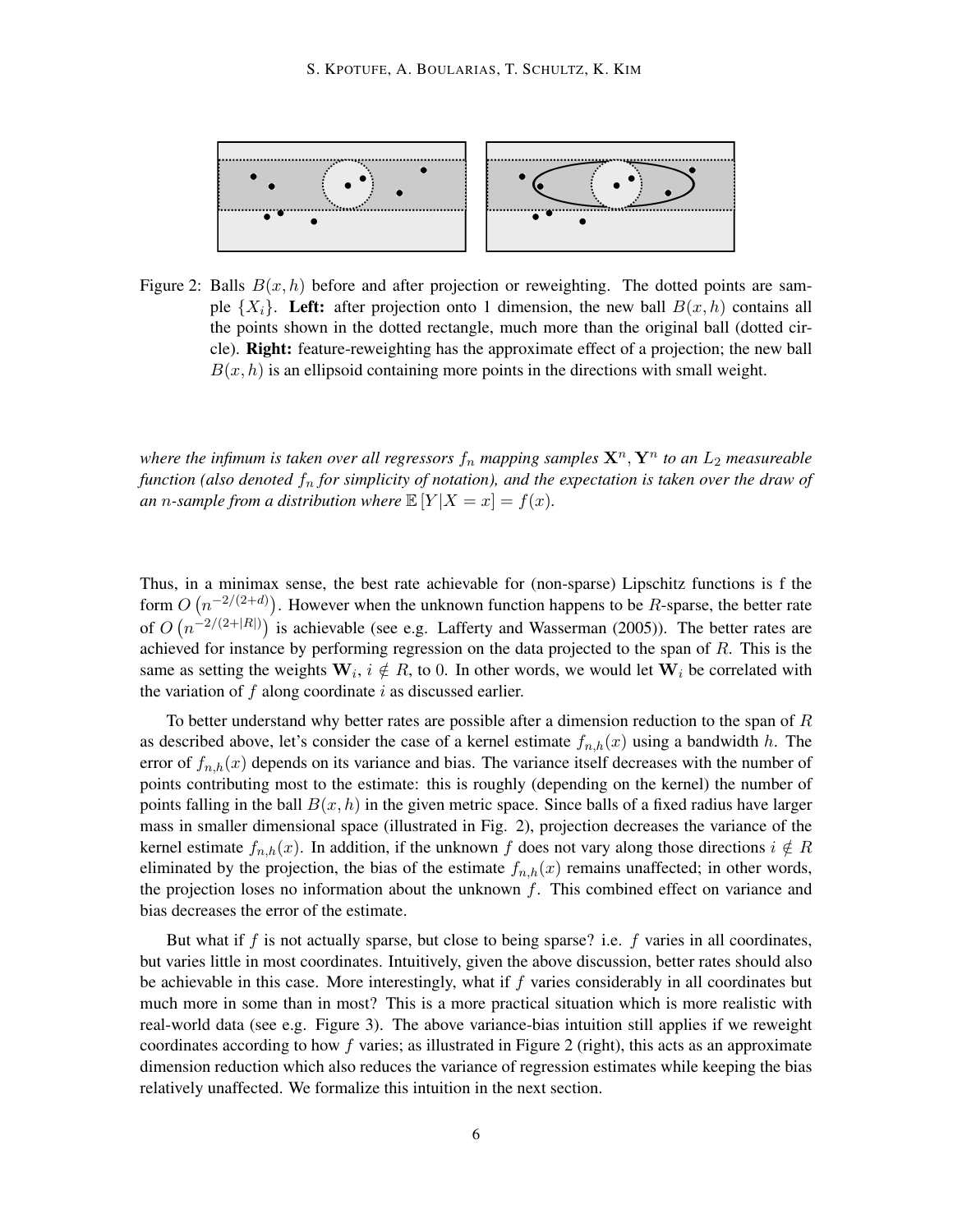#### GRADIENTS WEIGHTS



Figure 3: Typical gradient norms (estimates of  $||f_i'||_{1,\mu}$ ,  $i \in [d]$ ) for some real-world datasets.

### 2.2 Technical intuition: the non-sparse case

In this section we aim to understand how regression performance is affected by the distribution of weights  $W_i$  with respect to the variation of f along coordinates. The main situation of interest is one where *f* varies in all coordinates, but in some coordinates more than in others. This situation is captured by assuming the quantities  $|f'_i|_{\text{sup}}$  are all nonzero but some are considerably smaller than others. We also assume that the weights  $\mathbf{W}_i$  are nonzero for all  $i \in [d]$ .

We will be bounding the error of a box-kernel regressor operating on the transformed space  $(\mathcal{X}, \rho)$ , in terms of how the weights  $W_i$  scale relative to each other, and relative to the variation  $|f'_i|_{\text{sup}}$ . We will see that, even in non-sparse situations where all  $|f'_i|_{\text{sup}}$  are far from 0, it is possible to achieve finite-sample rates better than the minimax rate of Theorem 2, provided (i) the weights **W***<sup>i</sup>* are sufficiently larger in scale for a small subset *R* of the coordinates (for low variance), and (ii) each  $W_i$  is sufficiently correlated with  $|f'_i|_{\text{sup}}$  (for low bias).

The results of this section uncover an interesting phenomenon, also observed in experiments, that improvement might only be possible in a specific mid-range sample size regime depending on problem parameters. This is unsurprising: when the sample size is too small, any algorithm will likely only fit noise and good rates would not be possible; as the sample size gets quite large, algorithms operating in the original space tend to also do well, and the advantage of operating in  $(\mathcal{X}, \rho)$  becomes negligible (see Remark below). We believe this behavior is not limited to the GW approach, because the results here are not directly tied to GW since our analysis is in terms of a general metric  $\rho$  of the form (1).

We will see that the attainable convergence rates are smaller than the minimax rate of  $\Omega(n^{-2/(2+d)})$ for *n* greater than some problem-specific  $n_0$  (Corollary 8). These rates tend towards the minimax rate from below as  $n \to \infty$ .

Remark 2.1 *There is theoretical intuition as to why improvement over the minimax rate is unlikely in the asymptotic regime where*  $n \to \infty$ *. Remember that the metric*  $\rho$  *is norm-induced and all norms are equivalent on finite-dimensional spaces. In other words there exist*  $C, C'$  such that for all  $x, x' \in \mathbb{R}^d$ ,  $C \|x - x'\| \le \rho(x, x') \le C' \|x - x'\|$ . As a consequence there exists  $C''$  such *that, for*  $\epsilon$  *sufficiently small, any*  $\epsilon r$ *-cover of a*  $\rho$ *-ball*  $B(x, r)$  *centered on*  $x \in \mathcal{X}$  *has size at least*  $C''\epsilon^{-d}$ . Here  $C''$  depends on the metric  $(\mathcal{X}, \rho)$ . It is known (see e.g. the lower-bound of Kpotufe *(2011)) that such space covering properties influence the attainable regression rates, where larger data sizes n correspond to finer coverings of the space, hence to small . We therefore postulate that, for large n, the worst-case asymptotic rate is no better than*  $\Omega$   $(n^{-2/(2+d)})$ *. Thus we can*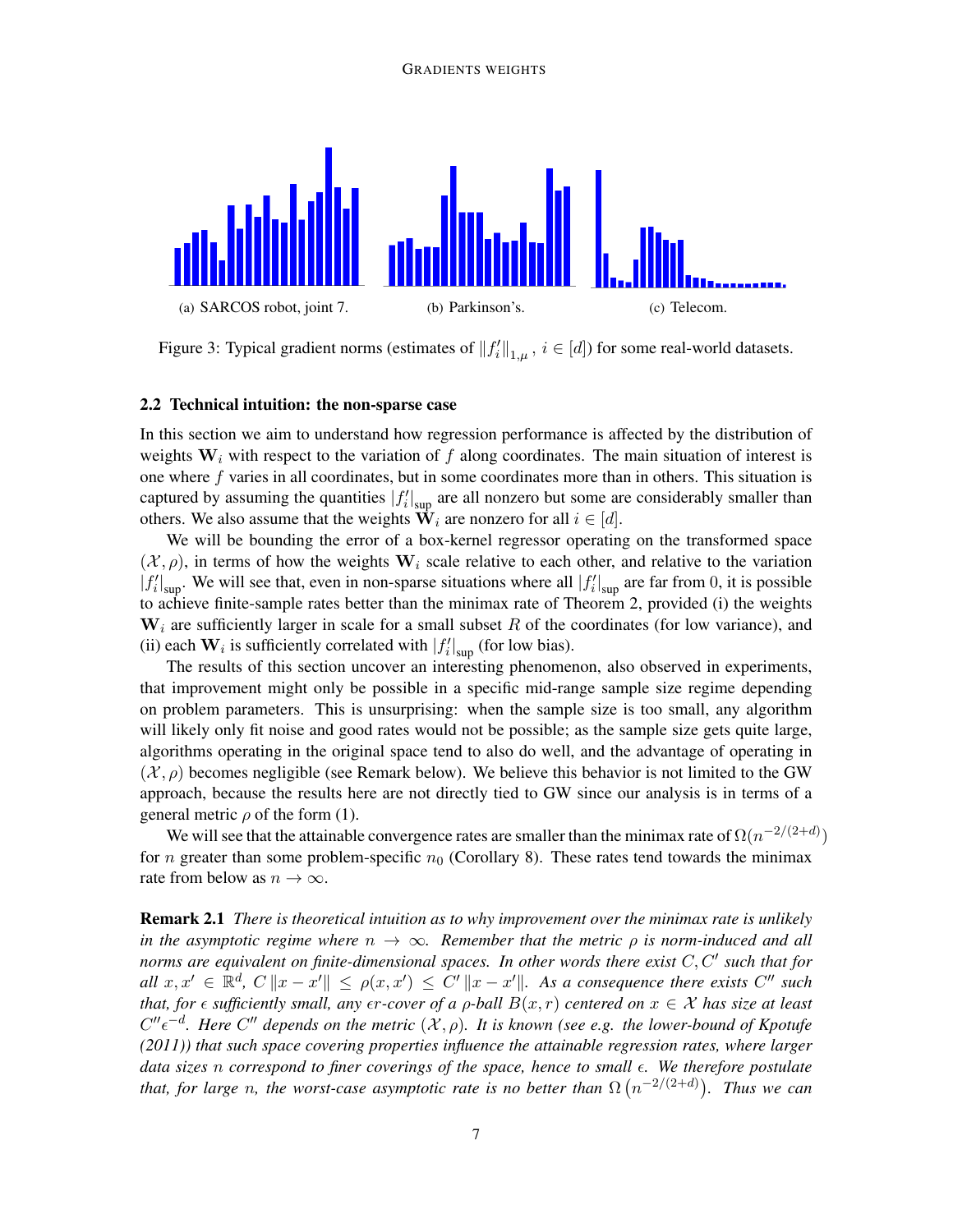*only expect improvements over the minimax rate in small sample regimes, where* small *is problemspecific. Note that this remark is of independent interest since other approaches such as metric learning would typically use norm-induced metrics.*

The analysis in this section, although focusing on kernel regression, yields general intuition about the behavior of other related distance-based regressors such as *k*-NN, since such regressors are similarly affected by characteristics of the regression problem (e.g. smoothness of *f*, intrinsic dimension of  $(\mathcal{X}, \rho)$ ).

We start by defining quantities which serve to describe the distribution of weights **W***<sup>i</sup>* .

**Definition 3** For any subset of coordinates  $R\subset [d]$ , define  $\kappa_R\triangleq\sqrt{\max_{i\in R}{\bf W}_i}/\min_{i\in R}{\bf W}_i$ , and Let  $\epsilon_{\mathcal{R}} \triangleq 2\sqrt{\max_{i \notin R} \mathbf{W}_i}$ . Finally we define the  $\rho$ -diameter of X as  $\rho(\mathcal{X}) \triangleq \sup_{x,x' \in \mathcal{X}} \rho(x,x').$ 

As discussed earlier, regression variance is small if there exists a small subset *R* for which the weights **W***<sup>i</sup>* are relatively larger than those for coordinates not in *R*. Formally, we want the quantities  $|R|$ ,  $\epsilon_R$  and  $\kappa_R$  relatively small for some  $R \subset [d]$ . How small will become gradually clearer.

We start with two results (Lemmas 4 and 5 below) on properties of the metric space  $(\mathcal{X}, \rho)$ which affect the behavior of a distance-based regressor such as  $f_{n,\epsilon,\rho}$ . All omitted proofs are given in the appendix.

The first Lemma 4 concerns the size of minimal covers (at different scales) of the metric  $(\mathcal{X}, \rho)$ . Such cover sizes influence the variance of a distance-based regressor operating on  $(\mathcal{X}, \rho)$ . If  $(\mathcal{X}, \rho)$ has small cover-sizes, it can typically be covered by large balls, each ball likely to contain enough data for small regression variance. Lemma 4 roughly states that, while a minimal  $\epsilon$ -cover of the Euclidean space  $X \subset \mathbb{R}^d$  has size  $O(\epsilon^{-d})$ , an  $\epsilon \rho(X)$ -cover of  $(X, \rho)$  has smaller size  $C\epsilon^{-r}$  where  $|R| \leq r \xrightarrow{\epsilon \to 0} d$ . Both *C* and the function  $r(\epsilon)$  depend on the relative distribution of weights  $W_i$  as captured by the quantities  $|R|$ ,  $\epsilon_R$  and  $\kappa_R$ .

**Lemma 4 (Covering numbers)** Consider  $R \subset [d]$  such that  $\max_{i \notin R} \mathbf{W}_i < \min_{i \in R} \mathbf{W}_i$ . There exist  $C\leq C'(4\kappa_R)^{|R|}$  such that, for any  $\epsilon>0,$  the smallest  $\epsilon\rho(\mathcal{X})$ -cover of  $(\mathcal{X},\rho)$  has size at most  $C\epsilon^{-r(\epsilon)}$ , where  $r(\epsilon)$  *is a nondecreasing function of*  $\epsilon$  *satisfying* 

$$
r(\epsilon) \le \begin{cases} |R| & \text{if } \epsilon \ge \epsilon_{R}/\rho(\mathcal{X})\\ d - (d - |R|) \cdot \frac{\log(\rho(\mathcal{X})/\epsilon_{R})}{\log(1/\epsilon)} & \text{if } \epsilon < \epsilon_{R}/\rho(\mathcal{X}) \end{cases}
$$

The function  $r(\epsilon)$  captures the *dimension* of  $(\mathcal{X}, \rho)^2$ . We thus want r to be small so that the transformation  $\rho$  acts like a low-dimensional projection and hence helps reduce variance. The function  $r$  is smallest when most weights are concentrated in a small subset  $R$ , i.e. we want small  $|R|$  and small  $\epsilon_R/\rho(X)$  (this term captures the difference in magnitude between weights not in *R* and weights in *R*). It might therefore seem preferable to choose *ρ* in this way, but we have to be careful: not all dimension reduction is good since such a transformation  $\rho$  might introduce additional regression bias. We therefore need to understand how regression bias is affected by the distribution of weights  $W_i$  in the transformation  $\rho$ .

Lemma 5 below captures the smoothness properties of the target function *f* in the transformed metric  $(\mathcal{X}, \rho)$ . These smoothness properties affect the bias of distance-based regressors on  $(\mathcal{X}, \rho)$ .

<sup>2.</sup> The logarithm of covering numbers is a common measure of metric dimension, see e.g. Clarkson (2005) for an overview of the subject.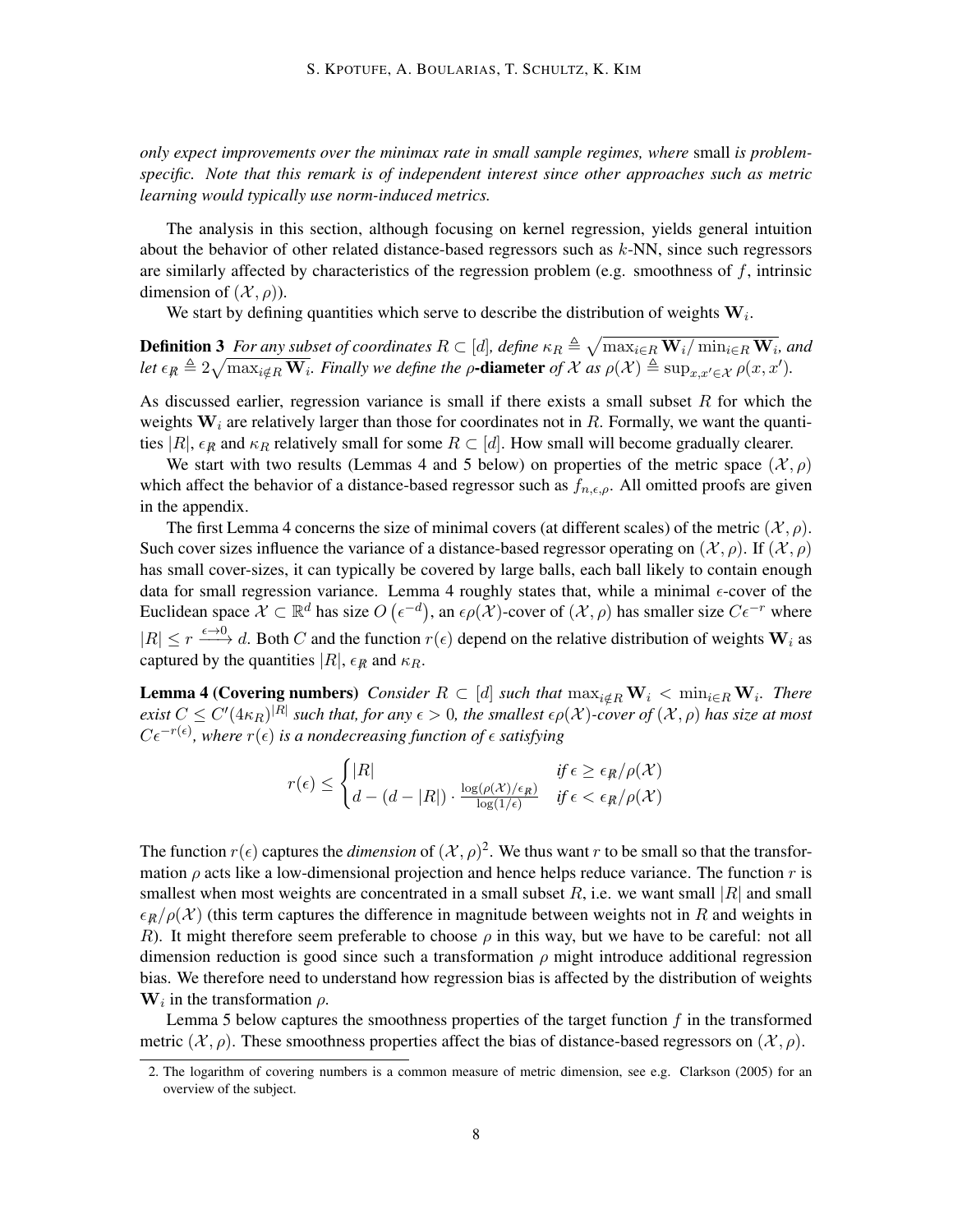**Lemma 5 (Change in Lipschitz smoothness for**  $f$ ) *Suppose each derivative*  $f'_i$  *is bounded on*  $\mathcal{X}$ by  $|f'_i|_{sup}$ . Assume  $W_i > 0$  whenever  $|f'_i|_{sup} > 0$ . Denote by R the largest subset of [d] such that  $|f'_i|_{\text{sup}} > 0$  for  $i \in R$ . We have for all  $x, x' \in X$ ,

$$
\left|f(x) - f(x')\right| \le \left(\sum_{i \in R} \frac{|f'_i|_{\sup}}{\sqrt{\mathbf{W}_i}}\right) \rho(x, x').
$$

We want *f* to be as smooth as possible, in other words we want the Lipschitz parameter  $\left( \sum_{i \in R} \right)$  $\frac{\left|f_{i}^{\prime}\right|_{\sup}}{\sqrt{\mathbf{W}_{i}}}$ as small as possible. Suppose  $W_i$  is uncorrelated with the variation of f along *i*, e.g.  $W_i$  is small for those coordinates where  $|f'_i|_{\text{sup}}$  is large, then the function *f* might end up lacking smoothness in the modified space  $(\mathcal{X}, \rho)$ . While it is hard to estimate  $|f'_i|_{\text{sup}}$ , we can expect it to be correlated with  $||f_i'||_{1,\mu}$  which is easier to estimate (Section 3). Thus by keeping the weights  $W_i$  correlated with the gradient norms  $||f'_i||_{1,\mu}$ , we expect the function f to remain relatively smooth in the space  $(\mathcal{X}, \rho)$  and hence we expect to maintain control on regression bias. Since it is unlikely in practice that *f* varies equally in all coordinates (Figure 3), in light of Lemma 20, we will expect better regression performance in the space  $(\mathcal{X}, \rho)$  as variance should decrease while bias remains controlled.

Remark 2.2 *As previously mentioned, there are many ways to incorporate the coordinate-wise variability of f into the weights ρ, and GW (or Relief heuristics discussed in Section 6.2) is just one of this. In light of the Lipschitz parameter*  $\left( \sum_{i \in R} \right)$  $\frac{|f'_i|}{\sqrt{\mathbf{W}_i}}$  $\bigg)$ , we could reasonably set  $\mathbf{W}_i$  to *approximate*  $||f'_i||_1^q$  $\int_{1,\mu}^{q}$  *for some*  $q > 0$  ( $q = 1,2$  *in this work), or to*  $||f'_{i}||_{1,\mu}^{q_{i}}$  $_{1,\mu}^{q_i}$  *for some power*  $q_i$ *depending on i. These are interesting questions deserving further investigation.*

We now go further in formalizing the intuition discussed so far by considering the case of kernel regression in  $(\mathcal{X}, \rho)$ . We will derive exact conditions on the distribution of weights  $\mathbf{W}_i$  that allow improvements over the minimax rate of  $O(n^{-2/(2+d)})$  in the non-asymptotic regime.

The box-kernel regression estimate is defined as follows.

**Definition 6** *Given*  $\epsilon > 0$  *and*  $x \in \mathcal{X}$ *, the box-kernel estimate at x is defined as follows. Recall that*  $\rho(\mathcal{X}) \triangleq \sup_{x,x'\in\mathcal{X}} \rho(x,x')$  denotes the *ρ*-diameter of  $\mathcal{X}$ :

$$
f_{n,\epsilon,\rho}(x) \triangleq
$$
 *average*  $Y_i$  *of points*  $X_i \in B(x,\epsilon\rho(X)),$  *or* 0 *if*  $B(x,\epsilon\rho(X))$  *is empty.*

The next lemma establishes the convergence rate for a box-kernel regressor using any given bandwidth  $\epsilon \rho(\mathcal{X})$ . The lemma is a simple application of known results on the bias and variance of a kernel regressor combined with the previous two lemmas on the dimension of  $(\mathcal{X}, \rho)$  and the smoothnness of *f* on  $(\mathcal{X}, \rho)$ .

**Lemma 7 (Rate for**  $f_{n,\epsilon,\rho}$ , arbitrary  $\epsilon$ ) Consider any  $R\subset [d]$  such that  $\max_{i\notin R} \mathbf{W}_i < \min_{i\in R} \mathbf{W}_i$ . **Lemma** *I* (**Rate for**  $f_{n,\epsilon,\rho}$ , a but at  $y \epsilon$ ) Consider any  $\Lambda \subset [a]$  such that  $\max_{i \notin R} w_i < \min_{i \in R} w_i$ <br>There exist  $1 \leq C_{\kappa_R} \leq C' (4 \kappa_R)^{|R|}$ , a universal constant *C*, and  $\lambda_\rho \geq \sup_i |f'_i|_{sup}/\sqrt{W_i}$  such that

$$
\mathop{\mathbb{E}}_{\mathbf{X}^n,\mathbf{Y}^n} |f_{n,\epsilon,\rho} - f|^2 \leq C_{\kappa_R} \frac{\epsilon^{-r(\epsilon)}}{n} + C^2 d^2 \lambda_\rho^2 \epsilon^2 \rho(\mathcal{X})^2,
$$

*where*  $r(\epsilon)$  *is defined as in Lemma 4.*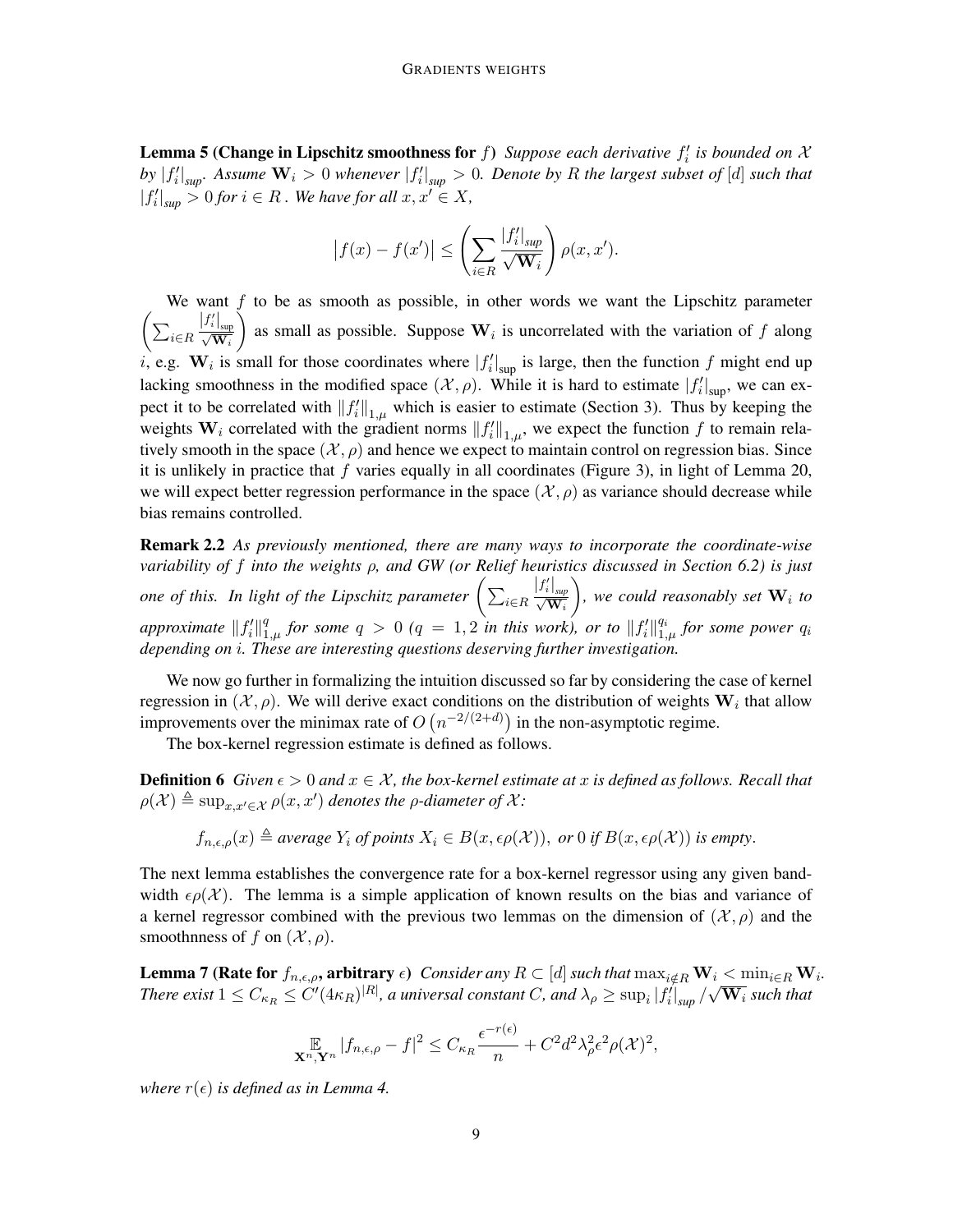**Proof** By Lemma 5, *f* is  $(d\lambda_\rho)$ -Lipschitz on  $(\mathcal{X}, \rho)$ . We can then apply Theorem 5.2 of Gyorfi et al.  $(2002)^3$  to bound the  $L_2$  error as

$$
\mathop{\mathbb{E}}_{\mathbf{X}^n,\mathbf{Y}^n}\mathop{\mathbb{E}}_{X}|f_{n,\epsilon,\rho}(X)-f(X)|^2 \leq C_1^2\frac{N_{\epsilon}}{n}+C^2d^2\lambda_{\rho}^2\epsilon^2\rho(\mathcal{X})^2,
$$

for some universal constants  $C_1$ ,  $C$ , where  $N_\epsilon$  denotes the size of a minimal  $\epsilon \rho(\mathcal{X})$ -cover of  $(\mathcal{X}, \rho)$ . Apply Lemma 4 to conclude.

We can now derive conditions on the distribution of weights  $(\mathcal{X}, \rho)$  that permit good performance relative to the minimax rate of  $O(n^{-2/(2+d)})$ . These conditions are given in equation (2). The main message of Corollary 8 below is that improvement in rate is possible in the non-asymptotic regime under rather mild conditions on the distribution of weights **W***<sup>i</sup>* , even though improvement might not be possible in the asymptotic regime. In light of (2) sparseness (as described in Section 2.1) is not required, we simply need the function *f* to vary more along a small subset of coordinates (*R ⊂* [*d*]) than along other coordinates, provided the weights **W***<sup>i</sup>* are properly correlated with the variation in *f* along coordinates. The correlation between  $W_i$  and gradients of *f* is implicit in the ratio  $\lambda_{\rho}\rho(\mathcal{X})/\lambda$  of (2). The quantity  $\lambda$  captures the smoothness of f before the data transformation  $\rho$ , while  $\lambda_\rho$  captures the smoothness of *f* after the transformation  $\rho$ . The ratio  $\lambda_\rho \rho(\mathcal{X})/\lambda$  thus captures the loss in smoothness (taking into account the change in diameter from 1 to  $\rho(\mathcal{X})$ ) due to the transformation  $\rho$ , and this loss is controlled if  $W_i$  is correlated with the magnitude of the coordinate-wise derivatives of *f*.

**Corollary 8 (Rate for**  $f_{n,\epsilon,\rho}$ , optimal  $\epsilon$ ) Let  $\lambda \triangleq \sup_{i \in [d]} |f'_i|_{sup}$  and  $\lambda_\rho \triangleq \sup_{i \in [d]} |f'_i|_{sup} / \sqrt{\mathbf{W}_i}$ . *Note that by definition*  $f \in \mathcal{F}_{\lambda}$ . Let  $C_{\kappa_R}$  and  $C$  be defined as in Lemma 7, and  $\tilde{c}$  as in Theorem 2. *Suppose the following holds for some*  $R \subset [d]$ :

$$
(d - |R|) \log \left( \frac{\rho(\mathcal{X})}{\epsilon_R} \right) \ge d \log \left( C \frac{\lambda_\rho \rho(\mathcal{X})}{\lambda} \right) + \log \left( \frac{C_{\kappa_R}}{\tilde{c}} \right). \tag{2}
$$

*Then there exists*  $n_0$  *for which the following holds. For all*  $n \geq n_0$ *, there exist a bandwidth*  $\epsilon_n$ *, and*  $r = r(\epsilon_n)$ , where  $|R| \leq r < d$ , such that,

$$
\mathbb{E} \|f_{n,\epsilon_n,\rho} - f\|^2 \leq 2C_{\kappa_R}^{2/2+r} (C d\lambda_\rho \rho(\mathcal{X}))^{2r/(2+r)} n^{-2/2+r} < \inf_{f_n} \sup_{\mathcal{F}_{\lambda}} \mathbb{E} \|f_n - f\|^2.
$$

**Proof** For  $\epsilon > 0$ , and  $n \in \mathbb{N}$ . Let  $r(\epsilon)$  as in Lemma 4. Define the functions  $\psi_{n,\rho}(\epsilon) = C_{\kappa_R} \epsilon^{-r(\epsilon)}/n$ , and  $\psi_{n,\cancel{p}}(\epsilon) = C_1' \epsilon^{-d}/n$ , where  $C_1' = \tilde{c} (\lambda/C\lambda_{\rho}\rho(\mathcal{X}))^d$ . We also define  $\phi(\epsilon) = C^2 d^2 \lambda_{\rho}^2 \rho(\mathcal{X})^2 \cdot \epsilon^2$ .

Now recall (Theorem 2) that the minimax rate can be bounded below by

$$
2\tilde{c}^{2/(2+d)}(d\lambda)^{2d/(2+d)}n^{-2/2+d}.
$$

For any fixed *n*, let  $\epsilon_{n,\emptyset}$  be a solution to  $\psi_{n,\emptyset}(\epsilon) = \phi(\epsilon)$ . Solving for  $\epsilon_{n,\emptyset}$ , we see that the minimax rate is bounded below by

$$
2\phi\left(\epsilon_{n,d}\right) = 2\tilde{c}^{2/(2+d)}(d\lambda)^{2d/(2+d)}n^{-2/2+d}.
$$

<sup>3.</sup> The theorem is stated for a Euclidean metric, but extends directly to any metric.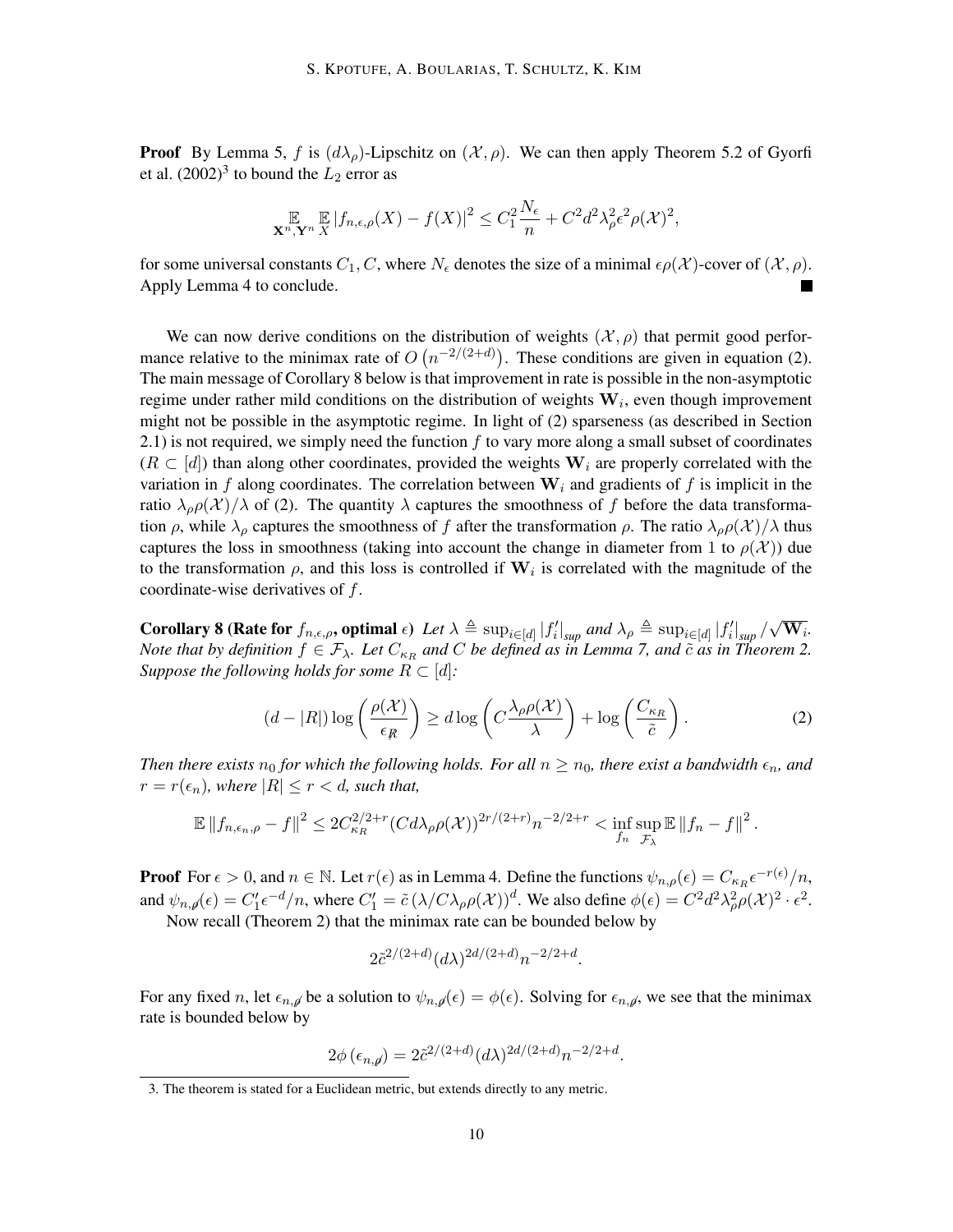For any  $n \in \mathbb{N}$ , there exists a solution  $\epsilon_{n,\rho}$  to the equation  $\psi_{n,\rho}(\epsilon) = \phi(\epsilon)$  since  $r(\epsilon)$  is nondecreasing. Therefore, by Lemma 7, we have

$$
\mathop{\mathbb{E}}_{\mathbf{X}^n,\mathbf{Y}^n} \|f_{n,\epsilon,\rho} - f\|^2 \leq 2\phi\left(\epsilon_{n,\rho}\right).
$$

We therefore want to show for a certain range of  $n \in \mathbb{N}$  that  $\phi(\epsilon_{n,\rho}) < \phi(\epsilon_{n,\rho})$ , equivalently that  $\epsilon_{n,\rho} < \epsilon_{n,\rho}$ . First notice that, since  $\phi$  is independent of *n*, and both  $\psi_{n,\rho}$  and  $\psi_{n,\rho}$  are strictly decreasing functions of *n*, we have that  $\epsilon_{n,\rho}$  and  $\epsilon_{n,\rho}$  both tend to 0 as  $n \to \infty$ . Therefore we can define *n*<sub>0</sub> such that, for all  $n \ge n_0$ , both  $\epsilon_{n,\rho}$  and  $\epsilon_{n,\rho}$  are less than  $\epsilon_R/\rho(\mathcal{X})$ .

Thus,  $\forall n \geq n_0$ , we have  $\epsilon_{n,\rho} < \epsilon_{n,\rho}$  if, for all  $0 < \epsilon < \epsilon_R/\rho(\mathcal{X})$ ,  $\psi_{n,\rho}(\epsilon) < \psi_{n,\rho}(\epsilon)$ . This is insured by the conditions of equation (2), which are derived by recalling the bound of Lemma 4 on *r*( $\epsilon$ ) for the range  $0 < \epsilon < \epsilon_R/\rho(\mathcal{X})$ .

### 2.3 The Case of Classification

We continue the intuition developed in the last section about the GW method with the case of classification, more precisely *plug-in* classification, defined as follows. Let  $Y \in \{0, 1\}$ , and let  $\eta_n$ denote an estimate of the error function  $\eta(x) \triangleq \mathbb{E}[Y|x] = \mathbb{P}(Y=1|x)$ . Then  $\mathbf{1}{\{\eta_n(x) > 1/2\}}$  is a plug-in classification rule, emulating the Bayes optimal-classification rule  $1\{\eta(x) > 1/2\}$ .

Two common examples of plug-in classification rules are the  $k$ -NN classifier and the  $\epsilon$ -NN classifier which estimate *Y* at *x* as the majority label amongst, respectively, the *k* nearest neighbors of *x*, and the neighbors within distance  $\epsilon$  of *x*. For both methods, the implicit estimate  $\eta_n$  of  $\eta$  is the average *Y* value of the neighbors of *x*.

The GW method for classification naturally corresponds to estimating the gradient norms  $\|\eta_i'\|_{1,\mu}$ of the directional derivatives  $\eta_i'$ .

Since  $\eta_n$  is actually a regression estimate of the function  $\eta(x)$ , the 0-1 classification error of plug-in methods is related to that of regression as shown in the following well-known result.

**Lemma 9 (Devroye et al. (1996))** Let  $\eta_n(x)$  be an estimator of  $\eta(x)$ , and let err $(\eta)$ , err $(\eta_n)$ , de*note respectively the classification error rates of the Bayes classifier and that of the plug-in classification rule*  $\mathbf{1}\{\eta_n(x) > 1/2\}$ *. We have* 

$$
err(\eta_n) - err(\eta) \leq 2 \mathbb{E} |\eta_n(X) - \eta(X)|.
$$

A bound on the classification error of  $\epsilon$ -NN (operating in  $(\mathcal{X}, \rho)$ ) easily follows from Lemma 9 above and the analysis of the previous section on the properties of the space  $(\mathcal{X}, \rho)$ .

**Lemma 10** *Define*  $\eta_{n,\epsilon,\rho}(x)$  *as the average Y value of the points in*  $\mathbf{X}^n \cap B_\rho(x,\epsilon \rho(\mathcal{X}))$  *for some*  $\epsilon > 0$ . Let  $r(\epsilon)$  be defined as in Corollary 4. There exist a constant  $1 \leq C_{\kappa_R} \leq C'(4\kappa_R)^{|R|/2}$ , a  $\epsilon > 0$ . Let  $\tau(\epsilon)$  be defined as in Corollary 4. There exist a constant 1 universal constant *C*, and a constant  $\lambda_{\rho} \ge \sup_i |\eta'_i|_{sup}/\sqrt{W_i}$  such that

$$
\mathop{\mathbb{E}}_{\mathbf{X}^n, \mathbf{Y}^n} |err(\eta_{n,\epsilon,\rho}) - err(\eta)| \leq C_{\kappa_R} \sqrt{\frac{\epsilon^{-r(\epsilon)}}{n}} + C d\lambda_\rho \epsilon \rho(\mathcal{X}).
$$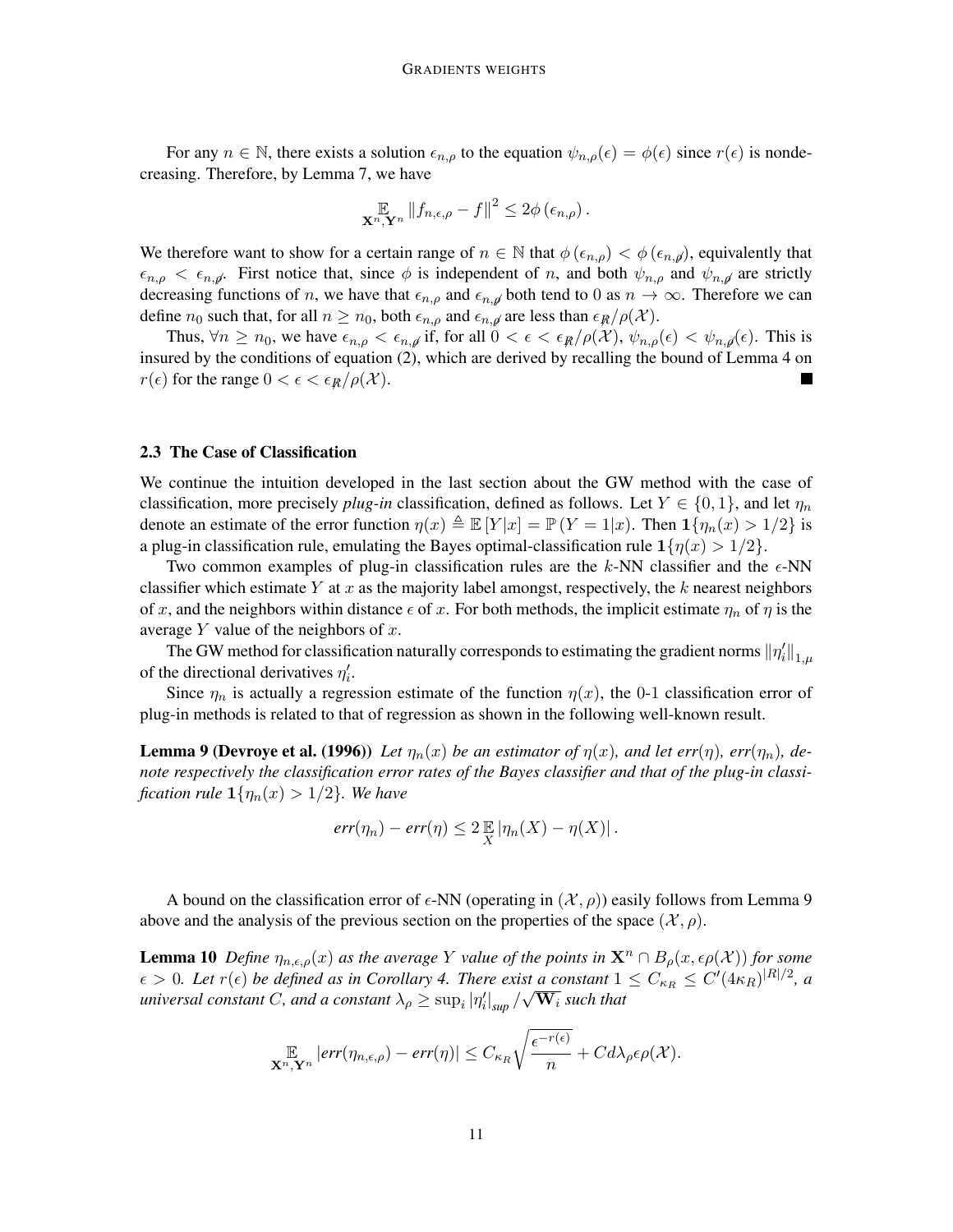Proof Using Lemma 9 and applying Jensen's inequality twice, we have

$$
\mathop{\mathbb{E}}_{\mathbf{X}^n,\mathbf{Y}^n} \left| \text{err}(\eta_{n,\epsilon,\rho}) - \text{err}(\eta) \right| \leq \sqrt{\mathop{\mathbb{E}}_{\mathbf{X}^n,\mathbf{Y}^n} \mathop{\mathbb{E}}_{X} |\eta_{n,\epsilon,\rho}(X) - \eta(X)|^2}.
$$

Thus, we just need to bound the  $L_2$  error of  $\eta_{n,\epsilon,\rho}$ , which is a kernel regressor with a box kernel of bandwidth  $\epsilon \rho(\mathcal{X})$ . Apply Lemma 7 and conclude.

It follows similarly as in the case of regression that it is possible to achieve faster rates than the minimax rates even when the regression function  $\eta$  is not sparse, provided  $\eta$  does not vary equally in all coordinates. The exact conditions are exactly those of equation (2) with the constants  $C_{\kappa_R}$  and *C* of Lemma 10 above (this is easily derived from the above lemma as it was done for regression).

# 3. Estimating the GW **W***<sup>i</sup>*

In all that follows we are given *n* i.i.d samples  $(\mathbf{X}^n, \mathbf{Y}^n) = \{ (X_i, Y_i) \}_{i=1}^n$  from some unknown distribution with marginal  $\mu$ . The marginal  $\mu$  has support  $\mathcal{X} \subset \mathbb{R}^d$  while the output  $Y \in \mathbb{R}$ .

The kernel estimate at *x* is defined using any kernel  $K(u)$ , positive on [0, 1/2], and 0 for  $u > 1$ . If  $B(x, h)$  ∩  $\mathbf{X}^n = \emptyset$ ,  $f_{n,h}(x) = \mathbb{E}_n Y$ , otherwise

$$
f_{n,\bar{\rho},h}(x) = \sum_{i=1}^{n} \frac{K(\bar{\rho}(x, X_i)/h)}{\sum_{j=1}^{n} K(\bar{\rho}(x, X_j)/h)} \cdot Y_i = \sum_{i=1}^{n} w_i(x) Y_i,
$$
 (3)

for some metric  $\bar{\rho}$  and a bandwidth parameter *h*.

For the kernel regressor  $f_{n,h}$  used to learn the metric  $\rho$  below,  $\bar{\rho}$  is the Euclidean metric. In the analysis we assume the bandwidth for  $f_{n,h}$  is set as  $h \geq (\log^2(n/\delta)/n)^{1/d}$ , given a confidence parameter  $0 < \delta < 1$ . In practice we would learn *h* by cross-validation, but for the analysis we only need to know the existence of a good setting of *h*.

We estimate the norm  $||f_i'||_{1,\mu}$  as follows:

$$
\nabla_{n,i} \triangleq \mathbb{E}_n \frac{|f_{n,h}(X+te_i)-f_{n,h}(X-te_i)|}{2t} \cdot \mathbf{1}\{A_{n,i}(X)\} = \mathbb{E}_n \left[\Delta_{t,i}f_{n,h}(X)\cdot \mathbf{1}\{A_{n,i}(X)\}\right],\tag{4}
$$

where  $A_{n,i}(X)$  is the event that *enough* samples contribute to the estimate  $\Delta_{t,i} f_{n,h}(X)$ . For the consistency result, we assume the following setting:

$$
A_{n,i}(X) \equiv \min_{s \in \{-t,t\}} \mu_n(B(X + s e_i, h/2)) \ge \alpha_n \text{ where } \alpha_n \triangleq \frac{2d \ln 2n + \ln(4/\delta)}{n}.
$$

The metric  $\rho$  is then obtained by setting the weights  $W_i$  to either  $\nabla_{n,i}$  or the squared estimate  $\nabla^2_{n,i}$  in all our experiments.

# 4. Consistency of the estimator  $\mathbf{W}_i$  of  $\left\|f_i'\right\|_{1,\mu}$

#### 4.1 Theoretical setup

#### 4.1.1 MARGINAL *µ*

Without loss of generality we assume  $X$  has bounded diameter 1. The marginal is assumed to have a continuous density on *X* and has mass everywhere on *X*:  $\forall x \in X, \forall h > 0, \mu(B(x, h)) \ge C_{\mu}h^d$ .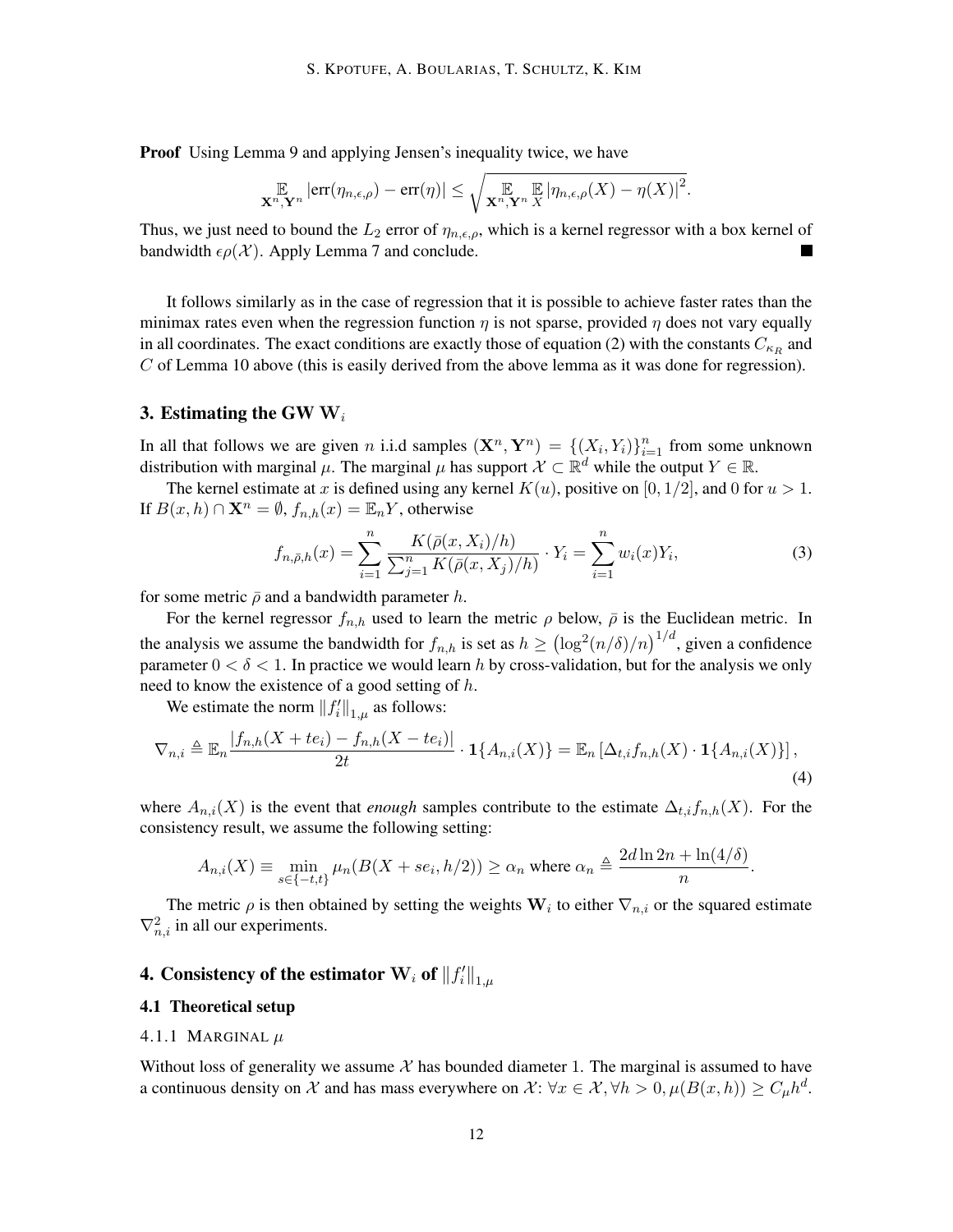This is for instance the case if  $\mu$  has a lower-bounded density on  $\mathcal{X}$ . Under this assumption, for samples *X* in dense regions,  $X \pm te_i$  is also likely to be in a dense region.

## 4.1.2 REGRESSION FUNCTION AND NOISE

The output  $Y \in \mathbb{R}$  is given as  $Y = f(X) + \eta(X)$ , where  $\mathbb{E} \eta(X) = 0$ . We assume the following general noise model:  $\forall \delta > 0$  there exists  $c > 0$  such that  $\sup_{x \in \mathcal{X}} \mathbb{P}_{Y|X=x} (\vert \eta(x) \vert > c) \leq \delta$ .

We denote by  $C_Y(\delta)$  the infimum over all such *c*. For instance, suppose  $\eta(X)$  has exponentially decreasing tail, then  $\forall \delta > 0$ ,  $C_Y(\delta) \leq O(\ln 1/\delta)$ . A last assumption on the noise is that the variance of  $(Y|X=x)$  is upper-bounded by a constant  $\sigma_Y^2$  uniformly over all  $x \in \mathcal{X}$ .

Define the *τ*-*envelope* of *X* as  $X + B(0, \tau) \triangleq \{z \in B(x, \tau), x \in X\}$ . We assume there exists  $\tau$ such that *f* is continuously differentiable on the  $\tau$ -envelope  $\mathcal{X} + B(0, \tau)$ . Furthermore, each derivative  $f_i'(x) = e_i^{\top} \nabla f(x)$  is upper bounded on  $\mathcal{X} + B(0, \tau)$  by  $|f_i'|_{\text{sup}}$  and is uniformly continuous on  $\mathcal{X} + B(0, \tau)$  (this is automatically the case if the support  $\mathcal{X}$  is compact).

#### 4.1.3 DISTRIBUTIONAL PARAMETERS

Our consistency results are expressed in terms of the following distributional quantities. For  $i \in [d]$ , define the  $(t, i)$ -boundary of  $\mathcal X$  as  $\partial_{t,i}(\mathcal X) \triangleq \{x : \{x + te_i, x - te_i\} \not\subset \mathcal X\}$ . The smaller the mass *µ*( $\partial_{t,i}$ (*X*)) at the boundary, the better we approximate  $||f'_i||_{1,\mu}$ .

The second type of quantity is  $\epsilon_{t,i} \triangleq \sup_{x \in \mathcal{X}, s \in [-t,t]} |f_i'(x) - f_i'(x + s e_i)|$ .

Since  $\mu$  has continuous density on  $\mathcal X$  and  $\nabla f$  is uniformly continuous on  $\mathcal X + B(0, \tau)$ , we automatically have  $\mu(\partial_{t,i}(\mathcal{X})) \xrightarrow{t \to 0} 0$  and  $\epsilon_{t,i} \xrightarrow{t \to 0} 0$ .

#### 4.2 Main theorem

Our main theorem bounds the error in estimating each norm  $||f'_i||_{1,\mu}$  with  $\nabla_{n,i}$ . The main technical hurdles are in handling the various sample inter-dependencies introduced by both the estimates  $f_{n,h}(X)$  and the events  $A_{n,i}(X)$ , and in analyzing the estimates at the boundary of X.

**Theorem 11** Let  $t + h \leq \tau$ , and let  $0 < \delta < 1$ . There exist  $C = C(\mu, K(\cdot))$  and  $N = N(\mu)$  such *that the following holds with probability at least*  $1-2\delta$ *. Define*  $A(n)\triangleq Cd\cdot \log(n/\delta)\cdot C_Y^2(\delta/2n)\cdot$  $\sigma_Y^2 / \log^2(n/\delta)$ *. Let*  $n \geq N$ *, we have for all*  $i \in [d]$ *:* 

$$
\left|\nabla_{n,i} - \left\|f'_i\right\|_{1,\mu}\right| \leq \frac{1}{t} \left(\sqrt{\frac{A(n)}{nh^d}} + h \cdot \sum_{i \in [d]} |f'_i|_{sup}\right) + 2\left|f'_i\right|_{sup} \left(\sqrt{\frac{\ln 2d/\delta}{n}} + \mu\left(\partial_{t,i}(\mathcal{X})\right)\right) + \epsilon_{t,i}.
$$

The bound suggests to set *t* in the order of *h* or larger. We need *t* to be small in order for  $\mu(\partial_{t,i}(X))$  and  $\epsilon_{t,i}$  to be small, but *t* needs to be sufficiently large (relative to *h*) for the estimates  $f_{n,h}(X + te_i)$  and  $f_{n,h}(X - te_i)$  to differ sufficiently so as to capture the variation in *f* along  $e_i$ .

The theorem immediately implies consistency for  $t \xrightarrow{n\to\infty} 0$ ,  $h \xrightarrow{n\to\infty} 0$ ,  $h/t \xrightarrow{n\to\infty} 0$ , and  $(n/\log n)h^dt^2 \xrightarrow{n\to\infty} \infty$ . This is satisfied for many settings, for example  $t \propto \sqrt{h}$  and  $h \propto 1/\log n$ .

#### 4.3 Proof of Theorem 11

The main difficulty in bounding  $\left|\nabla_{n,i} - \|f'_i\|_{1,\mu}\right|$  results from certain dependencies between random quantities: both quantities  $f_{n,h}(X)$  and  $A_{n,i}(X)$  depend not just on  $X \in \mathbf{X}^n$ , but on other samples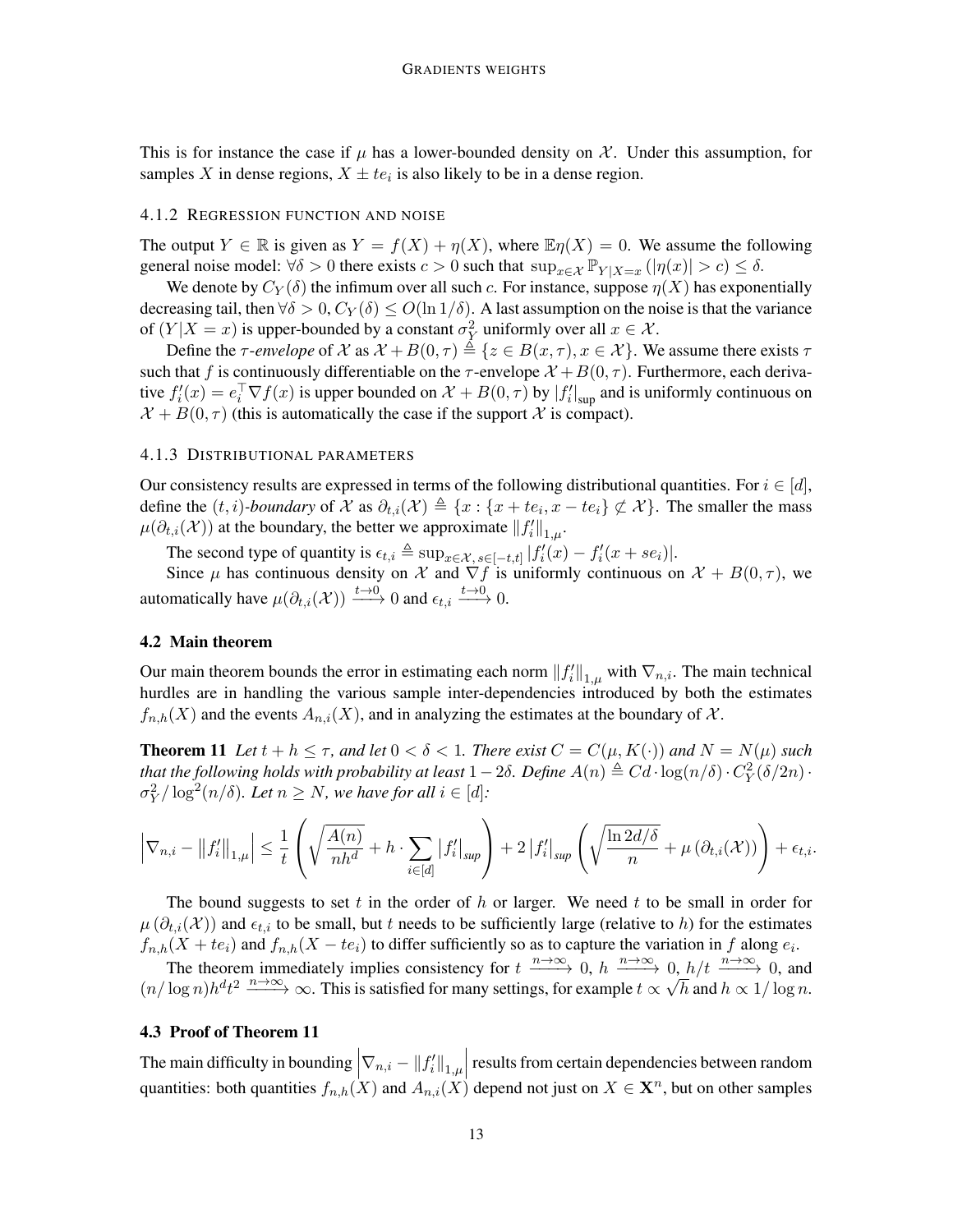in  $\mathbf{X}^n$ , and thus introduce inter-dependencies between the estimates  $\Delta_{t,i} f_{n,h}(X)$  for different points *X* in the sample  $X^n$ .

To handle these dependencies, we carefully decompose  $|\nabla_{n,i} - ||f'_i||_{1,\mu}$ ,  $i \in [d]$ , starting with:

$$
\left|\nabla_{n,i} - \|f'_i\|_{1,\mu}\right| \le \left|\nabla_{n,i} - \mathbb{E}_n\left|f'_i(X)\right|\right| + \left|\mathbb{E}_n\left|f'_i(X)\right| - \|f'_i\|_{1,\mu}\right|.
$$
 (5)

×

The following simple lemma bounds the second term of (5).

**Lemma 12** *With probability at least*  $1 - \delta$ *, we have for all*  $i \in [d]$ *,* 

$$
\left|\mathbb{E}_n\left|f_i'(X)\right|-\left\|f_i'\right\|_{1,\mu}\right|\leq \left|f_i'\right|_{sup}\cdot \sqrt{\frac{\ln 2d/\delta}{n}}.
$$

**Proof** Apply a Chernoff bound, and a union bound on  $i \in [d]$ .

Now the first term of equation (5) can be further bounded as

$$
\left| \nabla_{n,i} - \mathbb{E}_n |f'_i(X)| \right| \leq \left| \nabla_{n,i} - \mathbb{E}_n |f'_i(X)| \cdot \mathbf{1}\{A_{n,i}(X)\} \right| + \mathbb{E}_n |f'_i(X)| \cdot \mathbf{1}\{\bar{A}_{n,i}(X)\} \leq \left| \nabla_{n,i} - \mathbb{E}_n |f'_i(X)| \cdot \mathbf{1}\{A_{n,i}(X)\} \right| + \left| f'_i \right|_{\sup} \cdot \mathbb{E}_n \mathbf{1}\{\bar{A}_{n,i}(X)\}.
$$
 (6)

We will bound each term of  $(6)$  separately.

The next lemma bounds the second term of (6). It is proved in the appendix. The main technicality in this lemma is that, for any *X* in the sample  $\mathbf{X}^n$ , the event  $\overline{A}_{n,i}(X)$  depends on other samples in  $\mathbf{X}^n$ .

Lemma 13 *Let ∂t,i*(*X* ) *be defined as in Section (4.1.3). For n ≥ n*(*µ*)*, with probability at least* 1 *−* 2*δ, we have for all i ∈* [*d*]*,*

$$
\mathbb{E}_n \mathbf{1}\big\{\bar{A}_{n,i}(X)\big\} \leq \sqrt{\frac{\ln 2d/\delta}{n}} + \mu\left(\partial_{t,i}(\mathcal{X})\right).
$$

It remains to bound  $|\nabla_{n,i} - \mathbb{E}_n | f_i'(X)| \cdot 1\{A_{n,i}(X)\}$ . To this end we need to bring in *f* through the following quantities:

$$
\widetilde{\nabla}_{n,i} \triangleq \mathbb{E}_n \left[ \frac{|f(X + te_i) - f(X - te_i)|}{2t} \cdot \mathbf{1} \{ A_{n,i}(X) \} \right] = \mathbb{E}_n \left[ \Delta_{t,i} f(X) \cdot \mathbf{1} \{ A_{n,i}(X) \} \right]
$$

and for any  $x \in \mathcal{X}$ , define  $\tilde{f}_{n,h}(x) \triangleq \mathbb{E}_{\mathbf{Y}^n|\mathbf{X}^n} f_{n,h}(x) = \sum_i w_i(x) f(x_i)$ .

The quantity  $\tilde{\nabla}_{n,i}$  is easily related to  $\mathbb{E}_n |f_i'(X)| \cdot \mathbf{1}_{\mathcal{A}_{n,i}(X)}$ . This is done in Lemma 14 below. The quantity  $\tilde{f}_{n,h}(x)$  is needed when relating  $\nabla_{n,i}$  to  $\nabla_{n,i}$ .

**Lemma 14** *Define*  $\epsilon_{t,i}$  *as in Section* (4.1.3). With probability at least  $1 - \delta$ , we have for all  $i \in [d]$ ,

$$
\left|\widetilde{\nabla}_{n,i} - \mathbb{E}_n \left|f_i'(X)\right| \cdot \mathbf{1}\{A_{n,i}(X)\}\right| \leq \epsilon_{t,i}.
$$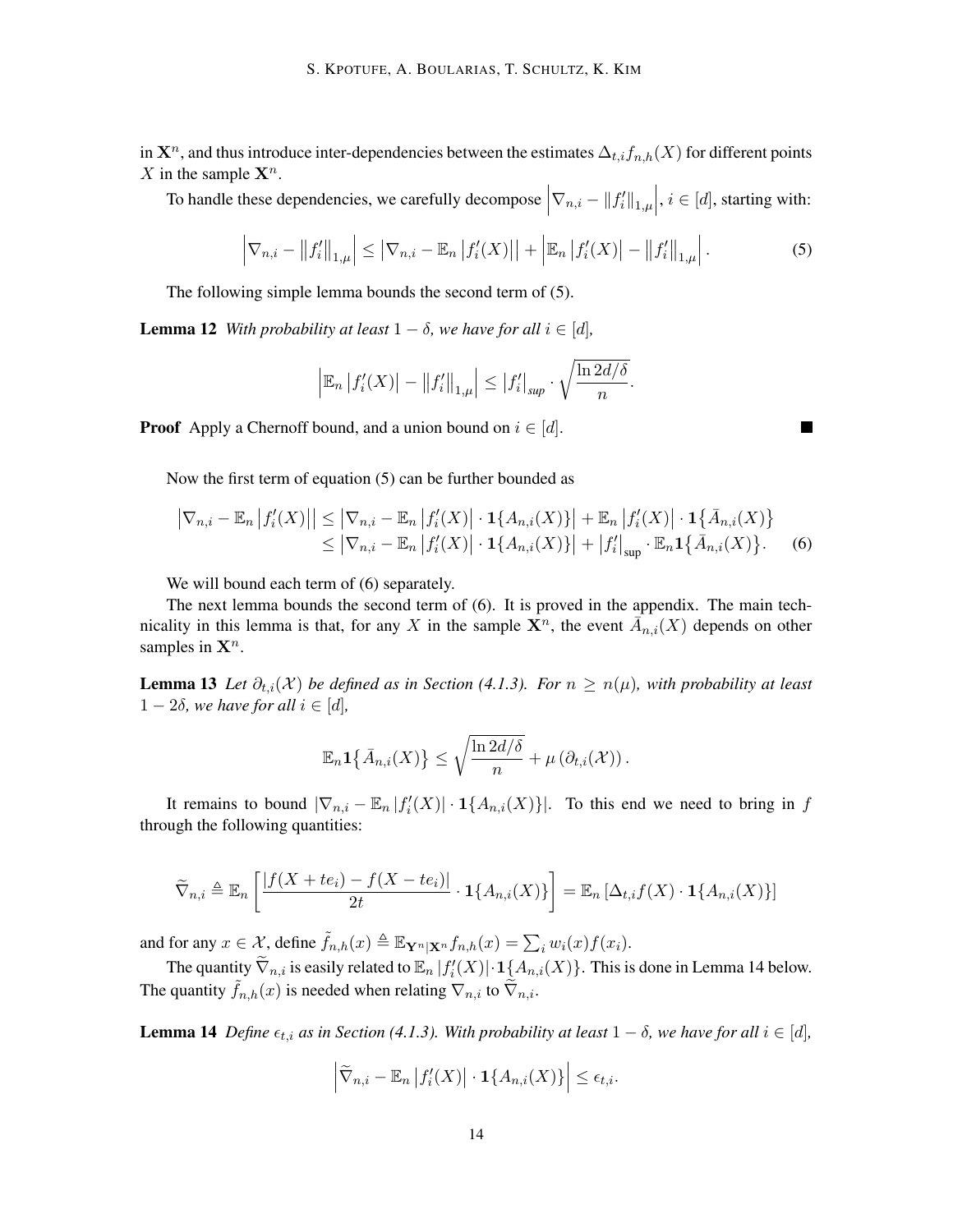**Proof** We have  $f(x + te_i) - f(x - te_i) = \int_{-t}^{t} f_i'(x + se_i) ds$  and therefore

$$
2t\left(f_i'(x)-\epsilon_{t,i}\right)\leq f(x+te_i)-f(x-te_i)\leq 2t\left(f_i'(x)+\epsilon_{t,i}\right).
$$

It follows that  $\left|\frac{1}{2t}\right|$  $\frac{1}{2t}$  | $f(x + te_i) - f(x - te_i)| - |f'_i(x)| | \le \epsilon_{t,i}$ , therefore

$$
\left|\widetilde{\nabla}_{n,i}-\mathbb{E}_n\left|f_i'(X)\right|\cdot\mathbf{1}\{A_{n,i}(X)\}\right|\leq \mathbb{E}_n\left|\frac{1}{2t}\left|f(x+te_i)-f(x-te_i)\right|-\left|f_i'(x)\right|\right|\leq \epsilon_{t,i}.
$$

It remains to relate  $\mathbf{W}_i$  to  $\nabla_{n,i}$ . We have

$$
2t \left| \nabla_{n,i} - \widetilde{\nabla}_{n,i} \right| = 2t \left| \mathbb{E}_n(\Delta_{t,i} f_{n,h}(X) - \Delta_{t,i} f(X)) \cdot \mathbf{1}\{A_{n,i}(X)\} \right|
$$
  
\n
$$
\leq 2 \max_{s \in \{-t,t\}} \mathbb{E}_n |f_{n,h}(X + s e_i) - f(X + s e_i)| \cdot \mathbf{1}\{A_{n,i}(X)\}
$$
  
\n
$$
\leq 2 \max_{s \in \{-t,t\}} \mathbb{E}_n \left| f_{n,h}(X + s e_i) - \widetilde{f}_{n,h}(X + s e_i) \right| \cdot \mathbf{1}\{A_{n,i}(X)\}
$$
 (7)

$$
+ 2 \max_{s \in \{-t,t\}} \mathbb{E}_n \Big| \tilde{f}_{n,h}(X + s e_i) - f(X + s e_i) \Big| \cdot \mathbf{1} \{ A_{n,i}(X) \}.
$$
 (8)

*.*

 $\blacksquare$ 

We first handle the bias term  $(8)$  in the next lemma which is given in the appendix.

**Lemma 15 (Bias)** *Let*  $t + h \leq \tau$ *. We have for all*  $i \in [d]$ *, and all*  $s \in \{t, -t\}$ *:* 

$$
\mathbb{E}_n \left| \tilde{f}_{n,h}(X + s e_i) - f(X + s e_i) \right| \cdot \mathbf{1} \{ A_{n,i}(X) \} \le h \cdot \sum_{i \in [d]} |f'_i|_{\sup}
$$

The variance term in (7) is handled in the lemma below. The proof is given in the appendix.

**Lemma 16 (Variance terms)** *There exist*  $C = C(\mu, K(\cdot))$  *such that, with probability at least* 1 − 2*δ, we have for all*  $i \in [d]$ *, and all*  $s \in \{-t, t\}$ *:* 

$$
\mathbb{E}_n \left| f_{n,h}(X + s e_i) - \tilde{f}_{n,h}(X + s e_i) \right| \cdot \mathbf{1} \{ A_{n,i}(X) \} \leq \sqrt{\frac{C d \cdot \log(n/\delta) C_Y^2(\delta/2n) \cdot \sigma_Y^2}{n(h/2)^d}}.
$$

The next lemma summarizes the above results:

**Lemma 17** Let  $t + h \leq \tau$  and let  $0 < \delta < 1$ . There exist  $C = C(\mu, K(\cdot))$  such that the following holds with probability at least  $1-2\delta$ . Define  $A(n) \triangleq Cd \cdot \log(n/\delta) \cdot C_Y^2(\delta/2n) \cdot \sigma_Y^2/\log^2(n/\delta)$ . *We have*

$$
\left|\nabla_{n,i} - \mathbb{E}_n \left|f_i'(X)\right| \cdot \mathbf{1}\{A_{n,i}(X)\}\right| \leq \frac{1}{t} \left(\sqrt{\frac{A(n)}{nh^d}} + h \cdot \sum_{i \in [d]} |f_i'|_{sup}\right) + \epsilon_{t,i}.
$$

Proof Apply lemmas 14, 15 and 16, in combination with equations 7 and 8.

To complete the proof of Theorem 11, apply lemmas 17 and 12 in combination with equations 5 and 6.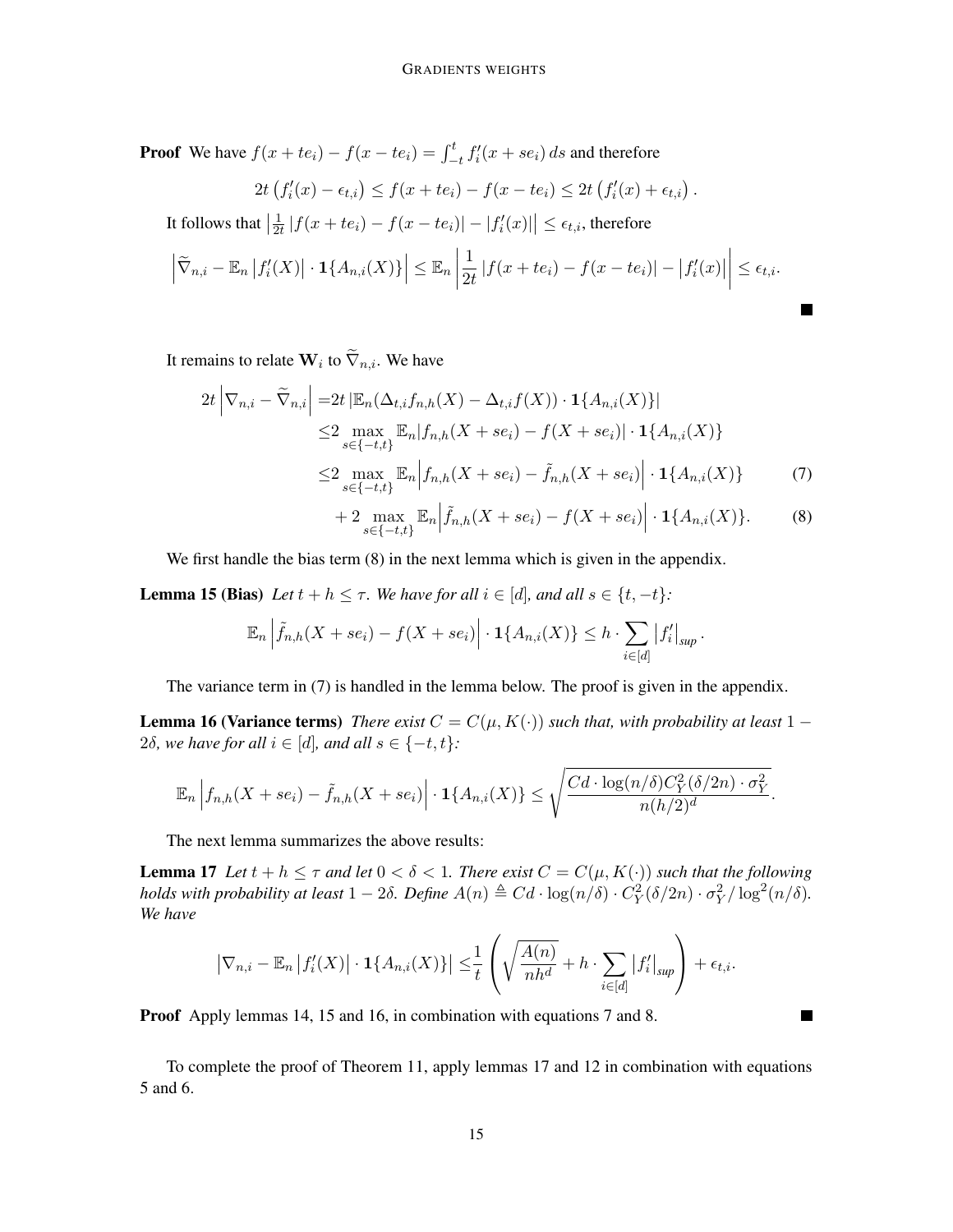# 5. Experimental Evaluation of the GW Approach

We have so far derived GW based on the theoretical principles of Section 2, namely that performance improvements are possible if data coordinates are weighted according to the coordinate-wise variation of the unknown  $f$ , and if  $f$  varies unevenly across coordinates. In this section, we verify these theoretical principles empirically on various real-world datasets.

We consider kernel,  $k$ -NN and SVM (support vector) approaches on a variety of controlled (artificial) and real-world datasets. We emphasize that our goal is to demonstrate the benefits of GW in improving the performance of these successful and popular procedures on a wide range of datasets. We do not aim to beat results that may have been obtained on these data using procedures other than kernel, *k*-NN and SVM approaches, since this is not required for a practical validation of our theoretical results. We also note that, throughout the experiments, we only retain the numerical attributes in each data set, and discard all the categorical attributes. Therefore, our reported prediction errors on some datasets might differ from others reported in the literature at large.

Parameter settings and general comments: Recall that, for the GW approach, we might set the components  $W_i$  of the metric  $\rho$  to  $\nabla_{n,i}^q$ . The exponent *q* (cf. Remark 2.2) is a parameter left open by our theoretical analysis. In our experiments, we explore the choices  $q = 1$ , as in Kpotufe and Boularias (2012), and  $q = 2$  which serves to further emphasize the difference in importance between coordinates.

The resulting performance of the GW approach depends on the parameters used to learn  $\nabla_{n,i} \triangleq$  $\mathbb{E}_n[\Delta_{t,i} f_{n,h}(X) \cdot \mathbf{1}\{A_{n,i}(X)\}]$ . These are the bandwidth *h* used in the estimate  $f_{n,h}(X)$  and the parameter t in  $\Delta_{t,i} f_{n,h}(X) \triangleq |f_{n,h}(X + te_i) - f_{n,h}(X - te_i)|/2t$ . In the majority of experiments (reported in the main body of the paper) we tune *h*, but we don't tune *t* and simply set  $t = h/2$ as a rule of thumb. This results in faster training time, and although not optimal, still results in significant performance gains for the various regression and classification procedures where GW is used to preprocess the data. If in addition we properly tune *t*, the observed performance gains are even more significant as reported in Tables 4 and 5 of the Appendix.

We emphasize that the GW approach is computationally cheap: it only adds to training time since it only involves pre-processing the data. No significant difference is observed in estimation time, i.e. in computing regression or classification estimates using the preprocessed data vs using the original data. In fact estimation time can even be smaller after preprocessing since GW can act as an approximate dimension-reduction given the sparsity in the data. The average prediction times are reported in Table 6 of the appendix.

Our experiments are divided as follows. First we show the attainable performance gains by using GW for regression, then we show that GW works well also for classification. At the end of the section we explore the tradeoffs between feature selection and feature weigthing.

#### 5.1 Regression experiments

In this section, we present experiments on several real-world regression data sets. We compare the performances of both kernel regression and *k*-NN regression in the Euclidean metric space and in the learned gradient weights metric space.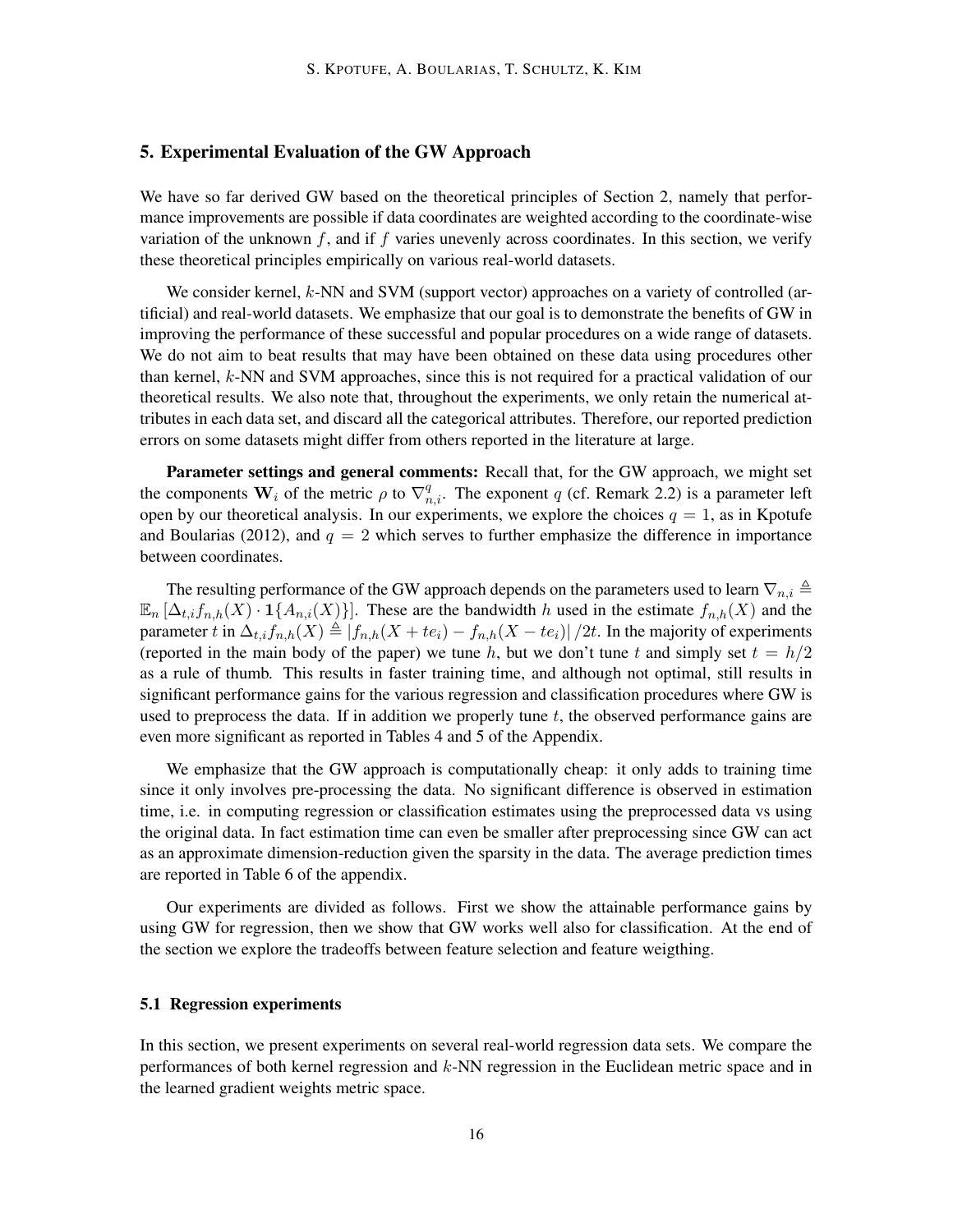## 5.1.1 DATA DESCRIPTION

The first two data sets describe the dynamics of 7 degrees of freedom of robotic arms, Barrett WAM and SARCOS (Nguyen-Tuong et al., 2009; Nguyen-Tuong and Peters, 2011). The input points are 21-dimensional and correspond to samples of the positions, velocities, and accelerations of the 7 joints. The output points correspond to the torque of each joint. The far joints (1, 5, 7) correspond to different regression problems and are the only results reported. As expected, results for other joints were found to be similarly good.

The other data sets are taken from the UCI repository (Frank and Asuncion, 2012) and from (Torgo, 2012). The concrete strength data set (Concrete Strength) contains 8-dimensional input points, describing age and ingredients of concrete, the output points are the compressive strength. The wine quality data set (Wine Quality) contains 11-dimensional input points corresponding to the physicochemistry of wine samples, the output points are the wine quality. The ailerons data set (Ailerons) is taken from the problem of flying a F16 aircraft. The 5-dimensional input points describe the status of the aeroplane, while the goal is to predict the control action on the ailerons of the aircraft. The housing data set (Housing) concerns the task of predicting housing values in areas of Boston, the input points are 13-dimensional. The Parkinson's Telemonitoring data set (Parkison's) is used to predict the clinician's Parkinson's disease symptom score using biomedical voice measurements represented by 21-dimensional input points. We also consider a telecommunication problem (Telecom), wherein the 47-dimensional input points and the output points describe the bandwidth usage in a network.

# 5.1.2 EXPERIMENTAL SETUP

For all data sets, we normalize each coordinate with its standard deviation from the training data. To learn the metric, we set *h* by cross-validation on half the training points, and we set  $t = h/2$ for all data sets. Note that in practice we might want to also tune *t* in the range of *h* for even better performance than reported here. The event  $A_{n,i}(X)$  is set to reject the gradient estimate  $\Delta_{n,i} f_{n,h}(X)$  at X if no sample contributed to one of the estimates  $f_{n,h}(X \pm t e_i)$ .

In each experiment, we compare kernel regression in the Euclidean metric space (KR) and in the learned metric space with gradient weights (KR- $\rho$ ) and with squared gradient weights (KR- $\rho^2$ ), where we use a box kernel for the three methods. Similar comparisons are made using *k*-NN, *k*-NN- $\rho$  and  $k$ -NN- $\rho^2$ . All methods are implemented using a fast neighborhood search procedure, namely the cover-tree of (Beygelzimer et al., 2006), and we also report in the supplementary material the average prediction times so as to confirm that, on average, time-performance is not affected by using the metric.

The parameter *k* in *k*-NN, *k*-NN- $\rho$ , *k*-NN- $\rho^2$ , and the bandwidth in KR, KR- $\rho$ , KR- $\rho^2$  are learned by cross-validation on half of the training points. We try the same range of *k* (from 1 to 5 log *n*) for the three *k*-NN methods. We try the same range of bandwidth/space-diameter (a grid of size 0*.*02 from 1 to 0*.*02 ) for the three KR methods: this is done efficiently by starting with a log search to quickly reduce the search space, followed by a grid search on the resulting smaller range.

Table 1 shows the normalized Mean Square Errors (nMSE) where the MSE on the test set is normalized by variance of the test output. We use 1000 training points in the robotic, Telecom, Parkinson's, and Ailerons data sets, and 2000 training points in Wine Quality, 730 in Concrete Strength, and 300 in Housing. We used 2000 test points in all of the problems, except for Concrete, 300 points, and Housing, 200 points. Averages over 10 random experiments are reported. For the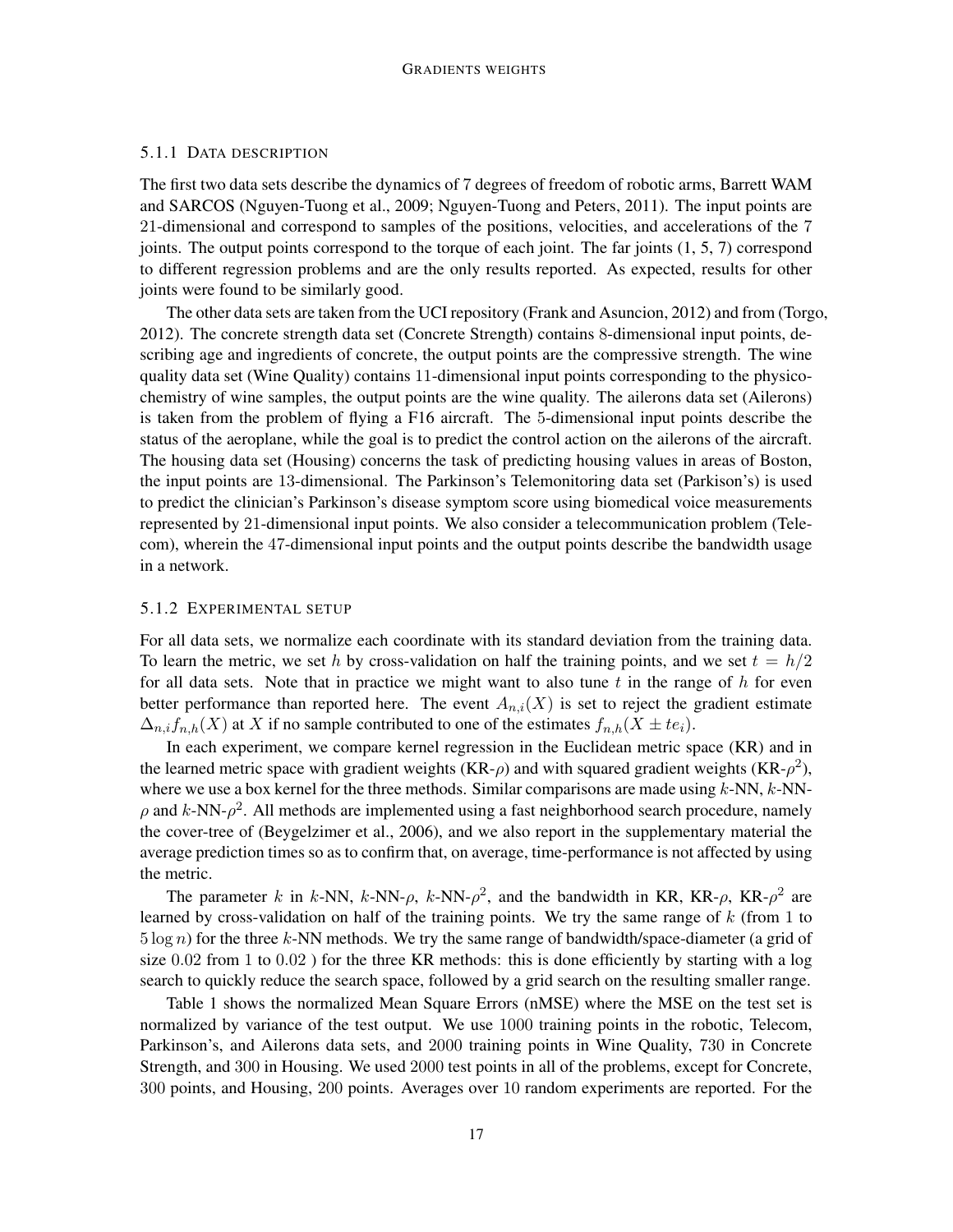|                         | Barrett 1         | Barrett 5       | SARCOS 1        | SARCOS 5        | Housing         |
|-------------------------|-------------------|-----------------|-----------------|-----------------|-----------------|
| KR error                | $0.50 \pm 0.02$   | $0.50 \pm 0.03$ | $0.16 \pm 0.02$ | $0.14 \pm 0.02$ | $0.37 \pm 0.08$ |
| $KR-\rho$ error         | $0.38 \pm 0.03$   | $0.35 \pm 0.02$ | $0.14 \pm 0.02$ | $0.12 \pm 0.01$ | $0.25 \pm 0.06$ |
| KR- $\rho^2$ error      | $0.30 \pm 0.03$   | $0.28 \pm 0.03$ | $0.11 \pm 0.02$ | $0.12 \pm 0.01$ | $0.21 \pm 0.04$ |
|                         | Concrete Strength | Wine Quality    | Telecom         | Ailerons        | Parkinson's     |
| KR error                | $0.42 \pm 0.05$   | $0.75 \pm 0.03$ | $0.30 \pm 0.02$ | $0.40 \pm 0.02$ | $0.38 \pm 0.03$ |
| $KR-\rho$ error         | $0.37 \pm 0.03$   | $0.75 \pm 0.02$ | $0.23 \pm 0.02$ | $0.39 \pm 0.02$ | $0.34 \pm 0.03$ |
| KR- $\rho^2$ error      | $0.31 \pm 0.02$   | $0.72 \pm 0.02$ | $0.37 \pm 0.08$ | $0.37 \pm 0.02$ | $0.34 \pm 0.02$ |
|                         |                   |                 |                 |                 |                 |
|                         |                   |                 |                 |                 |                 |
|                         | Barrett 1         | Barrett 5       | <b>SARCOS 1</b> | <b>SARCOS 5</b> | Housing         |
| $k$ -NN error           | $0.41 \pm 0.02$   | $0.40 \pm 0.02$ | $0.08 \pm 0.01$ | $0.08 \pm 0.01$ | $0.28 \pm 0.09$ |
| $k$ -NN- $\rho$ error   | $0.29 \pm 0.01$   | $0.30 \pm 0.02$ | $0.07 \pm 0.01$ | $0.07 \pm 0.01$ | $0.22 \pm 0.06$ |
| $k$ -NN- $\rho^2$ error | $0.21 \pm 0.02$   | $0.23 \pm 0.01$ | $0.06 \pm 0.01$ | $0.06 \pm 0.01$ | $0.18 \pm 0.03$ |
|                         | Concrete Strength | Wine Quality    | Telecom         | Ailerons        | Parkinson's     |
| $k$ -NN error           | $0.40 \pm 0.04$   | $0.73 \pm 0.04$ | $0.13 \pm 0.02$ | $0.37 \pm 0.01$ | $0.22 \pm 0.01$ |
| $k$ -NN- $\rho$ error   | $0.38 \pm 0.03$   | $0.72 \pm 0.03$ | $0.17 \pm 0.02$ | $0.34 \pm 0.01$ | $0.20 \pm 0.01$ |
| k-NN- $\rho^2$ error    | $0.31 \pm 0.06$   | $0.70 \pm 0.01$ | $0.34 \pm 0.05$ | $0.34 \pm 0.01$ | $0.20 \pm 0.01$ |

larger data sets (SARCOS, Ailerons, Telecom) we also report the behavior of the algorithms, with and without metric, as the training size *n* increases (Figure 4).

Table 1: Normalized mean square prediction errors show that, in almost all cases, gradient weights improve accuracy in practice. The top three tables are for KR vs  $KR-\rho$  and  $KR-\rho^2$ , the bottom three for *k*-NN vs *k*-NN- $\rho$  and *k*-NN- $\rho$ <sup>2</sup>.

## 5.1.3 DISCUSSION OF RESULTS

From the results in Table 1 we see that virtually on all data sets the metric helps improve the performance of the distance based-regressor even though we did not tune *t* to the particular problem (remember  $t = h/2$  for all experiments). The only exception is for Telecom with  $k$ -NN. We noticed that the Telecom data set has a lot of outliers and this probably explains the discrepancy, besides the fact that we did not attempt to tune *t*. Also notice that the error of *k*-NN is already low for small sample sizes, making it harder to outperform. However, as shown in Figure 4, for larger training sizes *k*-NN- $\rho$  gains on *k*-NN. We also note that methods using squared gradient weights (*k*-NN- $\rho^2$ and  $KR-\rho^2$ ) achieved a better performance compared to other methods. The only exception here is also Telecom, where the non-squared gradient weights yield a lower prediction error. The rest of the results in Figure 4 where we vary *n* are self-descriptive: gradient weighting clearly improves the performance of the distance-based regressors.

Finally, we note that the average prediction times (reported in the supplementary material) is nearly the same for all the methods. Last, remember that the metric can be learned online at the cost of only 2*d* times the average kernel estimation time reported.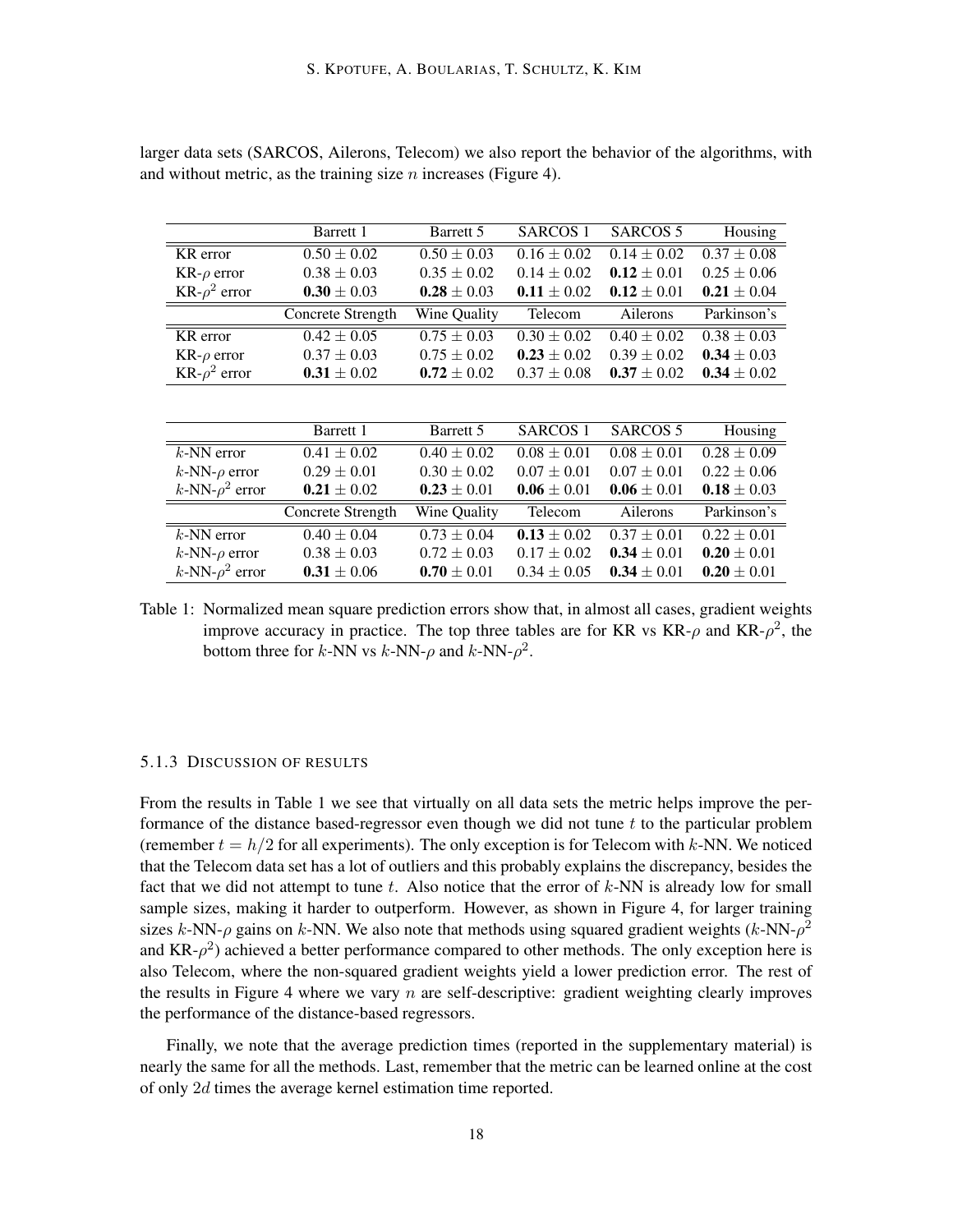

Figure 4: Plotting regression error as a function of the number of training points shows that gradient weights lead to a clear improvement even for small sample sizes, indicating that our estimator of  $||f'_i||_{1,\mu}$  produces useful results even from relatively few samples.

## 5.2 Classification experiments

## 5.2.1 DATA DESCRIPTION

We tested the gradient weights method on six different data sets taken from the UCI repository (Frank and Asuncion, 2012) and from the LIBSVM website (Fan, 2012). The covertype data set contains predictions of binary forest cover types from cartographic features given by 10 real variables among 54 other variables. This data set originally consists of seven different cover types, but only the two largest categories are selected for binary classification. The MAGIC gamma data set consists of 11 features and predicts the registration of high energy gamma particles in a ground-based atmospheric Cherenkov gamma telescope. The IJCNN data set contains predictions of one binary output from four different time series, described by 10 categorical variables and 12 real variables. The shuttle data set contains 9 numerical attributes. The original data set has seven different categories, but for binary classification we merged all the classes into one class, except the first class which corresponds to approximately 80% of all the data. The page blocks data set predicts whether a block in a given document is a text block using 10 real-valued features. We also consider the thyroid data set where the problem is to determine whether a given patient is hypothyroid. There are three different output classes in this data set, the condition of a patient is described by 6 real variables and 15 categorical variables.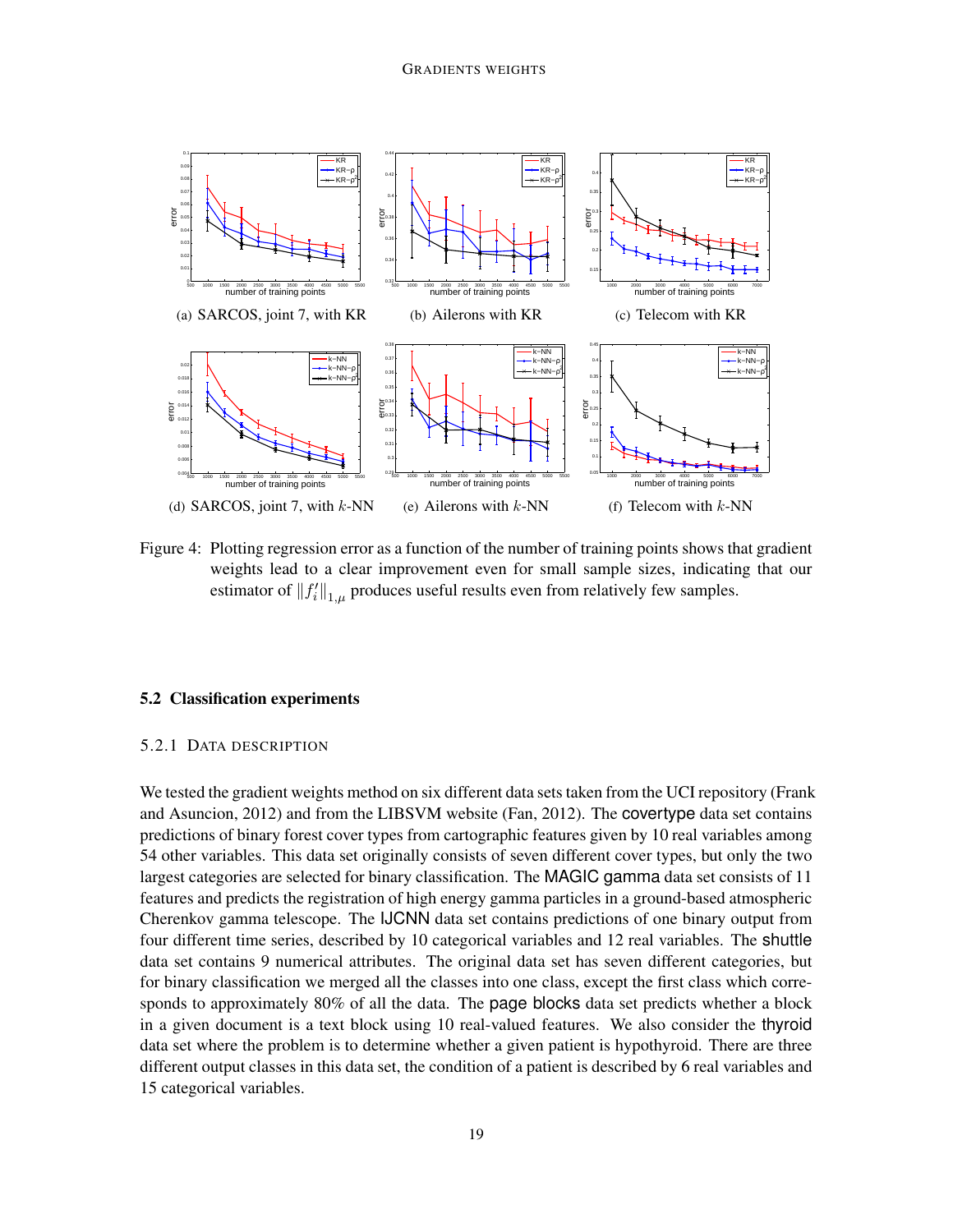

Figure 5: As in the regression case, classification benefits from gradient weights even if they were estimated from relatively few samples.

## 5.2.2 EXPERIMENTAL SETUP

The setup for the classification experiments is similar to the one used in the regression experiments. For all data sets, we normalize each coordinate with its standard deviation from the training data. We use the training data to compute the gradient weights. Parameter *t* is set proportionally to the difference between the minimum and the maximum values of each feature to account for the differences between features scales that remain after normalization. One can also consider using the learned gradient weights to set *t* and to re-estimate the gradient weights again, in a repeated iterative process. The probability  $P(C_i|\mathbf{x})$  of each class  $C_i$ , used for calculating the feature weights, is estimated by weighted *k*-NN with Gaussian kernel.

In each experiment, we compare a *k* nearest neighbor classifier in the Euclidean metric space  $(k\text{-NN})$ , the learned metric space with gradient weights  $(k\text{-NN}-\rho)$ , and a metric space in which gradient weights have been squared ( $k$ -NN- $\rho$ <sup>2</sup>). Analogous results have been obtained using an  $\epsilon$ -NN classifier ( $\epsilon$ -NN,  $\epsilon$ -NN- $\rho$ ,  $\epsilon$ -NN- $\rho^2$ ) which uses all training samples within an  $\epsilon$ -ball around the test point, rather than the  $k$  nearest neighbors. Parameters  $k$  and  $\epsilon$  have been set by cross-validation with half the training points. As in the regression experiments,  $k$  and  $\epsilon$  are found by using a log search, followed by a linear search in a smaller interval. All classification experiments are performed using 2000 points for testing and up to 3000 points for learning. Averages over 10 random experiments are reported. The purpose of varying the size of training data is to report the performance as a function of the number of training points (Figure 5). Table 2 shows the classification error rates of the different methods.

### 5.2.3 DISCUSSION OF RESULTS

From the results in Table 2, we see that the gradient weights metric improves the performance of the two different distance-based classifiers,  $k$ -NN and  $\epsilon$ -NN. We also notice that the squared gradient weights perform better than the non-squared weights in almost all cases. The only exception is the MAGIC Gamma data set where the performance of the different classifiers seems unaffected by the choice of the metric. This is due to the fact that the gradient weights in this particular problem are nearly the same for every feature, as shown in the appendix.

Figure 5 shows improvements for GW over the baseline even with relatively small sample sizes. The improvement of GW over the baseline decreases with larger training sizes except in the Thyroid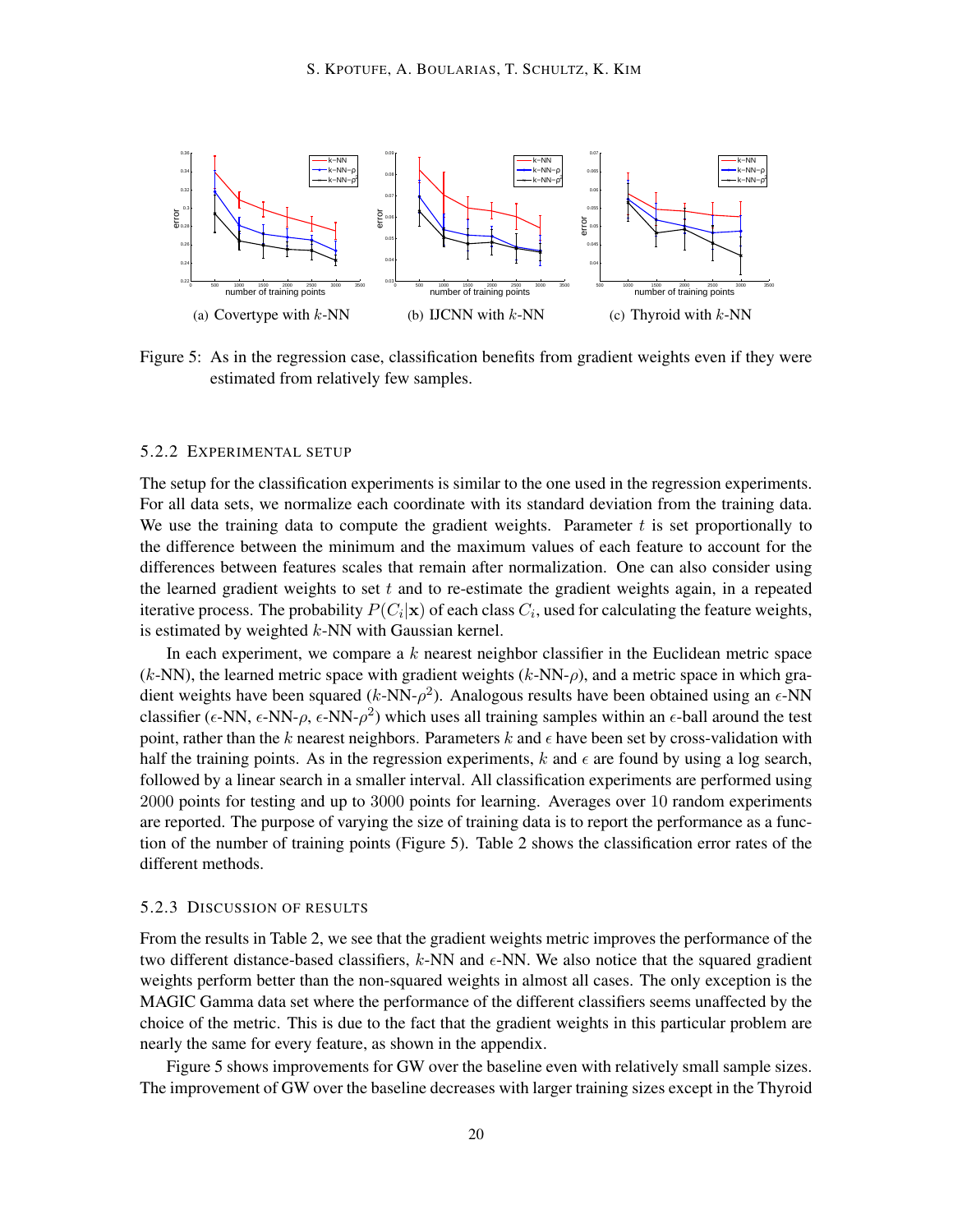|                         | Covertype       | <b>IJCNN</b>        | <b>MAGIC Gamma</b>  | Shuttle             | Page Blocks         |
|-------------------------|-----------------|---------------------|---------------------|---------------------|---------------------|
| $k$ -NN error           | $0.29 + 0.01$   | $0.0629 \pm 0.0038$ | $0.1884 \pm 0.0118$ | $0.0031 \pm 0.0011$ | $0.0346 \pm 0.0044$ |
| $k$ -NN- $\rho$ error   | $0.27 \pm 0.01$ | $0.0510 \pm 0.0047$ | $0.1858 \pm 0.0086$ | $0.0019 \pm 0.0010$ | $0.0338 \pm 0.0052$ |
| $k$ -NN- $\rho^2$ error | $0.25 \pm 0.01$ | $0.0482 \pm 0.0060$ | $0.1875 \pm 0.0092$ | $0.0019 \pm 0.0008$ | $0.0337 \pm 0.0046$ |
| $e$ -NN error           | $0.28 + 0.01$   | $0.0841 \pm 0.0061$ | $0.1773 \pm 0.0080$ | $0.0126 \pm 0.0026$ | $0.0450 \pm 0.0035$ |
| $e$ -NN- $\rho$ error   | $0.26 \pm 0.01$ | $0.0716 \pm 0.0059$ | $0.1741 \pm 0.0069$ | $0.0109 \pm 0.0028$ | $0.0427 \pm 0.0031$ |
| e-NN- $\rho^2$ error    | $0.25 \pm 0.01$ | $0.0651 \pm 0.0041$ | $0.1721 \pm 0.0073$ | $0.0093 \pm 0.0020$ | $0.0404 \pm 0.0032$ |

Table 2: Error rates with and without gradient weights show that they improve classification accuracy, especially when they are used in their squared form. This is true for two different distance-based classifiers,  $k$ -NN (top), and  $\epsilon$ -NN (bottom).



Figure 6: Kernel regression with feature selection, versus GW. Generally feature weighting (GW) outperforms feature selection, especially when all features are similarly relevant.

data set where the advantage of GW is more pronounced with a larger training size. Recall that, from the theoretical insights developed in Section 2, we only expect large improvements in a sample size regime depending on the problem, so the same behavior (as for the other data sets) is likely for the Thyroid case if we had larger samples to work with.

## 5.3 Feature selection vs feature weighting

How does feature weighting compare with feature selection? Feature weighting, as done with GW, has the obvious advantage of avoiding the combinatorial problem of having to select a subset of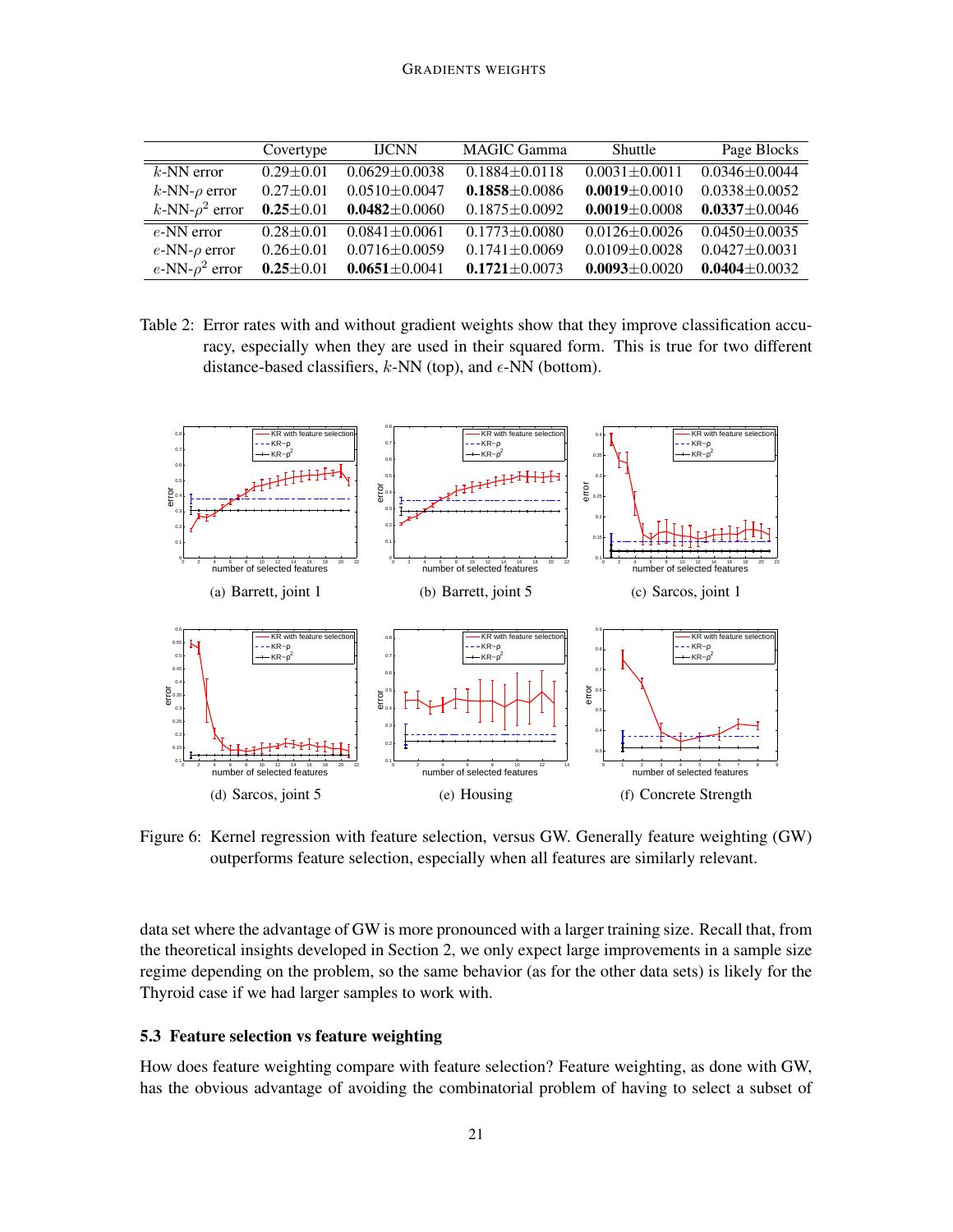

Figure 7: Experiments on *k*-NN classification with feature selection versus GW. Again, GW generally performs better, while little is lost when feature selection is preferable.

features, and gets rid of the ill-defined problem of selecting a good *importance threshold* for feature selection. Another less obvious advantage of feature weighting is that we do not lose much in performance if it so happens that all features are relevant, since weighting uses all features. However, feature selection reduces dimension and therefore variance, and would be expected to be the better option if some features are much more important than all others (i.e. *f* is nearly sparse); how much do we lose by feature weighting in this sort of situation, i.e. does the computational advantage of weighting justify its use? This of course depends on problem-specific costs, but we will attempt here to better understand the differences between the two approaches.

We compare our proposed GW method with feature selection, where features are added in order of importance, i.e. we first add the features most correlated with the output *Y* . The same training sets are used to compute the gradient weigths and feature correlations with *Y* , under similar time complexity. Keep in mind that feature selection here requires the additional complexity of comparing the performance gain from various combinations of features; here for simplicity we would just compare *n* ordered subsets, although more subsets might be compared in practice. An alternative to comparing combinations of features is to use some kind of thresholding, but as mentioned earlier, it is often unclear how to properly threshold feature importance.

Figure 6 shows that overall GW with kernel regression is competitive with the more expensive feature selection, and even often achieves better performance in those situations where all features happen to be relevant (Sarcos, Housing, Concrete). Similar results are achieved for *k*-NN regression, and are reported in the supplementary material.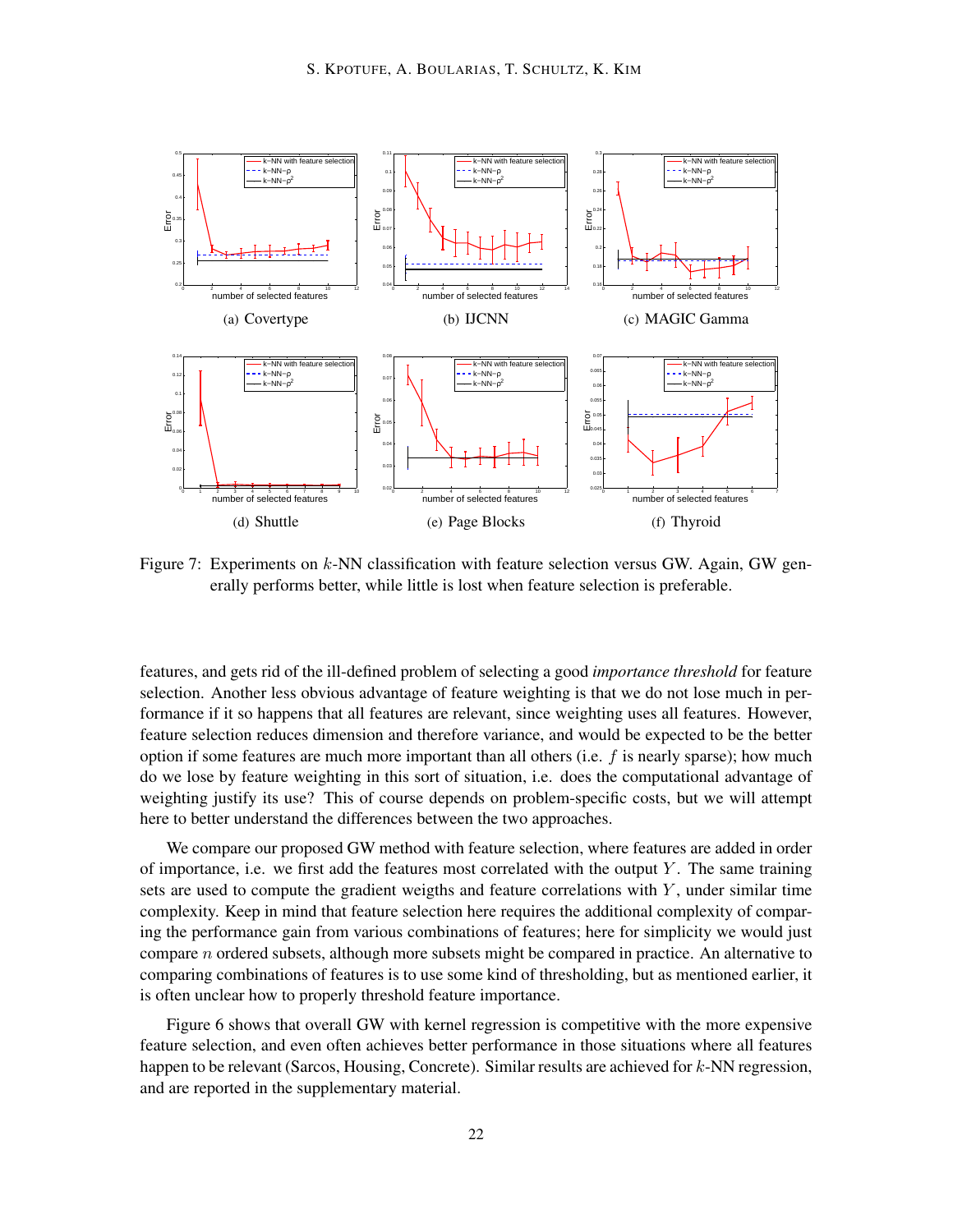#### GRADIENTS WEIGHTS

Notice that, in those cases where feature selection performs best (Barret datasets), its gain over GW is smallest when we used the squared version  $\nabla_{n,i}^2$  of GW (denoted KR- $\rho^2$  in the figure). This is because squaring emphasizes the differences in variability of *f* between features and is thus closer to feature selection.

Figure 7 repeats the same experiments in the case of classification with *k*-NN. Here the performance of feature selection depends more crucially on the number of selected features, and can be bad in most cases if too few features are selected. GW outperforms feature selection in most cases but the Thyroid dataset. However, even in the Thyroid case, the advantage is small, less than 2%.

While a more elaborate feature selection procedure might produce a bigger advantage over feature weighting, the computational cost might be even higher. Feature weighting with GW offers a cheap alternative which moreover often outperforms natural feature selection routines such as the one just discussed.

### 6. Discussion

In this section we further discuss the ideas presented so far by addressing some interesting questions that arise naturally. In particular we will consider the applicability of the GW approach outside the context of distance-based learning methods in the next section. In the following section we take a look at existing heuristics for feature weighting and show how, although not by design, their success might be explained by the theoretical intuition developed in the present work. We finish the section and the paper with open questions and a discussion of future directions.

### 6.1 Feature Weighting for Support Vector Machines

Even though the intuition for our method has been developed for distance-based regressors and classifiers, we have found empirically that pre-processing features by multiplying them with their corresponding gradient weight also improves the performance of other popular classifiers, such as support vector machines (SVMs). This is demonstrated in Figure 8, which reports results on the same classification tasks as in Figure 5, but uses an SVM instead of a *k*-NN classifier. We have used a Gaussian kernel, and we have cross-validated its kernel bandwidth *h* separately for the Euclidean and the learned metric space on half the training points. As before, *h* is found by a log search, followed by a linear search.

#### 6.2 Relation to the Relief family of Heuristics

Early approaches for feature selection have exhaustively enumerated all possible subsets of features, or have employed heuristics to reduce the search space. In this section we relate our GW approach to the Relief approach, which from its introduction in Kira and Rendell (1992), has gained much popularity and evolved into a larger family of related heuristics (Kononenko, 1994; Robnik-Šikonja and Kononenko, 2003).

The success of Relief is due to its ease of implementation, computational efficiency in avoiding the combinatorial problems of earlier approaches, and more importantly its good performance on real-world problems. While Relief has mostly been used for binary feature selection, some variants were also used for feature weighting (Wettschereck et al., 1997; Sun, 2007), similar to our proposed GW approach.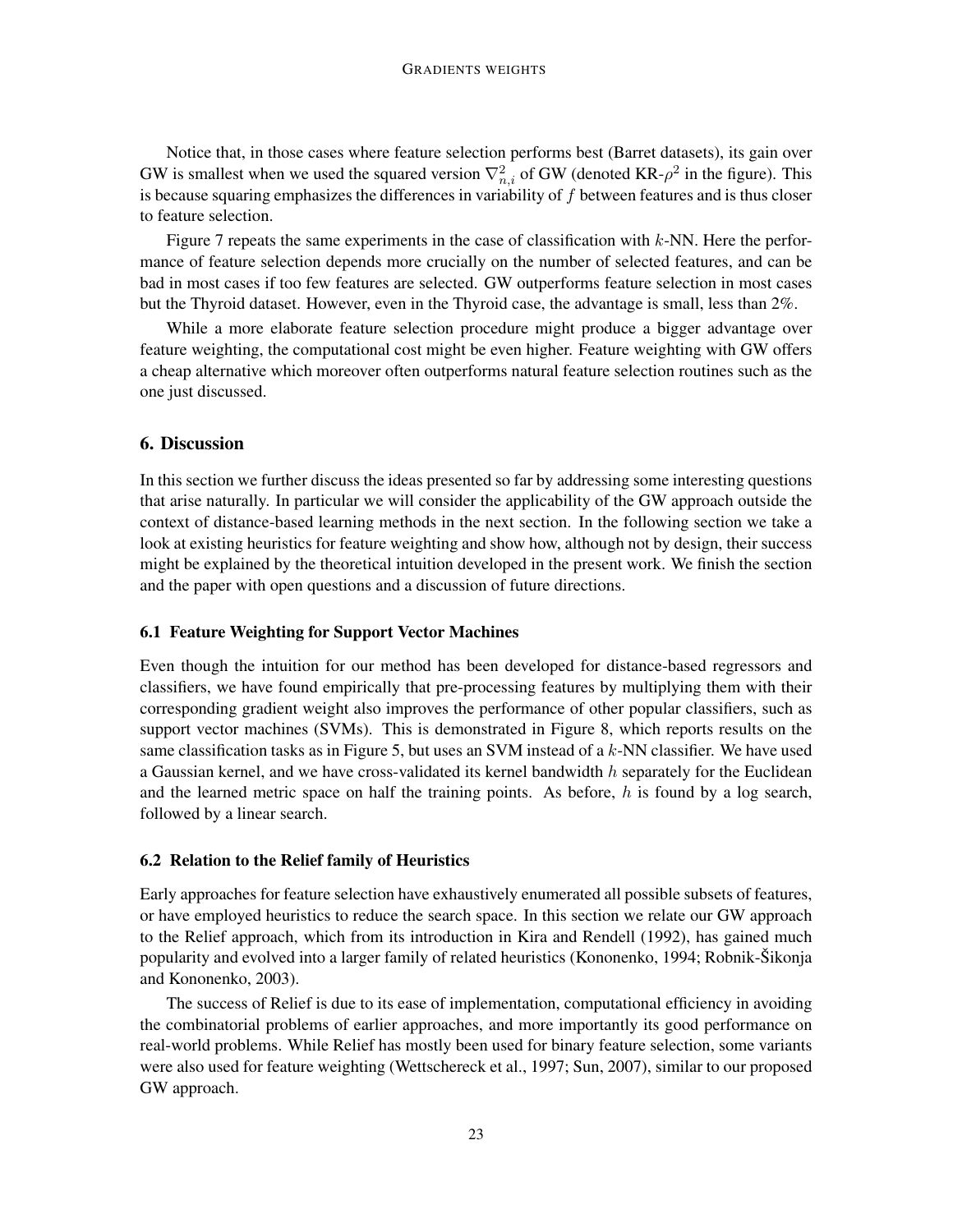

Figure 8: Classification error rates of a support vector machine suggest that pre-multiplying features by their gradient weight also improves performance of that classifier.

While Relief and our GW approach have similar practical benefits, GW is grounded in the theoretical insights developed earlier in this work. Corollary 8 allows us to theoretically understand the conditions under which GW improves regression rates in a minimax sense, opening up potential directions for further development of feature weighting methods. To the best of our knowledge, no such theoretical results are available for Relief although various works have provided theoretical interpretation (e.g. (Sun, 2007)) without actually analyzing the direct effect of Relief weights on regression or classification convergence rates. We will argue here that the theoretical intuition developed in this work helps explain some of the success of Relief: the weights computed by Relief, similar to those of GW, are generally correlated with the coordinate-wise variation of the unknown regression function *f*.



Figure 9: Comparing GW feature weights (i.e. *∇n,i*) and those of ReliefF, averaged over 10 random repeats of the experiment. There is a clear correlation in most cases but the right-most.

First, upon computing weights for several real-world data sets, we can observe empirically that the weights assigned by ReliefF (Kononenko, 1994) are often correlated with those computed by GW which are by design correlated with the coordinate-wise variation of *f* (Figure 9).

Both methods, when used for feature-weighting, yield similar improvement in classification error rates, as shown in Table 3. For GW we use  $W_i = \nabla^2_{n,i}$ , i.e. coordinates are weighted by *∇n,i*; correspondingly, we pre-multiply features by their ReliefF weights as done in Wettschereck et al. (1997). For a fair comparison, the number *k* of neighbors used in ReliefF was found by crossvalidation on the training data, just as in our method. None of the two methods dominates the other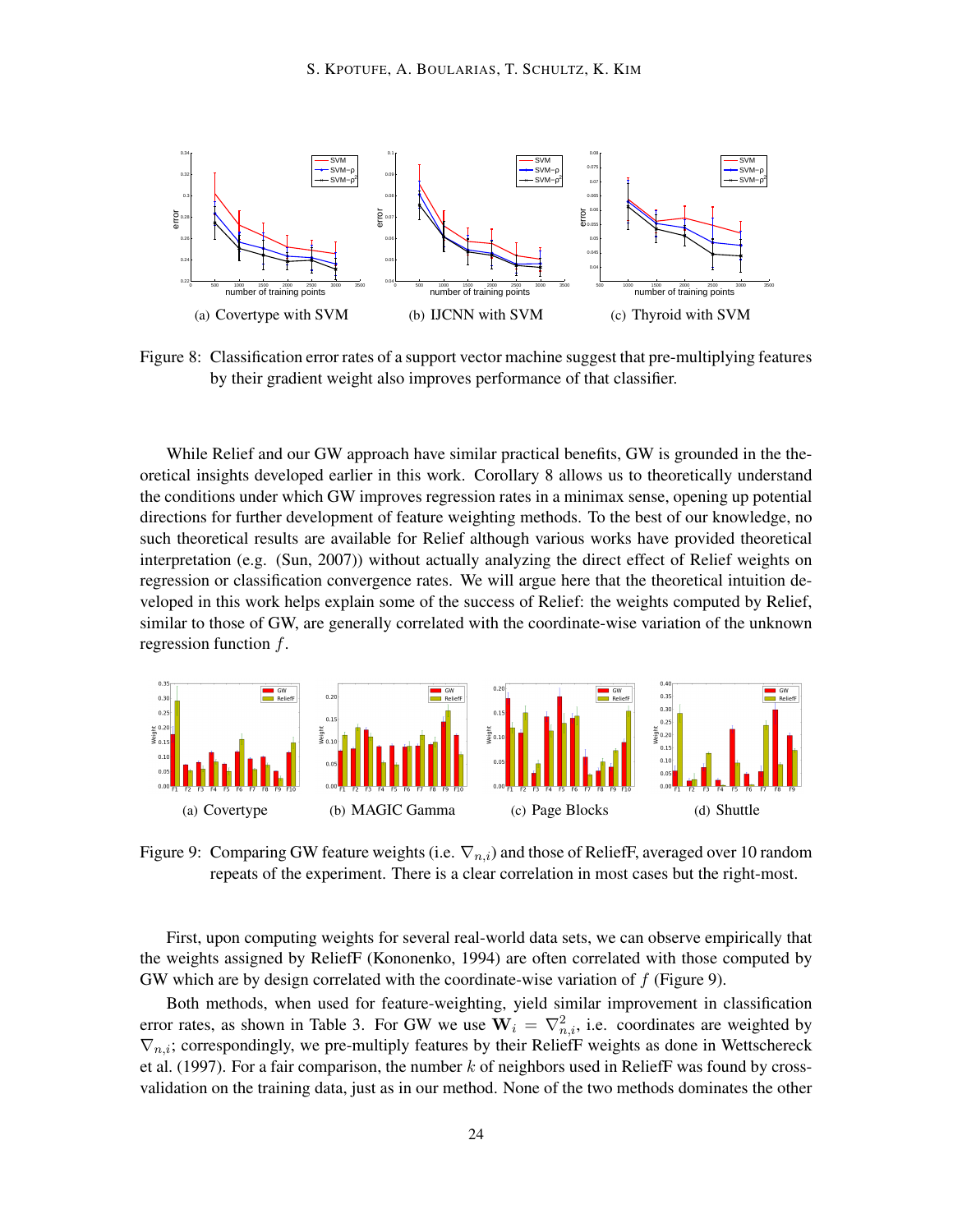|                  | Covertype           | MAGIC Gamma         | Shuttle              | Page Blocks          |
|------------------|---------------------|---------------------|----------------------|----------------------|
| Gradient Weights | $0.0113 \pm 0.0067$ | $0.0050 \pm 0.0039$ | $0.0006 + 0.0011$    | $0.0007 \pm 0.0026$  |
| ReliefF          | $0.0229 \pm 0.0075$ | $0.0147 + 0.0072$   | $-0.0019 \pm 0.0024$ | $-0.0019 \pm 0.0049$ |

Table 3: Comparing the improvement in classification error over the *k*-NN baseline when using squared gradient weights or ReliefF shows that none of the two methods dominates the other one. Negative numbers indicate cases where ReliefF led to increased errors.

on all examples. However, unlike the weights found by ReliefF, gradient weights never led to an average increase in error.

We can gain additional insight on the relationship to the Relief family by considering RReliefF, an extension to regression problems (Robnik-Šikonja and Kononenko, 2003). In RReliefF, the weight  $\hat{\mathbf{W}}_i$  of a feature *i* is estimated as

$$
\hat{\mathbf{W}}_i = \frac{\sum_x \sum_{x' \in N(x)} |f_n(x) - f_n(x')||x_i - x'_i| \text{dis}(x, x')}{\sum_x \sum_{x' \in N(x)} |f_n(x) - f_n(x')| \text{dis}(x, x')} - \frac{\sum_x \sum_{x' \in N(x)} (|x_i - x'_i| \text{dis}(x, x') - |f_n(x) - f_n(x')||x_i - x'_i| \text{dis}(x, x'))}{n - \sum_x \sum_{x' \in N(x)} |f_n(x) - f_n(x')| \text{dis}(x, x')},
$$

where *x* is a training input point,  $x_i$  is the *i*th attribute of  $x$ ,  $n$  is the number of training points,  $f_n$ is a *k*-NN estimate of  $f$ ,  $N(x)$  is the set of  $k$  nearest neighbors of  $x$  with respect to the Euclidean metric, and dis is a dissimilarity function, defined as  $dis(x, x') = exp(-\frac{1}{h})$  $\frac{1}{h}$ (rank $(x, x')$ )<sup>2</sup>) where rank $(x, x')$  is obtained by ranking the neighbors of x according to their increasing distance from x, and *h* is some bandwidth. By rearranging the terms of the equation above, we have

$$
\hat{\mathbf{W}}_{i} = \left(\frac{1}{A(f_{n})} + \frac{1}{B(f_{n})}\right) \sum_{x} \sum_{x' \in N(x)} |f_{n}(x) - f_{n}(x')||x_{i} - x'_{i}| \text{dis}(x, x')\n- \frac{1}{B(f_{n})} \sum_{x} \sum_{x' \in N(x)} |x_{i} - x'_{i}| \text{dis}(x, x')\n= \left(\frac{1}{A(f_{n})} + \frac{1}{B(f_{n})}\right) \hat{\mathbf{W}}_{i,I} + \frac{1}{B(f_{n})} \hat{\mathbf{W}}_{i,II},
$$

where

$$
A(f_n) = \sum_{x} \sum_{x' \in N(x)} |f_n(x) - f_n(x')| \text{dis}(x, x'),
$$
  
\n
$$
B(f_n) = n - \sum_{x} \sum_{x' \in N(x)} |f_n(x) - f_n(x')| \text{dis}(x, x').
$$

Notice that  $A(f_n)$  and  $B(f_n)$  are global parameters that do not depend on the feature *i* for which the weight  $\hat{\mathbf{W}}_i$  is calculated.

The term  $\frac{1}{B(f_n)}\hat{W}_{i,II}$  can be interpreted as a measure of the spread of the input points around axis *i*, and has little dependence on the output *Y* . Moreover this term would generally be negligible: suppose w.l.o.g. that  $|Y|$  is normalized to be at most 1, then  $B(f_n) = \Omega(n)$  so the term goes to 0.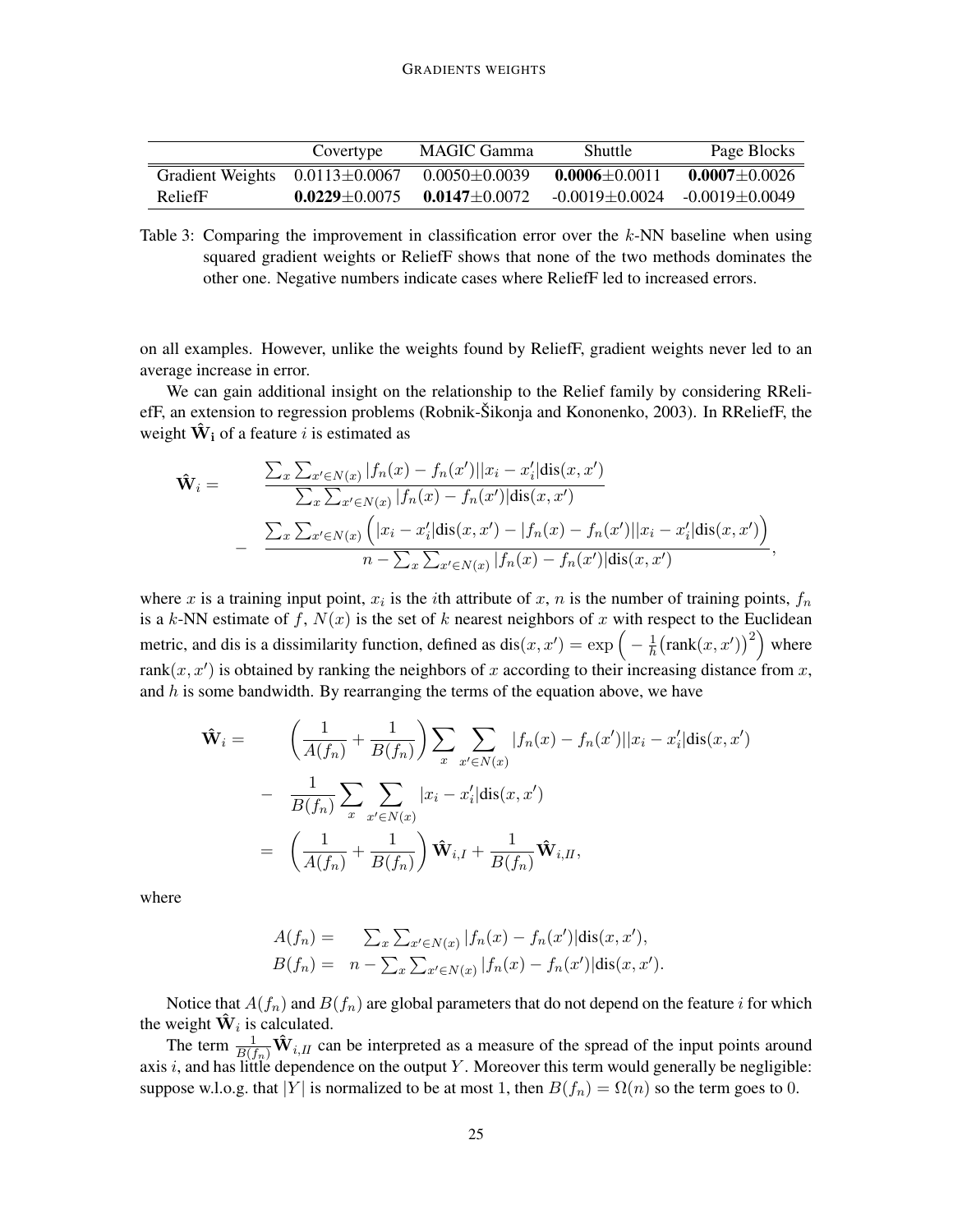The other term  $\left(\frac{1}{A(f_n)} + \frac{1}{B(f_n)}\right)$  $\frac{1}{B(f_n)}$   $\hat{\mathbf{W}}_{i,I}$  is most important and is correlated with the variation of  $f_n$  (hence of f) in direction *i*. In particular,  $\hat{\mathbf{W}}_{i,I}$  has the essential ingredients of an estimator of  $||f'_i||_{1,\mu}$ : it is a weighted average of differences in  $f_n$ , where the weights  $(|x_i - x'_i| \text{dis}(x, x'))$  are (1) larger for pairs of points aligned along coordinate *i* (via  $|x_i - x'_i|$ ), and (2) larger for the closest pairs of points (via the dissimilarity dis $(x, x')$ ).

In fact the differences between  $\hat{\mathbf{W}}_{i,I}$  and our estimator  $\nabla_{n,i}$  are simply in the way we accomplish (1) and (2) above: we directly look at pairs of points  $(x \pm te_i)$ , *t*-close and aligned with the coordinate *i*. This is similar to setting the neighborhood  $N(x)$  in Relieff to  $x \pm te_i$  and using a dissimilarity of the form dis $(x, x') = (2nt^2)^{-1}$ .

The success of GW is best understood in terms of how they reduce the variance of distancebased regressors while controlling bias, as elucidated in Section 2.2. Even though no such analysis is available for Relief, our results extend the same theoretical intuition to the RReliefF heuristic which also estimates a quantity that is correlated with the coordinate-wise variation of *f*.

#### 6.3 Final Remarks and Future Directions

We have shown both theoretically and empirically that it is possible to gain significantly in regression and classification performance by weighting features according to the way the unknown regression function *f* varies along coordinates, provided *f* does not vary equally across coordinates, which is often the case. We derived a simple procedure to estimate the variation in *f* and showed its consistency. The present brings up many new questions which we hope would be the subject of future investigation. We list some of these questions below.

The approach results in a two-phase prediction procedure, which however might be iterated into a multiple phase procedure for a potentially better estimation of *f*. A natural question is how to detect convergence of a multiple phase approach. This is unclear for now, but is worth pursuing since even the simple two-phase approach discussed here works well.

The approach presented in this paper weights coordinates with some power of the estimate  $\nabla_{n,i}$  of the gradient norm  $||f_i'||_{1,\mu}$ . Should all coordinates be weighted with the same power of *∇n,i*, or is there a better way to weights coordinates according to the way *f* varies? This question requires refined theoretical understanding of how coordinate-weighting affects particular regression and classification procedures.

The current approach does not take into account the fact that the input *X* might not be fulldimensional. It is often the case that data lies near lower-dimensional subspaces of R *d* . How does one capture the directional variation of *f* in these cases?

Given the simplicity and success of the approach presented here, we believe even better featureweigthing approaches are lurking close, and some of the above questions are potential directions for further improvement.

### Acknowledgments

A significant part of this work was conducted when the authors were at the Max Planck Institute for Intelligent Systems, Tuebingen, Germany.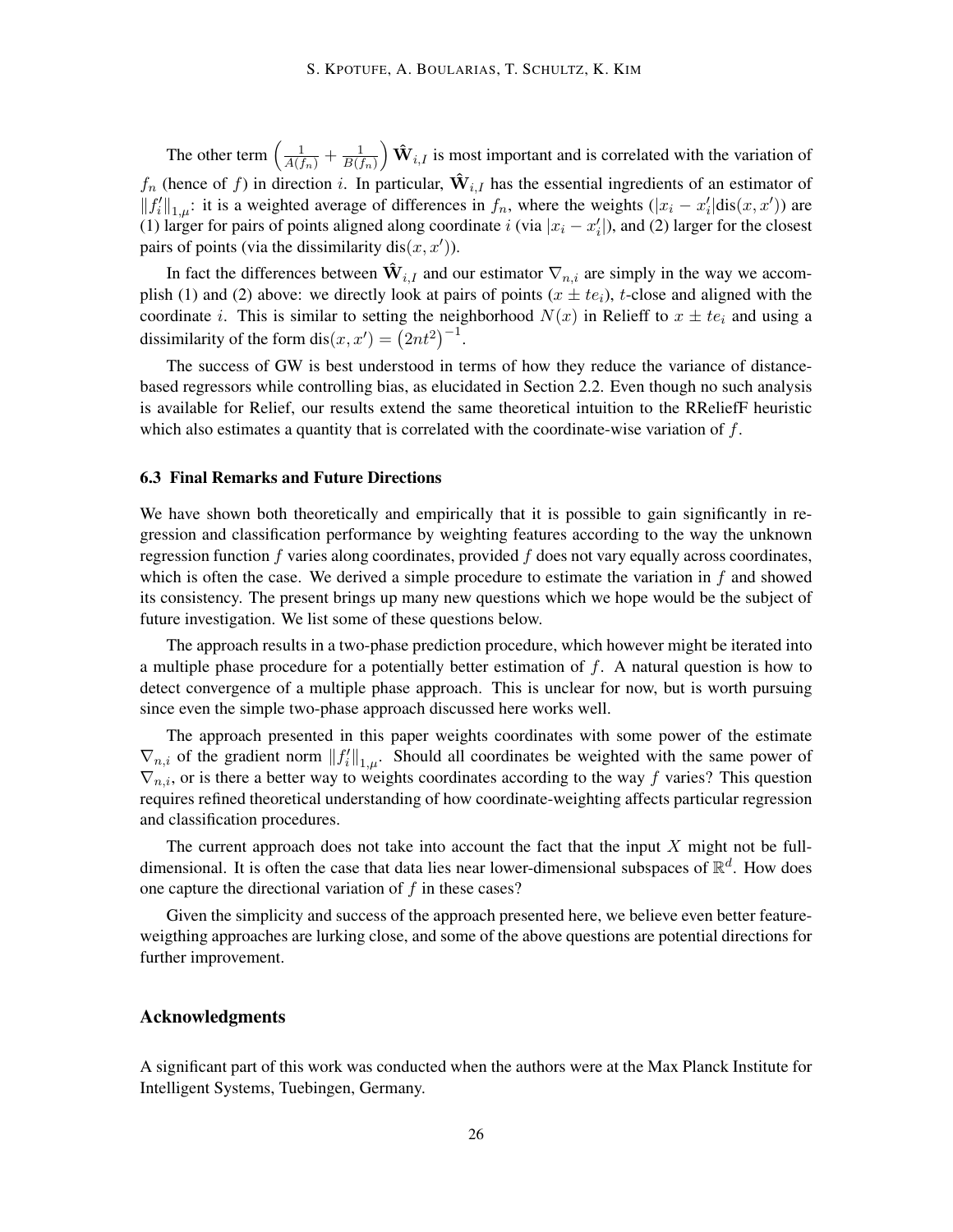## Appendix A. Consistency lemmas

We need the following VC result.

Lemma 18 (Relative VC bounds (Vapnik and Chervonenkis, 1971)) *Let* 0 *< δ <* 1 *and define*  $a_n = (2d \ln 2n + \ln(4/\delta))/n$ .

*Then with probability at least*  $1 - \delta$  *over the choice of*  $\mathbf{X}^n$ *, all balls*  $B \in \mathbb{R}^d$  *satisfy* 

$$
\mu(B) \le \mu_n(B) + \sqrt{\mu_n(B)\alpha_n} + \alpha_n.
$$

**Proof** [Lemma 13] Let  $\overline{A}_i(X)$  denote the event that  $\min_{s \in \{-t,t\}} \mu(B(X + s e_i, h/2)) < 3\alpha_n$ . By Lemma 18, with probability at least  $1-\delta$ ,  $\forall i \in [d]$ ,  $\bar{A}_{n,i}(X) \implies \bar{A}_i(X)$  so that  $\mathbb{E}_n \mathbf{1}\{\bar{A}_{n,i}(X)\} \leq$  $\mathbb{E}_n \mathbf{1} \big\{ \bar{A}_i(X) \big\}.$ 

Using a Chernoff bound, followed by a union bound on [*d*], we also have with probability at least  $1 - \delta$  that  $\mathbb{E}_n \mathbf{1} \{ \bar{A}_i(X) \} \leq \mathbb{E} \mathbf{1} \{ \bar{A}_i(X) \} + \sqrt{\ln(2d/\delta)/n}$ .

Finally,  $\mathbb{E} \mathbf{1}\{\bar{A}_i(\hat{X})\} \leq \mathbb{E} \left[ \mathbf{1}\{\bar{A}_i(X)\} | X \in \mathcal{X} \setminus \partial_{t,i}(\mathcal{X}) \right] + \mu \left( \partial_{t,i}(\mathcal{X}) \right)$ . The first term is 0 for large *n*. This is true since, for  $x \in \mathcal{X} \setminus \partial_{t,i}(\mathcal{X})$ , for all  $i \in [d]$  and  $s \in \{-t, t\}$ ,  $x + s e_i \in \mathcal{X}$ , and therefore  $\mu(B(x + s e_i, h/2)) \ge C_{\mu}(h/2)^d \ge 3\alpha_n$  for our setting of *h* (see Section 3).  $\blacksquare$ 

**Proof** [Lemma 15] Let  $x = X + s e_i$ . For any  $X_i \in \mathbf{X}^n$ , let  $v_i$  denote the unit vector in direction  $(X_i - x)$ . We have

$$
\left| \tilde{f}_{n,h}(x) - f(x) \right| \leq \sum_{i} w_i(x) \left| f(X_i) - f(x) \right| = \sum_{i} w_i(x) \left| \int_0^{\|X_i - x\|} v_i^{\top} \nabla f(x + sv_i) ds \right|
$$
  

$$
\leq \sum_{i} w_i(x) \left\| X_i - x \right\| \cdot \max_{x' \in \mathcal{X} + B(0,\tau)} \left\| v_i^{\top} \nabla f(x') \right\| \leq h \cdot \sum_{i \in [d]} |f'_i|_{\sup}.
$$

×

Multiply the l.h.s. by  $1\{A_{n,i}(X)\}$ , take the empirical expectation and conclude.

The variance (Lemma 16) is handled in a way similar to an analysis of (Kpotufe, 2011) on *k*-NN regression. The additional technicality in the present result is due to the fact that, unlike in the case of *k*-NN, the number of points contributing to the estimate (and hence the variance) is not a constant.

**Proof** [Lemma 16] Assume that  $A_{n,i}(X)$  is true, and fix  $x = X + s e_i$ . The following variance bound is quickly obtained:

$$
\mathbb{E}_{\mathbf{Y}^n|\mathbf{X}^n} \left| f_{n,h}(x) - \tilde{f}_{n,h}(x) \right|^2 \leq \sigma_Y^2 \cdot \sum_{i \in [n]} w_i(x) \leq \sigma_Y^2 \cdot \max_{i \in [n]} w_i(x).
$$

Let  $\mathbf{Y}^n$  denote the Y values of samples  $X_i \in B(x, h)$ , and write  $\psi(\mathbf{Y}^n x) \triangleq \Big| f_{n,h}(x) - \tilde{f}_{n,h}(x) \Big|$ . We next relate  $\psi(\mathbf{Y}^n)_x$  to the above variance.

Let  $\mathcal{Y}_\delta$  denote the event that for all  $Y_i \in \mathbf{Y}^n$ ,  $|Y_i - f(X_i)| \leq C_Y(\delta/2n) \cdot \sigma_Y$ . By definition of  $C_Y(\delta/2n)$ , the event  $\mathcal{Y}_\delta$  happens with probability at least  $1 - \delta/2 \geq 1/2$ . We therefore have that

$$
\mathbb{P}_{\mathbf{Y}^n|\mathbf{X}^n} \left( \psi(\mathbf{Y}^n x) > 2 \mathbb{E}_{\mathbf{Y}^n|\mathbf{X}^n} \psi(\mathbf{Y}^n x) + \epsilon \right) \leq \mathbb{P}_{\mathbf{Y}^n|\mathbf{X}^n} \left( \psi(\mathbf{Y}^n x) > \mathbb{E}_{\mathbf{Y}^n|\mathbf{X}^n, \mathcal{Y}_\delta} \psi(\mathbf{Y}^n x) + \epsilon \right) \\ \leq \mathbb{P}_{\mathbf{Y}^n|\mathbf{X}^n, \mathcal{Y}_\delta} \left( \psi(\mathbf{Y}^n x) > \mathbb{E}_{\mathbf{Y}^n|\mathbf{X}^n, \mathcal{Y}_\delta} \psi(\mathbf{Y}^n x) + \epsilon \right) + \delta/2.
$$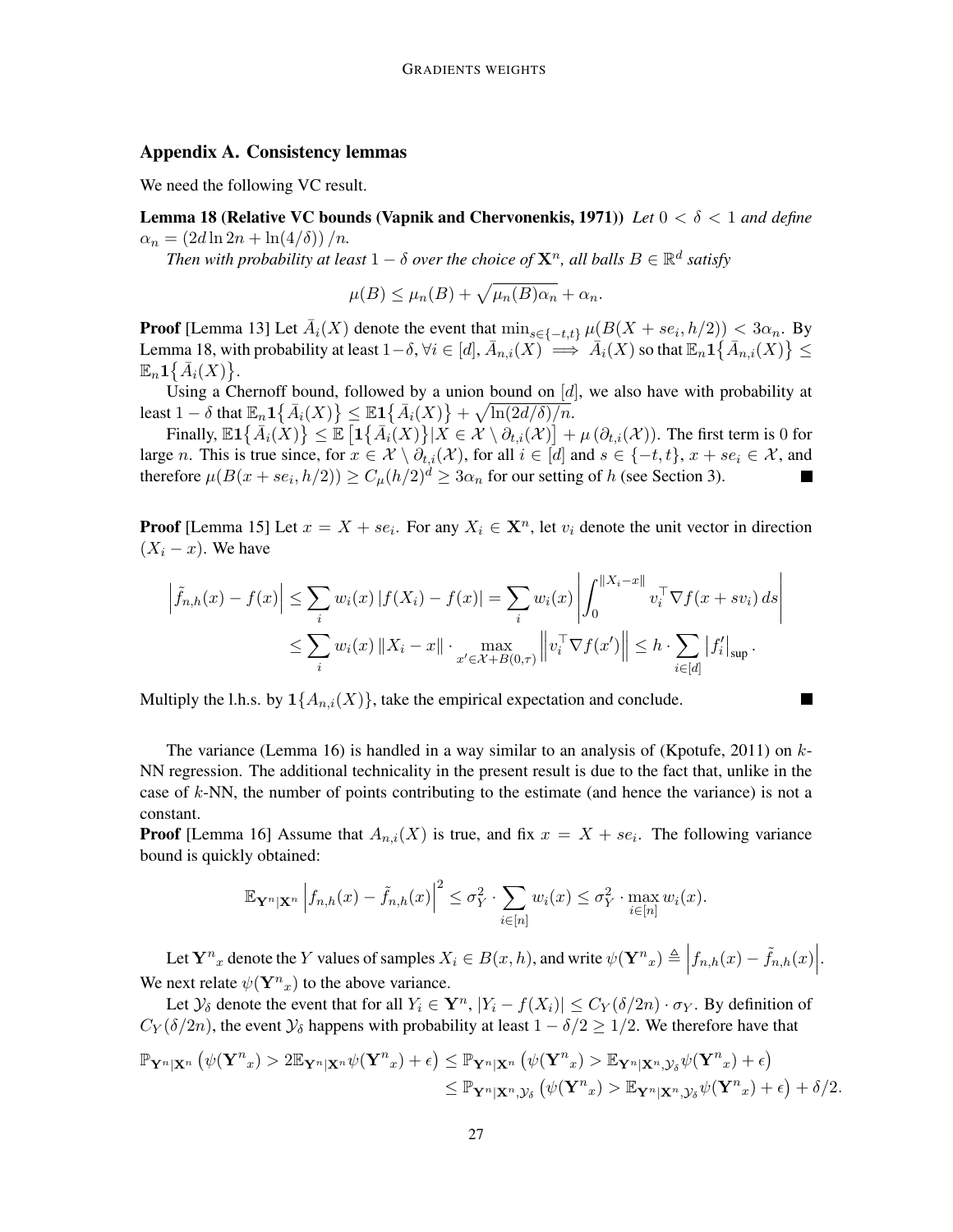Now, it can be verified that, by McDiarmid's inequality, we have

$$
\mathbb{P}_{\mathbf{Y}^n|\mathbf{X}^n,\mathcal{Y}_\delta} \left( \psi(\mathbf{Y}^n)_x > \mathbb{E}_{\mathbf{Y}^n|\mathbf{X}^n,\mathcal{Y}_\delta} \psi(\mathbf{Y}^n)_x + \epsilon \right) \leq \exp \left\{ -2\epsilon^2/C_Y^2(\delta/2n) \cdot \sigma_Y^2 \sum_{i \in [n]} w_i^2(x) \right\}.
$$

Notice that the number of possible sets  $Y^n_x$  (over  $x \in \mathcal{X}$ ) is at most the *n*-shattering number of balls in  $\mathbb{R}^d$ . By Sauer's lemma we know this number is bounded by  $(2n)^{d+2}$ . We therefore have by a union bound that, with probability at least  $1 - \delta$ , for all  $x \in \mathcal{X}$  satisfying  $B(x, h/2) \cap \mathbf{X}^n \neq \emptyset$ ,

$$
\psi(\mathbf{Y}^{n}_{x}) \leq 2\mathbb{E}_{\mathbf{Y}^{n}|\mathbf{X}^{n}}\psi(\mathbf{Y}^{n}_{x}) + \sqrt{(d+2)\cdot\log(n/\delta)C_{Y}^{2}(\delta/2n)\cdot\sigma_{Y}^{2}\sum_{i\in[n]}w_{i}^{2}(x)}
$$
  
\n
$$
\leq 2\left(\mathbb{E}_{\mathbf{Y}^{n}|\mathbf{X}^{n}}\psi^{2}(\mathbf{Y}^{n}_{x})\right)^{1/2} + \sqrt{(d+2)\cdot\log(n/\delta)C_{Y}^{2}(\delta/2n)\cdot\sigma_{Y}^{2}\cdot\max_{i}w_{i}(x)}
$$
  
\n
$$
\leq \sqrt{Cd\cdot\log(n/\delta)C_{Y}^{2}(\delta/2n)\cdot\sigma_{Y}^{2}/n\mu_{n}((B(x,h/2))},
$$

where the second inequality is obtained by applying Jensen's, and the last inequality is due to the fact that the kernel weights are upper and lower-bounded on  $B(x, h/2)$ .

Now by Lemma 18, with probability at least  $1 - \delta$ , for all *X* such that  $A_{n,i}(X)$  is true, we have for all  $s \in \{-t, t\}$ ,  $3\mu_n((B(x, h/2)) \ge \mu((B(x, h/2)) \ge C_\mu(h/2)^d$ . Integrate this into the above inequality, take the empirical expectation and conclude.

# Appendix B. Properties of the metric space  $(\mathcal{X}, \rho)$

# B.1 Covering numbers

We assume throughout this section that  $\Delta_{\mathcal{X}} \triangleq \sup_{x,x'\in\mathcal{X}} ||x-x'|| = 1$ . Recall Definition 3 of Section 2.2.

We start with the following easily obtained lemma.

**Lemma 19** Consider  $R \subset [d]$  such that  $\max_{i \notin R} < \min_{i \in R} \mathbf{W}_i$ . Define  $\rho_R(x, x') \triangleq \sqrt{\min_{i \in R} \mathbf{W}_i}$ .  $\sum_{i \in R} (x^i - x^{\prime i})^2$ . For any  $x, x' \in \mathcal{X}$ ,

$$
\rho_R(x, x') \le \rho(x, x') \le \kappa_R \rho_R(x, x') + \epsilon_R/2.
$$

Proof We have

$$
\rho^{2}(x, x') = \sum_{i \in R} \mathbf{W}_{i}(x^{i} - x^{\prime i})^{2} + \sum_{i \notin R} \mathbf{W}_{i}(x^{i} - x^{\prime i})^{2}
$$
  
\n
$$
\leq \kappa_{R}^{2} \cdot \min_{i \in R} \mathbf{W}_{i} \cdot ||x - x'||_{R}^{2} + \max_{i \notin R} \mathbf{W}_{i} \cdot ||\mathcal{X}||
$$
  
\n
$$
\leq (\kappa_{R}\rho_{R}(x, x') + \epsilon_{R}/2)^{2}.
$$

**In the Second** 

The next lemma bounds  $\epsilon$ -covering numbers for large  $\epsilon$  (relative to  $\epsilon_R$ ).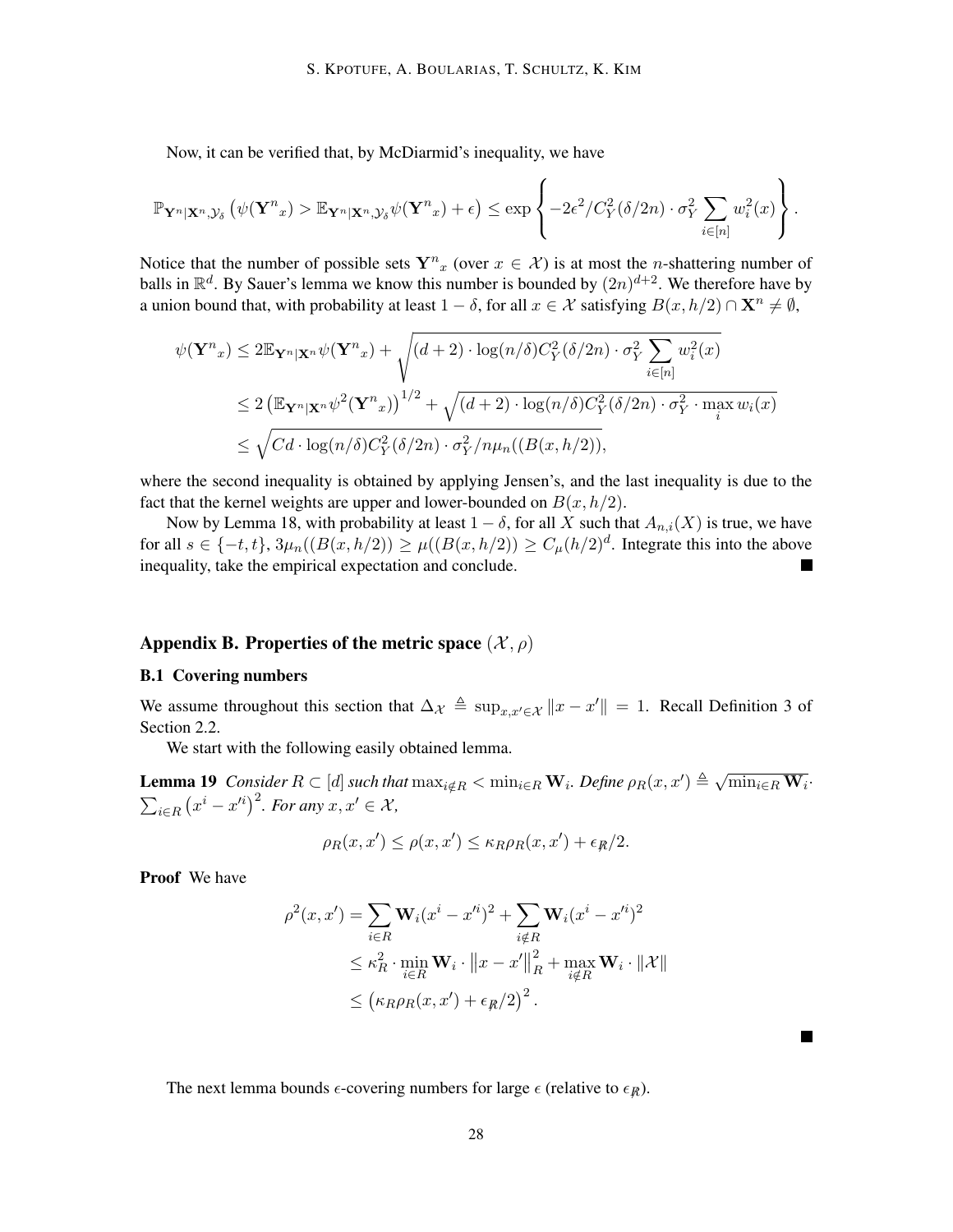**Lemma 20 (Covering numbers at large scale)** *Consider any*  $R \subsetneq [d]$  *such that*  $\max_{i \notin R} W_i$  <  $\min_{i\in R}$   $W_i$ . Let  $\rho(\mathcal{X})$  denote the  $\rho$ -diameter of  $\mathcal{X}$ . For any  $\epsilon\rho(\mathcal{X})\geq\epsilon_R$ ,  $(\mathcal{X},\rho)$  can be covered by  $C_R \epsilon^{-|R|}$  *ρ*-*balls of radius*  $\epsilon \rho(\mathcal{X})$ *, where*  $C_R \leq C(4\kappa_R)^{|R|}$ *.* 

**Proof** Let  $x, x' \in \mathcal{X}$  and define  $||x - x'||_R \triangleq \sqrt{\sum_{i \in R} (x^i - x'^i)^2}$ . Notice that in the pseudo-metric space  $(\mathcal{X}, \|x - x'\|_R)$ , every ball *B* of radius *r* can be covered by at most  $C\epsilon^{-|R|}$  balls of radius  $\epsilon r$ for any  $\epsilon > 0$ . This is also true for any scaling of  $||x - x'||_R$ , in particular for  $\rho_R$ . We next relate the covering numbers of  $(\mathcal{X}, \rho)$  to those of  $(\mathcal{X}, \rho_R)$ .

Let **Z** denote an  $\epsilon \rho(\mathcal{X})$ -packing of  $(\mathcal{X}, \rho)$ , i.e.  $\rho(z, z') > \epsilon \rho(\mathcal{X})$  for all  $z, z' \in \mathbb{Z}$ . The size of **Z** is an upper-bound on the mininum  $\epsilon \rho(\mathcal{X})$ -cover size of  $(\mathcal{X}, \rho)$ . We have by Lemma 19,  $\rho_R(z, z') >$  $(\epsilon \rho(\mathcal{X}) - \epsilon_R/2)/\kappa_R \geq (\epsilon \rho(\mathcal{X})/2\kappa_R)$ . Thus, the size of Z is at most that of a  $(\epsilon \rho(\mathcal{X})/4\kappa_R)$ -cover of  $(\mathcal{X}, \rho_R)$ . Since the  $\rho_R$ -diameter of  $\mathcal X$  is at most  $\rho(R)$ , we have  $|\mathbf{Z}| \leq C(4\kappa_R)^{|R|} \epsilon^{-|R|}$ .

Using the above lemma, we can now prove Lemma 4 which bounds covering numbers of the space  $(\mathcal{X}, \rho)$  at all scales.

Proof [Lemma 4] The first part of Lemma 4 was obtained in Lemma 20 above. The second part is obtained as follows.

We only consider dyadic values  $\epsilon = 2^{-m} < \epsilon_R/\rho(\mathcal{X})$ , since, for nondyadic values of  $\epsilon$ , the bound on the smallest cover can only be within a constant factor depending on *d*.

To construct a small  $\epsilon \rho(\mathcal{X})$ -cover, start with an  $\epsilon_R$ -cover *Z* of *X*. This has size at most  $C_R(\epsilon_R/\rho(X))^{-|R|}$  by Lemma 20. Consider any  $z \in Z$ . The ball  $B(z, \epsilon_R)$  has an  $\epsilon \rho(X)$ -cover of size at most  $C'(\epsilon_{R}/\epsilon \rho(X))$ <sup>d</sup> by the doubling property of bounded subsets of  $\mathbb{R}^{d}$ . The union over  $z \in Z$  of the covers of the balls  $B(z, \epsilon_R)$  is an  $\epsilon \rho(X)$ -cover of X, and has size at most  $C_R \cdot C' \epsilon^{-r(\epsilon)} \leq C_R(\epsilon_{\mathcal{R}}/\rho(\mathcal{X}))^{-|R|} \cdot C'(\epsilon_{\mathcal{R}}/\epsilon \rho(\mathcal{X}))^d$ , for some  $r(\epsilon)$  defined as in the lemma statement. ٦

#### B.2 Change in Lipschitz constant

Next, Lemma 5 which bounds the change in Lipschitz constant is obtained as follows. **Proof** [Lemma 5] Let  $x \neq x'$  and  $v = (x-x')/||x-x'||$ . Clearly  $v^i \leq \rho(x,x')/(||x-x'|| \cdot \sqrt{\mathbf{W}_i})$ . We have

$$
|f(x) - f(x')| \le \int_0^{||x - x'||} |v^\top \nabla f(x + sv)| \, ds \le \int_0^{||x - x'||} \sum_{i \in R} |v^i \cdot f_i'(x + sv)| \, ds
$$
  

$$
\le \sum_{i \in R} \int_0^{||x - x'||} |v^i| \cdot |f_i'|_{\sup} \le \sum_{i \in R} \frac{\rho(x, x')}{\sqrt{\mathbf{W}_i}} |f_i'|_{\sup}.
$$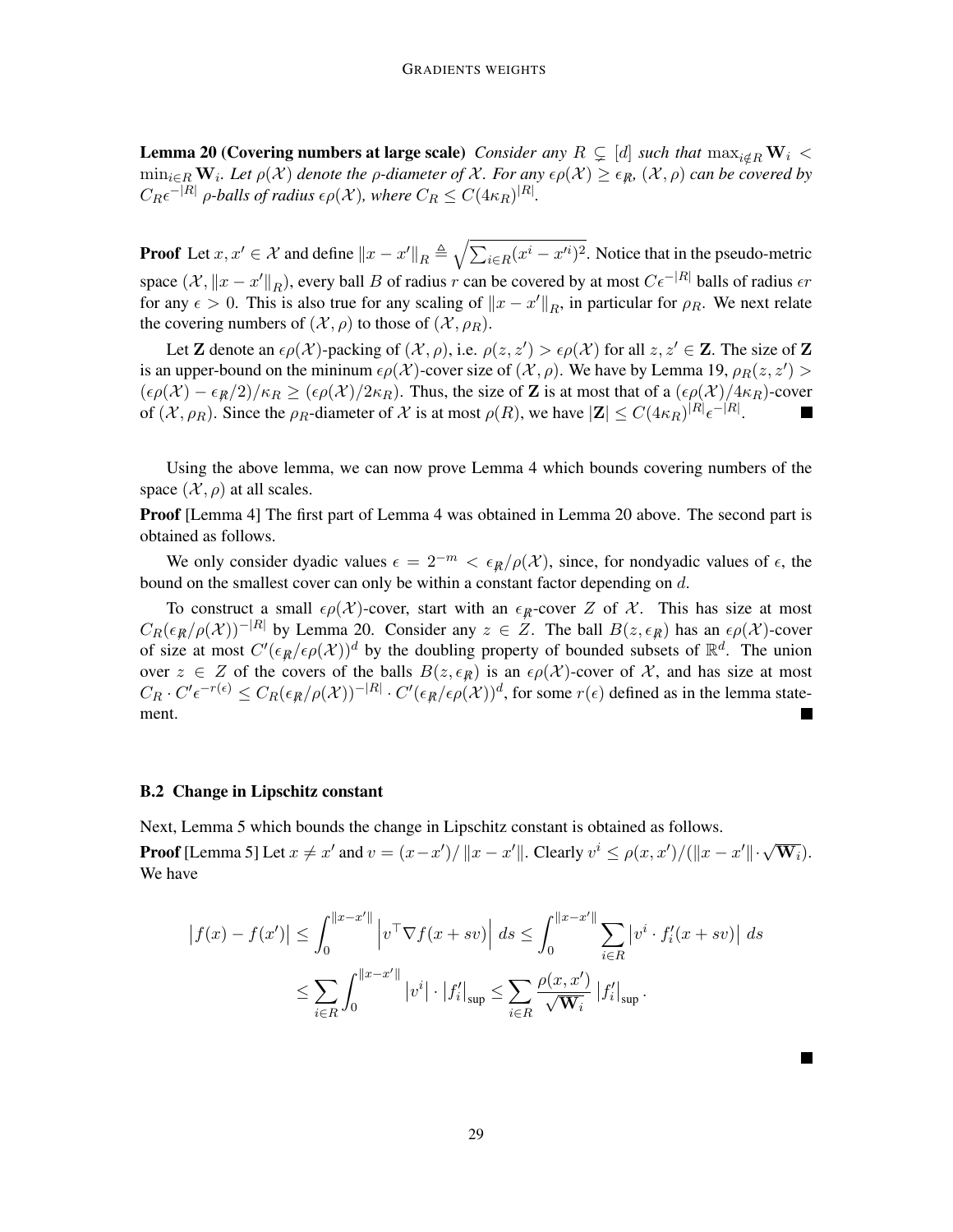# Appendix C. Asymptotic rate for norm-induced metrics

A norm-induced metric  $\rho$  on a space  $\mathcal{X} \subset \mathbb{R}^d$  is one where there exists a norm  $\bar{\rho}: \mathcal{X} \to \mathbb{R}$  such that for every  $x, x' \in \mathcal{X}$ ,  $\rho(x, x') = \overline{\rho}(x - x')$ . We show in this section that, for such metrics, a regressor operating on the space  $(\mathcal{X}, \rho)$  has worst-case rate of  $\Omega(n^{-2/(2+d)})$  for large *n*.

Without loss of generality, let  $(\mathcal{X}, \rho)$  have diameter 1. We assume further, throughout the section, that the space  $\mathcal X$  is compact under  $\rho$ .

The main argument consists of showing that  $\epsilon$ -cover sizes for  $(\mathcal{X}, \rho)$  are of the form  $\epsilon^{-d}$  for sufficiently small  $\epsilon$ . This is then enough to call on the regression lower-bound result of Kpotufe (2011) to conclude the argument.

| Dataset              | $k$ -NN             | $k$ -NN- $\rho$     |
|----------------------|---------------------|---------------------|
| Ailerons             | $0.3364 \pm 0.0087$ | $0.3161 \pm 0.0058$ |
| Concrete             | $0.2884 \pm 0.0311$ | $0.2040 \pm 0.0234$ |
| Housing              | $0.2897 \pm 0.0632$ | $0.2389 \pm 0.0604$ |
| Wine                 | $0.6633 \pm 0.0119$ | $0.6615 + 0.0134$   |
| Barrett <sub>1</sub> | $0.1051 + 0.0150$   | $0.0843 \pm 0.0229$ |
| Barrett <sub>5</sub> | $0.1095 + 0.0096$   | $0.0984 + 0.0244$   |
| Sarcos <sub>1</sub>  | $0.1222 + 0.0074$   | $0.0769 \pm 0.0037$ |
| Sarcos <sub>5</sub>  | $0.0870 + 0.0051$   | $0.0779 \pm 0.0026$ |
| Parkinson            | $0.3638 + 0.0443$   | $0.3181 \pm 0.0477$ |
| <b>TeleComm</b>      | $0.0864 + 0.0094$   | $0.0688 + 0.0074$   |

# Appendix D. Additional experimental results

Table 4: Regression results, with ten random runs per data set. For each method, the values of *k* as well as *t* (the bandwidth used to estimate finite differences for calculating the gradients) were set by two fold cross-validation on the training set.

| Dataset      | $k$ -NN             | $k$ -NN- $\rho$     |
|--------------|---------------------|---------------------|
| Cover Type   | $0.2279 \pm 0.0091$ | $0.2135 \pm 0.0064$ |
| Gamma        | $0.1775 \pm 0.0070$ | $0.1680 \pm 0.0075$ |
| Page Blocks  | $0.0349 \pm 0.0042$ | $0.0361 \pm 0.0048$ |
| Shuttle      | $0.0037 \pm 0.0025$ | $0.0024 \pm 0.0016$ |
| Musk         | $0.2279 \pm 0.0091$ | $0.2135 \pm 0.0064$ |
| <b>IJCNN</b> | $0.0540 \pm 0.0061$ | $0.0459 \pm 0.0058$ |
| <b>RNA</b>   | $0.1042 \pm 0.0063$ | $0.0673 \pm 0.0062$ |

Table 5: Classification results, with ten random runs per data set. For each method, the values of *k* as well as *t* (the bandwidth used to estimate finite differences for calculating the gradients) were set by two fold cross-validation on the training set.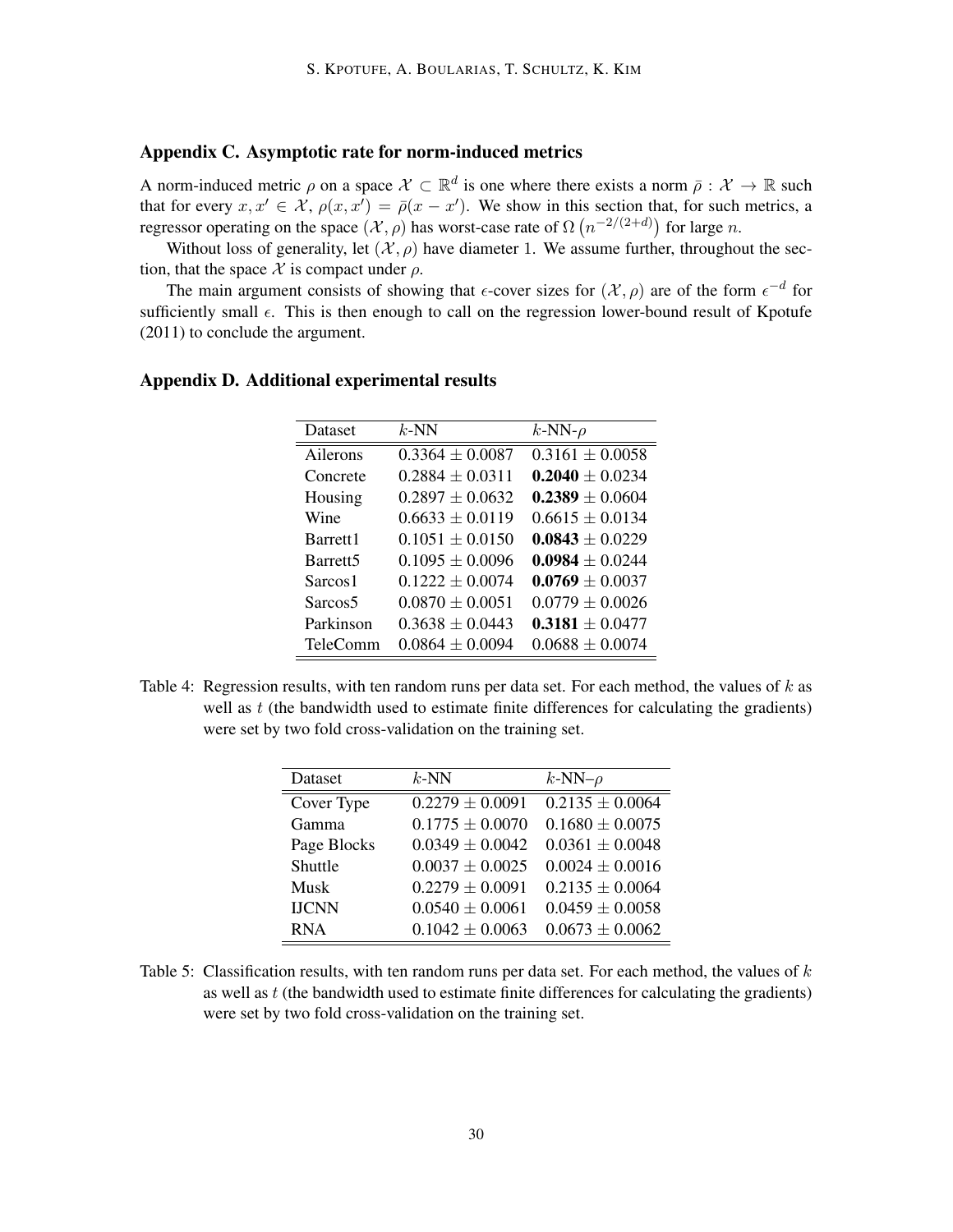#### GRADIENTS WEIGHTS

|                                    | Barrett joint 1            | Barrett joint 5            | SARCOS joint 1  | SARCOS joint 5             | Housing                    |
|------------------------------------|----------------------------|----------------------------|-----------------|----------------------------|----------------------------|
| KR error                           | $0.50 \pm 0.02$            | $\overline{0.50 \pm 0.03}$ | $0.16 \pm 0.02$ | $0.14 \pm 0.02$            | $\overline{0.37 \pm 0.08}$ |
| $KR-\rho$ error                    | $0.38 \pm 0.03$            | $0.35 \pm 0.02$            | $0.14 \pm 0.02$ | $0.12 \pm 0.01$            | $0.25\pm0.06$              |
| KR- $\rho^2$ error                 | $0.30 \pm 0.03$            | $0.28 \pm 0.03$            | $0.11 \pm 0.02$ | $0.12 \pm 0.01$            | $0.21 \pm 0.04$            |
| KR- $\rho^3$ error                 | $0.18 \pm 0.02$            | $0.20 \pm 0.01$            | $0.18 \pm 0.03$ | $0.14 \pm 0.02$            | $0.25 \pm 0.03$            |
| KR- $\rho^4$ error                 | $0.17 \pm 0.01$            | $0.20 \pm 0.01$            | $0.37 \pm 0.02$ | $0.20 \pm 0.01$            | $0.39 \pm 0.08$            |
| KR time                            | $0.39\pm0.02$              | $0.37\pm0.01$              | $0.28\pm0.05$   | $0.23 \pm 0.03$            | $0.10 \pm 0.01$            |
| KR- $\rho$ time                    | $0.41\pm0.03$              | $0.38\pm0.02$              | $0.32\pm0.05$   | $0.23\pm0.02$              | $0.11 \pm 0.01$            |
|                                    | <b>Concrete Strength</b>   | Wine Quality               | Telecom         | Ailerons                   | Parkinson's                |
| KR error                           | $0.42 \pm 0.05$            | $0.75 \pm 0.03$            | $0.30 \pm 0.02$ | $0.40 \pm 0.02$            | $0.38 \pm 0.03$            |
| $KR-\rho$ error                    | $0.37 \pm 0.03$            | $0.75 \pm 0.02$            | $0.23 \pm 0.02$ | $0.39\pm0.02$              | $0.34 \pm 0.03$            |
| KR- $\rho^2$ error                 | $0.31 \pm 0.02$            | $0.72 \pm 0.02$            | $0.37 \pm 0.08$ | $0.37 \pm 0.02$            | $0.34 \pm 0.02$            |
| KR- $\rho^3$ error                 | $0.28 \pm 0.04$            | $0.73 \pm 0.03$            | $0.57\pm0.02$   | $0.38 \pm 0.02$            | $0.31 \pm 0.02$            |
| KR- $\rho^4$ error                 | $0.37 \pm 0.04$            | $0.78 \pm 0.02$            | $0.54 \pm 0.03$ | $0.41 \pm 0.01$            | $0.30 \pm 0.01$            |
| KR time                            | $0.14 \pm 0.02$            | $0.19 \pm 0.02$            | $0.15 \pm 0.01$ | $0.20 + 0.01$              | $0.30 + 0.03$              |
| KR- $\rho$ time                    | $0.14 \pm 0.01$            | $0.19 \pm 0.02$            | $0.16 \pm 0.01$ | $0.21 \pm 0.01$            | $0.30 \pm 0.03$            |
|                                    |                            |                            |                 |                            |                            |
|                                    | Barrett joint 1            | Barrett joint 5            | SARCOS joint 1  | SARCOS joint 5             | Housing                    |
| $k$ -NN error                      | $\overline{0.41 \pm 0.02}$ | $\overline{0.40 \pm 0.02}$ | $0.08 \pm 0.01$ | $\overline{0.08 \pm 0.01}$ | $\overline{0.28 \pm 0.09}$ |
| $k$ -NN- $\rho$ error              | $0.29 \pm 0.01$            | $0.30 \pm 0.02$            | $0.07 \pm 0.01$ | $0.07 \pm 0.01$            | $0.22 \pm 0.06$            |
| $k$ -NN- $\rho^2$ error            | $0.21 \pm 0.02$            | $0.23 \pm 0.01$            | $0.06 \pm 0.01$ | $0.06 \pm 0.01$            | $0.18 \pm 0.03$            |
| $k$ -NN- $\rho$ <sup>3</sup> error | $0.11 \pm 0.02$            | $0.19 \pm 0.01$            | $0.08 \pm 0.01$ | $0.05 \pm 0.01$            | $0.23 \pm 0.03$            |
| $k$ -NN- $\rho^4$ error            | $0.15 \pm 0.01$            | $0.20 \pm 0.01$            | $0.37 \pm 0.01$ | $0.16 \pm 0.01$            | $0.31 \pm 0.07$            |
| $k$ -NN time                       | $0.21 \pm 0.04$            | $0.16 \pm 0.03$            | $0.13 \pm 0.01$ | $0.13 \pm 0.01$            | $0.08 \pm 0.01$            |
| $k$ -NN- $\rho$ time               | $0.13\pm0.04$              | $0.16 \pm 0.03$            | $0.14\pm0.01$   | $0.13 \pm 0.01$            | $0.08 \pm 0.01$            |
|                                    | <b>Concrete Strength</b>   | Wine Quality               | Telecom         | Ailerons                   | Parkinson's                |
| $k$ -NN error                      | $0.40 \pm 0.04$            | $\overline{0.73 \pm 0.04}$ | $0.13 \pm 0.02$ | $0.37 \pm 0.01$            | $0.22 \pm 0.01$            |
| $k$ -NN- $\rho$ error              | $0.38 \pm 0.03$            | $0.72 \pm 0.03$            | $0.17 \pm 0.02$ | $0.34 \pm 0.01$            | $0.20 \pm 0.01$            |
| k-NN- $\rho^2$ error               | $0.31 \pm 0.06$            | $0.70 \pm 0.01$            | $0.34 \pm 0.05$ | $0.34 \pm 0.01$            | $0.20 \pm 0.01$            |
| $k$ -NN- $\rho$ <sup>3</sup> error | $0.26 \pm 0.02$            | $0.71 \pm 0.01$            | $0.55 \pm 0.03$ | $0.36 \pm 0.01$            | $0.22 \pm 0.01$            |
| $k$ -NN- $\rho^4$ error            | $0.38 \pm 0.05$            | $0.78 \pm 0.01$            | $0.52 \pm 0.02$ | $0.45 \pm 0.01$            | $0.25 \pm 0.01$            |
| $k$ -NN time                       | $0.10 \pm 0.01$            | $0.15 \pm 0.01$            | $0.16 \pm 0.02$ | $0.12 \pm 0.01$            | $0.14 \pm 0.01$            |
| $k$ -NN- $\rho$ time               | $0.11\pm0.01$              | $0.15 \pm 0.01$            | $0.15 + 0.01$   | $0.11 \pm 0.01$            | $0.15 \pm 0.01$            |
|                                    |                            |                            |                 |                            |                            |

Table 6: Normalized mean square prediction errors and average prediction time per point (in milliseconds). The top five tables are for KR vs KR- $\rho$ , KR- $\rho^2$ , KR- $\rho^3$  and KR- $\rho^4$ , the bottom five for *k*-NN vs *k*-NN- $\rho$ , *k*-NN- $\rho^2$ , *k*-NN- $\rho^3$  and *k*-NN- $\rho^4$ .

# References

- A. Beygelzimer, S. Kakade, and J. Langford. Cover trees for nearest neighbors. *ICML*, 2006.
- K. Clarkson. Nearest-neighbor searching and metric space dimensions. *Nearest-Neighbor Methods for Learning and Vision: Theory and Practice*, 2005.
- Jason V. Davis, Brian Kulis, Prateek Jain, Suvrit Sra, and Inderjit S. Dhillon. Information-theoretic metric learning. In *ICML*, pages 209–216, 2007.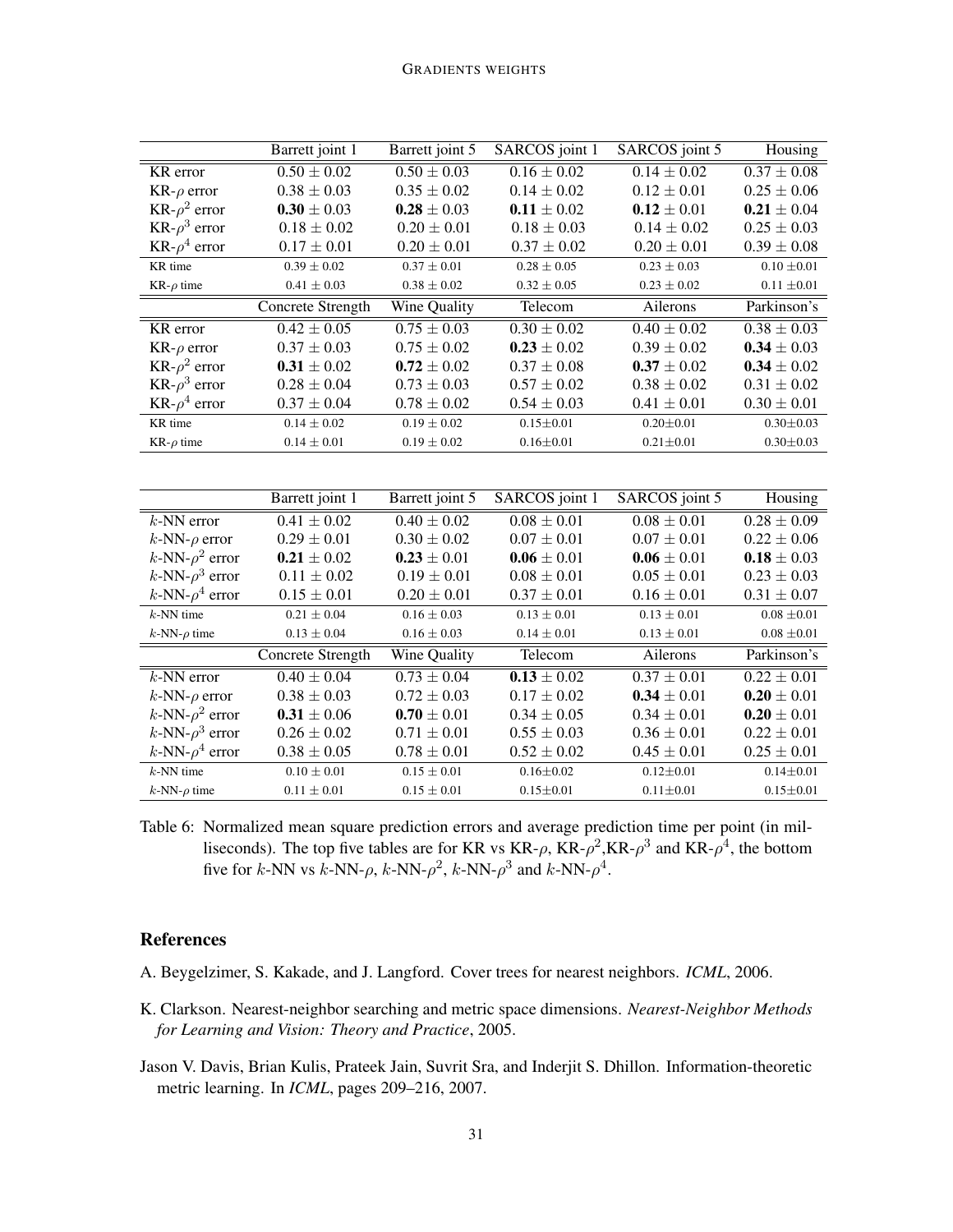- L. Devroye, L. Gyorfi, and G. Lugosi. *A Probabilistic Theory of Pattern Recognition*. Springer, 1996.
- Rong-En Fan. LIBSVM Data: Classification, Regression, and Multi-label, 2012. URL http: //www.csie.ntu.edu.tw/˜cjlin/libsvmtools/datasets/.
- A. Frank and A. Asuncion. UCI machine learning repository. http://archive.ics.uci. edu/ml. University of California, Irvine, School of Information and Computer Sciences, 2012.
- Haijie Gu and John Lafferty. Sequential nonparametric regression. *arXiv preprint arXiv:1206.6408*, 2012.
- L. Gyorfi, M. Kohler, A. Krzyzak, and H. Walk. *A Distribution Free Theory of Nonparametric Regression*. Springer, New York, NY, 2002.
- W. Härdle and T. Gasser. On robust kernel estimation of derivatives of regression functions. Scan*dinavian journal of statistics*, pages 233–240, 1985.
- Marc Hoffmann and Oleg Lepski. Random rates in anisotropic regression. *Annals of statistics*, pages 325–358, 2002.
- Kenji Kira and Larry A. Rendell. A practical approach to feature selection. In *Proceedings of the Ninth International Workshop on Machine Learning*, ML92, pages 249–256, 1992.
- Igor Kononenko. Estimating attributes: Analysis and extensions of RELIEF. In *Proc. European Conf. on Machine Learning*, pages 171–182, 1994.
- S. Kpotufe. k-NN Regression Adapts to Local Intrinsic Dimension. *NIPS*, 2011.
- S. Kpotufe and A. Boularias. Gradient weights help nonparametric regressors. *NIPS*, 2012.
- J. Lafferty and L. Wasserman. Rodeo: Sparse nonparametric regression in high dimensions. *Arxiv preprint math/0506342*, 2005.
- Duy Nguyen-Tuong and Jan Peters. Incremental online sparsification for model learning in real-time robot control. *Neurocomputing*, 74(11):1859–1867, 2011.
- Duy Nguyen-Tuong, Matthias W. Seeger, and Jan Peters. Model learning with local gaussian process regression. *Advanced Robotics*, 23(15):2015–2034, 2009.
- M Nusbaum. Optimal filtration of a function of many variables in white gaussian noise. *PROB. INFO. TRANSMISSION.*, 19(2):105–111, 1983.
- Philippe Rigollet and Alexandre Tsybakov. Exponential screening and optimal rates of sparse estimation. *The Annals of Statistics*, 39(2):731–771, 2011.
- Marko Robnik-Šikonja and Igor Kononenko. Theoretical and empirical analysis of relieff and rrelieff. *Machine learning*, 53(1-2):23–69, 2003.
- L. Rosasco, S. Villa, S. Mosci, M. Santoro, and A. Verri. Nonparametric sparsity and regularization. *http://arxiv.org/abs/1208.2572*, 2012.